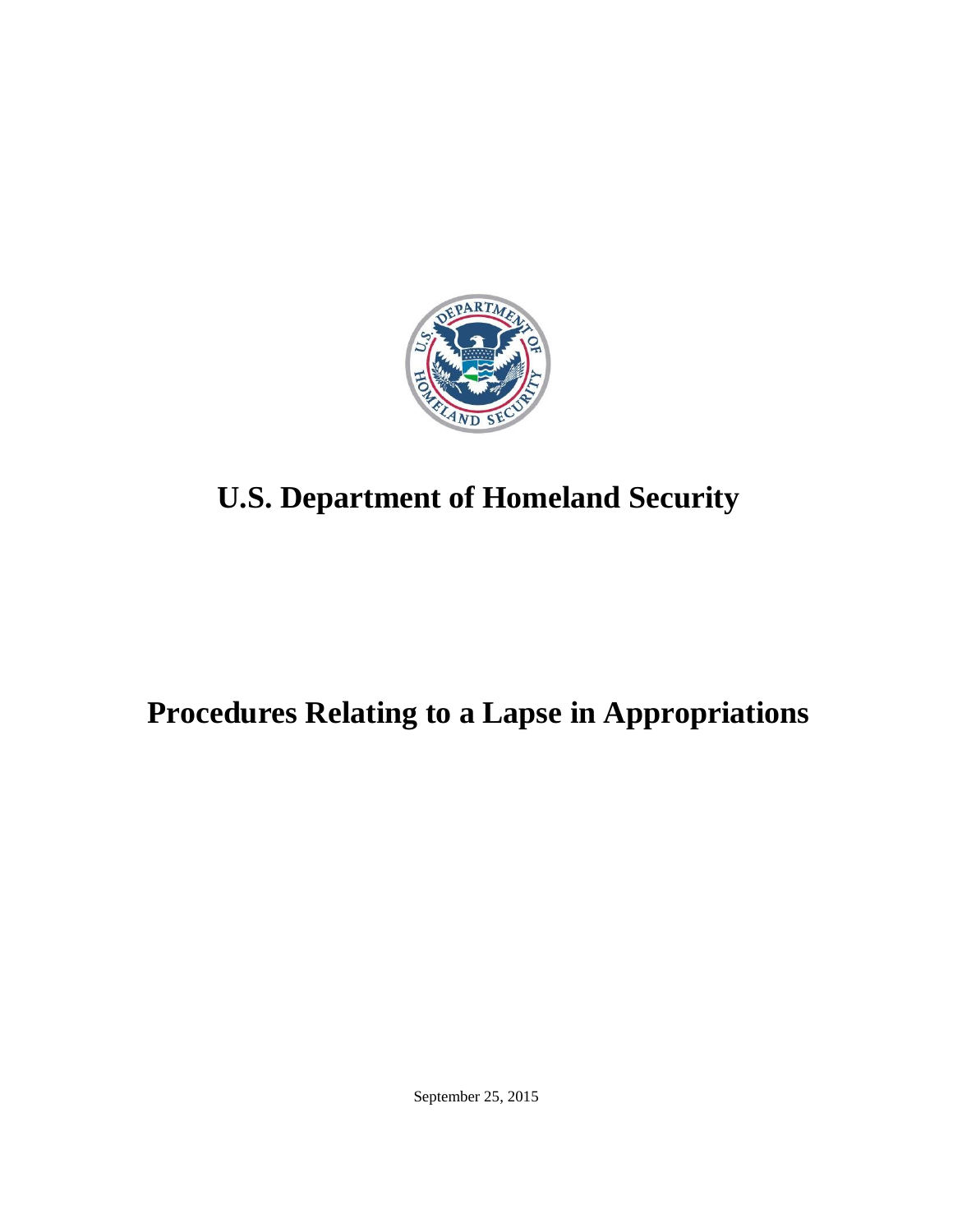

# Procedures Relating to a Federal Lapse in Appropriations

# Table of Contents

| I.  |  |  |  |
|-----|--|--|--|
| II. |  |  |  |
| Ш.  |  |  |  |
| IV. |  |  |  |
| V.  |  |  |  |
| VI. |  |  |  |
|     |  |  |  |
|     |  |  |  |
|     |  |  |  |
|     |  |  |  |
|     |  |  |  |
|     |  |  |  |
|     |  |  |  |
|     |  |  |  |
|     |  |  |  |
|     |  |  |  |
|     |  |  |  |
|     |  |  |  |
|     |  |  |  |
|     |  |  |  |
|     |  |  |  |
|     |  |  |  |
|     |  |  |  |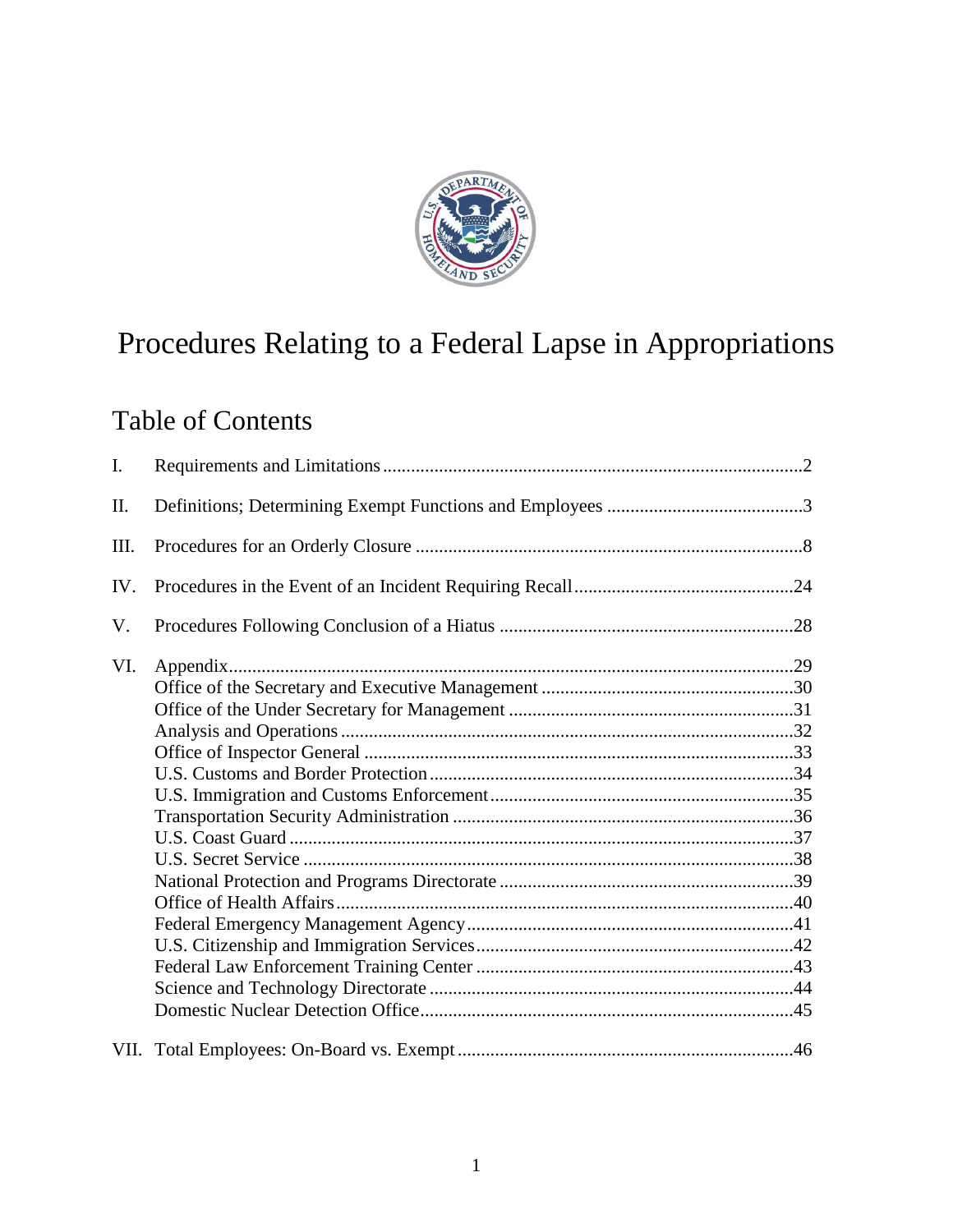# <span id="page-2-0"></span>I. Requirements and Limitations

During a federal funding hiatus, or lapse in appropriations, the Department of Homeland Security (DHS) must be able to cease its government operations in an orderly fashion. Only those functions and activities that are exempt from the work restrictions specified in the Anti-Deficiency Act (ADA) may continue during a lapse in appropriations.

The ADA codifies the Constitutional requirement that "No Money shall be drawn from the Treasury, but in consequence of appropriations made by Law." Federal officials are prohibited from entering into contracts, incurring obligations, or performing activities without having a current appropriation, unless authorized by law. The Act further restricts acceptance of voluntary services or personal services beyond authorized levels "except for emergencies involving the safety of human life or the protection of property." As a result, only activities that qualify as exempt may continue to operate during a lapse in appropriations.

In accordance with Section 124 of Office of Management and Budget (OMB)'s 2014 Circular A-11, "Agency Operations in the Absence of Appropriations," the Department has developed the procedures outlined in this document as its contingency plan. Included, and as also specified by the A-11 guidance, is the identification of the following information:

- 1. An estimate, to the nearest half-day, of the time necessary to accomplish an orderly closure.
- 2. The total number of DHS employees on-board before implementation of the plan.
- 3. The total number of employees expected to be exempt from a lapse in appropriations.

Upon notification from OMB and subsequent direction from the DHS Under Secretary for Management (USM), DHS Components must adhere to the guidelines as set forth in the following pages. This includes the preparation of employee notices of furlough, the processing of personnel and pay records in connection with furlough actions, and the release of employees subject to a furlough in accordance with applicable law and regulations of the Office of Personnel Management (OPM).

Failure to maintain and adhere to these procedures may result in a violation of the ADA.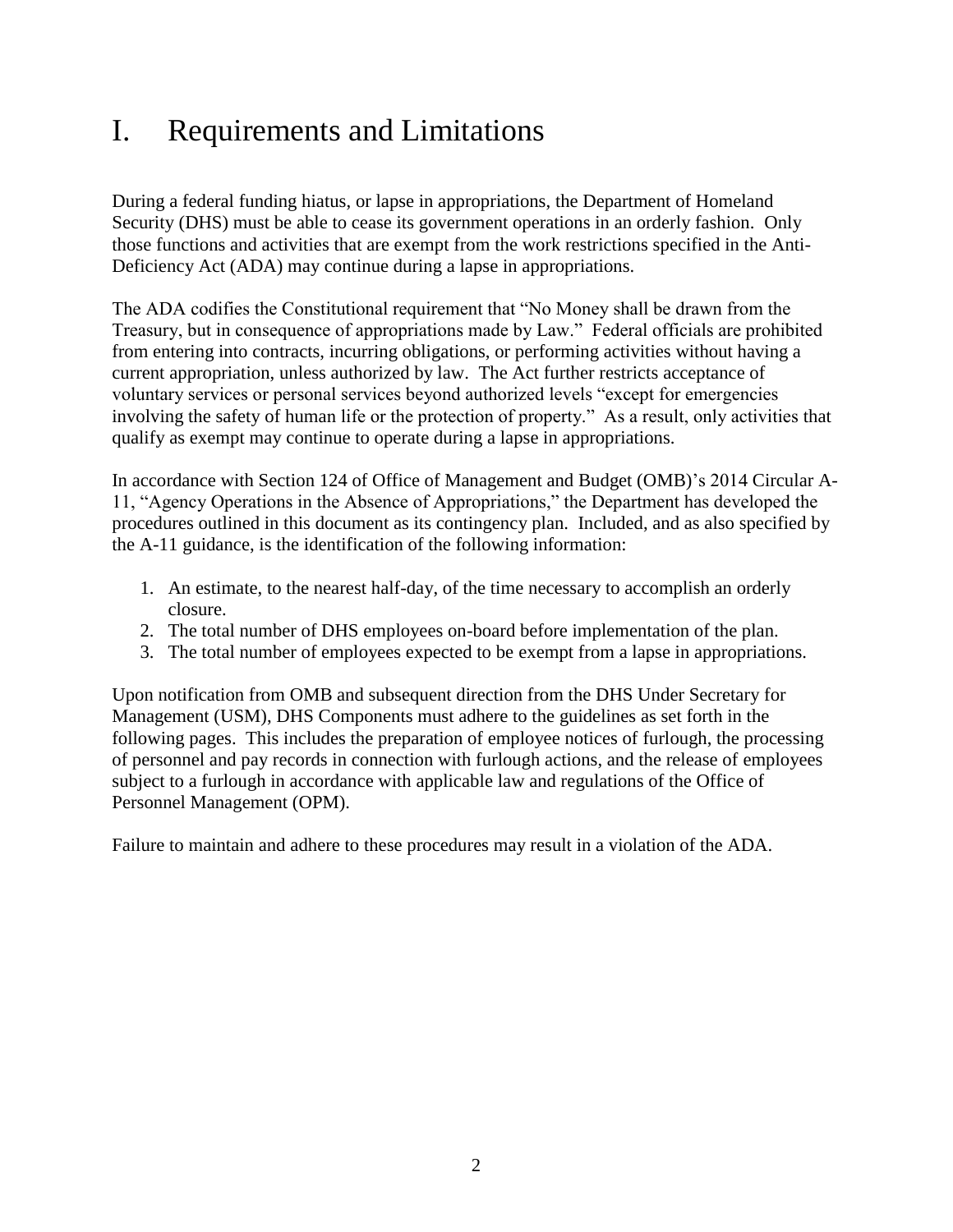# <span id="page-3-0"></span>II. Definitions; Determining Exempt Functions and Employees

# A. Definitions

The Department uses the term "exempt" to describe functions and employees who may be required to continue to perform during a federal funding hiatus. Other agencies in the Federal Government use different terminologies, including "excepted" and "essential." To avoid confusion from using multiple terms, guidance in this document will use the single term of "exempt" to refer to any employee who will continue working during a lapse in appropriations and who is not subject to a furlough during a funding hiatus.

Additionally, either an "emergency furlough" or a "federal funding hiatus" may be used to refer to a lapse in appropriations during which employees may be exempt.

# B. Exempt Functions

Guidelines for exempt activities follow. Proposals to continue activities that do not fit in the guidelines should be directed immediately to the DHS Office of General Counsel (OGC).

The following activities and/or functions may continue during a lapse of appropriations:

1. Funded by Sources Other than Annual Appropriated Funds.

Some functions are covered by fee revenues or by multi-year, no-year, or revolving funds (when the revolving fund has not lapsed), or advance appropriations, and if those accounts have sufficient carry-over balance, they would not be affected by a lapse of annual appropriations. Agencies may continue to incur obligations and disburse funds from such non-lapsed funding sources. Revolving funds that operate almost entirely on offsetting collections from other federal entities may also be forced to close, unless sufficient retained earnings are available to forestall the closure. Employees paid directly from a funding source that has not lapsed during a lapse in appropriations will continue to perform normal duties and will continue to receive pay during the lapse.

#### **EXAMPLES:**

- The Disaster Relief Fund, which is funded by a no-year appropriation and may have sufficient balances available to continue operations
- Fee-funded activities such as those performed by U.S. Citizenship and Immigration Services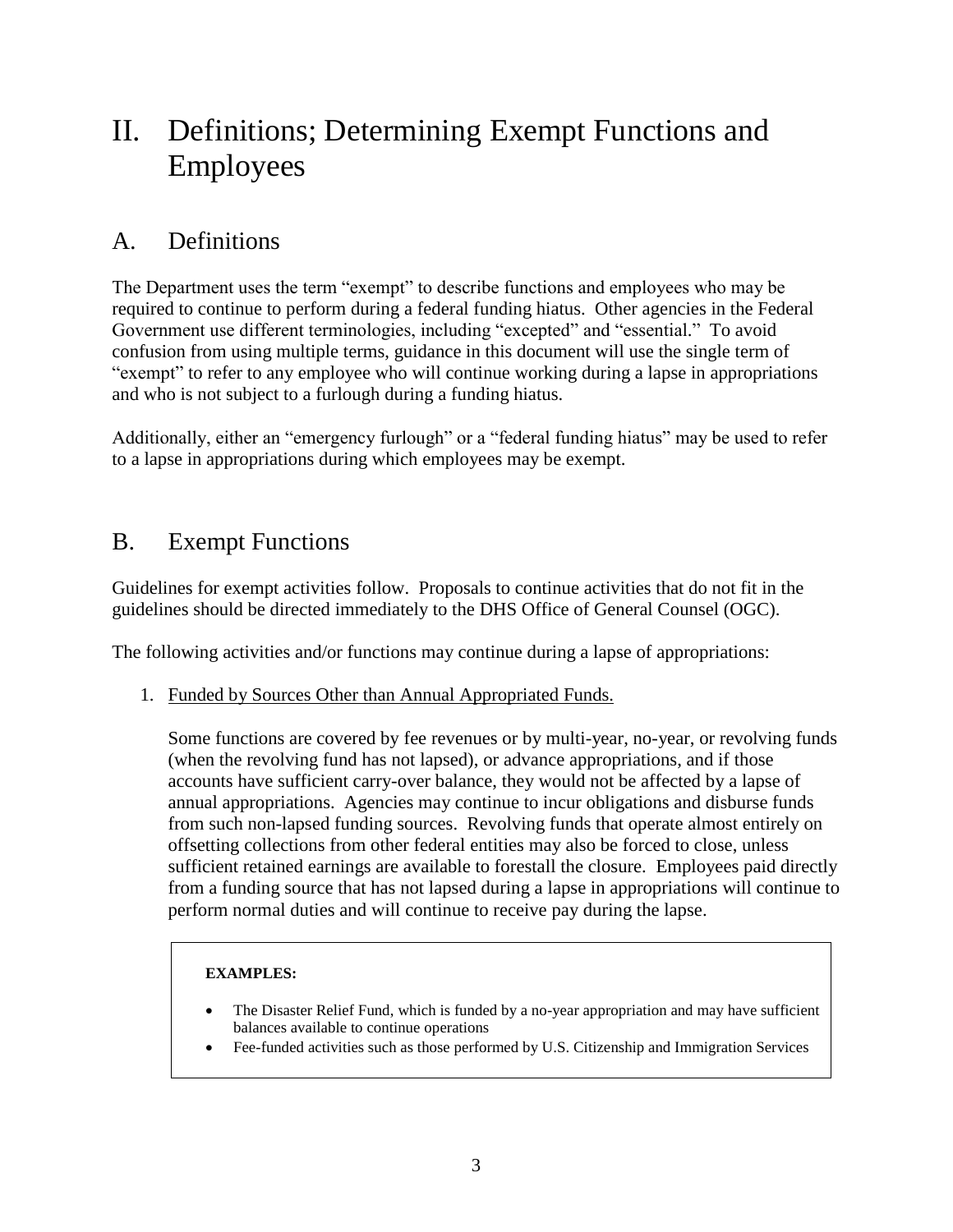Of note, the DHS Working Capital Fund (WCF) requires authorization through the yearly appropriations act to continue operations, and thus, activities funded through the WCF must cease in the event of a lapse.

#### 2. Authorized under Law to Continue Even without Funding.

Pursuant to a determination by the U.S. Department of Justice (DOJ), functions authorized by law to proceed during an appropriations lapse include "those functions as to which express statutory authority to incur obligations in advance of appropriations has been granted."

Active duty military members are exempt because their entitlement to pay is provided under 37 U.S.C. § 204. This entitlement means that DHS is authorized by law to incur obligations for their pay. These active duty service members may perform normal duties during a lapse.

In addition, Congress provides express authority for some agencies to enter into contracts or to borrow funds to accomplish some of their functions despite a lapse in appropriations. This category does not currently apply to DHS functions; however, Components should notify OGC if it is believed a function may qualify.

#### 3. Implied by Law as Necessary to Continue Even without Funding

Pursuant to a determination by the DOJ Office of Legal Counsel, functions authorized by law to proceed during an appropriations lapse also include "those functions for which such authority arises by necessary implication." Presidentially Appointed and Senate Confirmed Officers and other political appointees who are not subject to the Annual and Sick Leave Act, 5 U.S.C. § 6301, 5 C.F.R. § 630.211, are exempt from a furlough during a lapse in appropriations. These appointees are entitled to compensation based on their status. This entitlement means that DHS is authorized by law to incur obligations for their pay. These appointees may perform normal duties during a lapse.

#### 4. Necessary to the Discharge of the President's Constitutional Duties and Powers.

Employees who may be detailed to the Executive Office of the White House may be exempt.

Those who are engaged in the conduct of foreign relations essential to national security are exempt.

#### 5. Necessary for Safety of Human Life or Protection of Property.

To qualify under the exception of protection of human life or property, there must be some reasonable likelihood that the safety of human life or protection of property would be compromised in some significant degree by the delay in the performance of the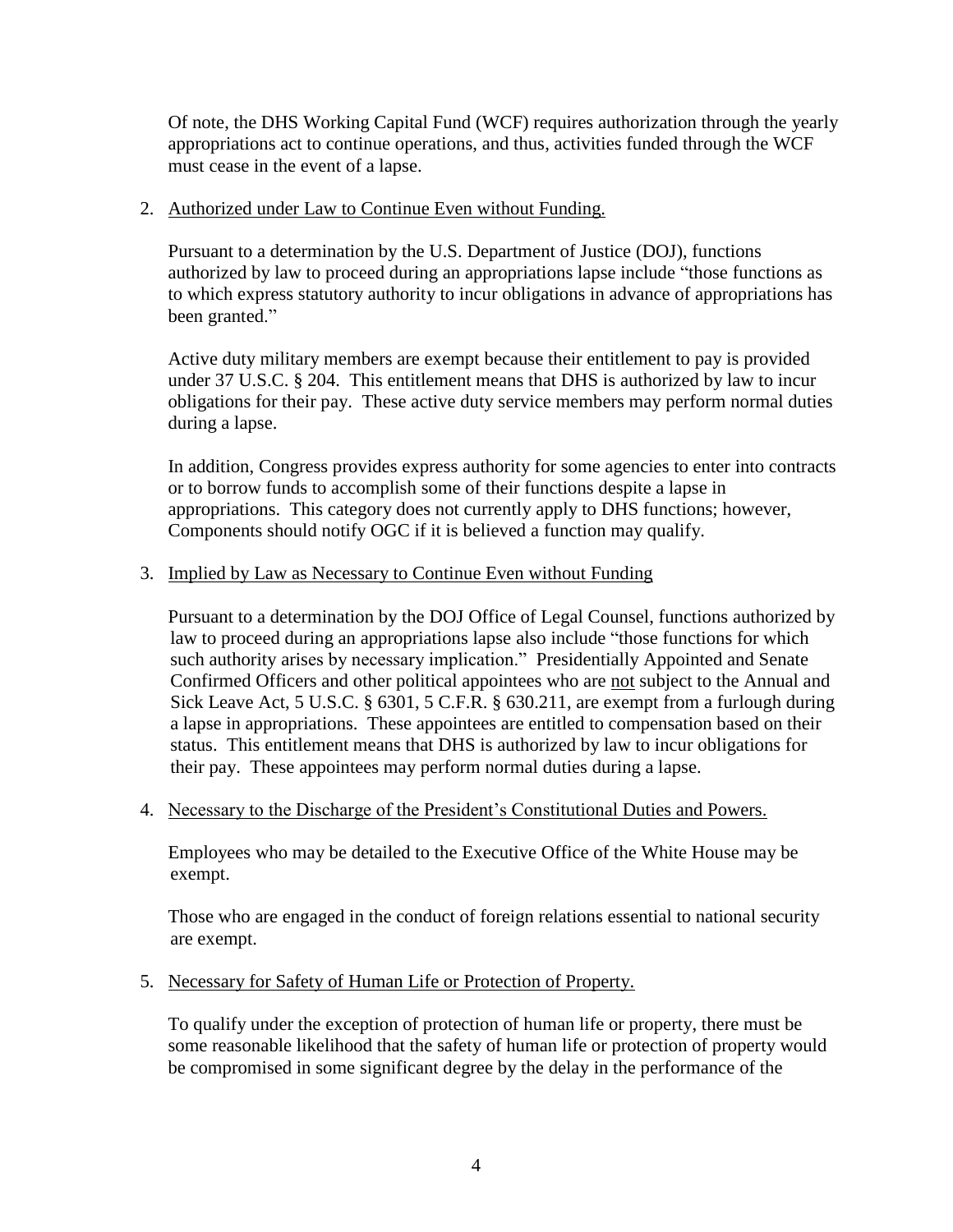function in question. Specifically, the risk should be real, not hypothetical or speculative, and must be sufficiently imminent that delay is not permissible.

Any activity and/or function that qualifies for the protection of human life or property exception must be limited only to the extent that the Component Head determines that imminent danger to life or property would result from their termination or diminution. Administrative, research, or other support functions related to an exempt activity should also continue, but only to the extent that they are essential to maintain the effectiveness of those activities and/or functions that are engaged in the protection of life or property, and at a minimum level.

For example, law enforcement officers (LEOs) whose duties include protecting human life or protecting property are exempt. However, LEOs who perform administrative functions that do not directly and demonstrably contribute to such activities are not exempt unless their work is necessary to support activities that protect life or property. While law enforcement activities are exempt, the pivotal factor is the work being performed, not the law enforcement officer status of any particular employee.

#### **EXAMPLES:**

- Maintaining law enforcement operations, including drug and illegal alien interdiction
- Continuing passenger processing and cargo inspection functions at ports of entry
- Providing the protective functions of the U.S. Secret Service
- Maintaining counter-terrorism watches or intelligence gathering or dissemination in support of terrorist threat warnings
- Retaining minimal personnel to maintain telecommunications necessary for exempt activities

#### 6. Necessary for the Orderly Cessation of Functions.

Agencies may obligate funds during periods of lapsed appropriations to bring about the orderly cessation of non-exempt activities, which OMB has determined should take no more than four hours. During that time, employee activities during this period must be wholly devoted to de-activating the function and upon completion, these employees would be released.

#### **EXAMPLES:**

- Performing payroll functions for the period just prior to the appropriation lapse
- Completing inventories of property and records to ensure protection of the Federal Government's interests and claims of affected private entities and individuals
- For "partially exempt" activities, the transferring of any ongoing work necessary to support an exempted function.
- Personnel functions to process furlough/reduction in force notices

The Appendix identifies total estimated exempt employees within each DHS Component.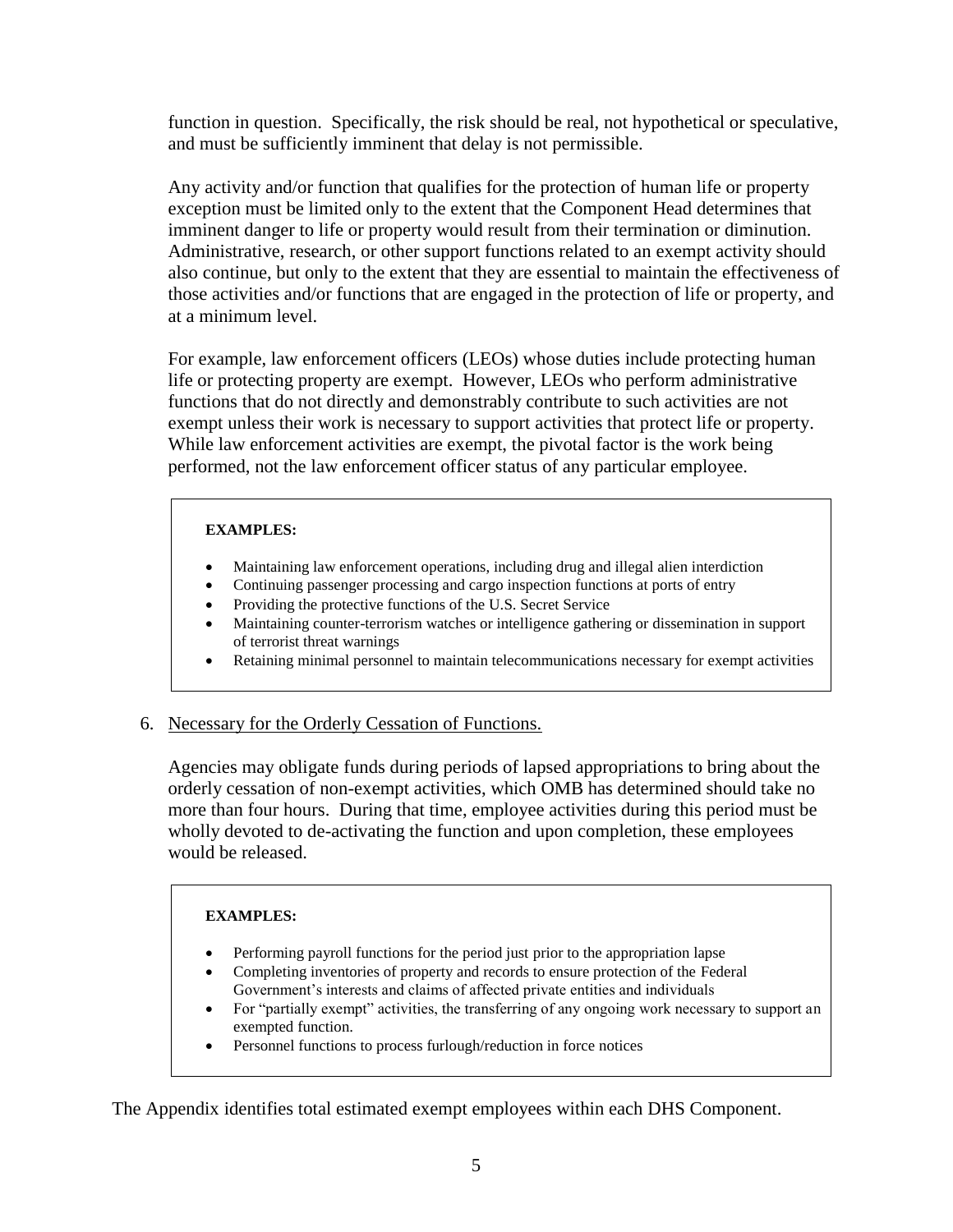### C. Non-Exempt Functions

Non-exempt activities are all other activities that do not fall into any other categories. Employees in positions performing these functions should be furloughed during a lapse in appropriations. This could include employees who may have to be recalled at a later date, if the furlough continues for more than a week.

#### **EXAMPLES:**

- Planning (such as strategic, business, or budgetary activities)
- Research and development activities
- Most policy functions, administrative, as well as programmatic, unless those functions can be justified by the above exceptions
- Auditing
- Regulatory, legislative, public affairs, and intergovernmental affairs
- Training and development

### D. Exempt vs. Essential Functions

Exempt functions are those which are exempted from work restrictions in the ADA and may continue to operate during an appropriations lapse. Exempt functions and activities are described in this guidance.

Essential functions are a limited set of mission-essential or mission-critical functions that must be performed to provide continuity of operations (COOP). Each DHS Component has identified and defined its mission-essential functions separately. The identification of essential activities is different than the determination of exempt activities.

Section IV provides additional guidance on the differences between exempt employees for the purpose of a lapse in appropriations and essential employees for the purpose of a COOP event.

### E. Employees: Exempt vs. Non-Exempt

Exempt employees have been designated by their supervisors to perform functions or activities that are exempt from work restrictions specified in the ADA and may continue to operate during a lapse in appropriations. The term "exempt" employee only applies to emergency furloughs. Reference to an "exempt employee" for the purpose of government shutdown is not to be confused with an employee designated as an "exempt" employee under the Fair Labor Standards Act.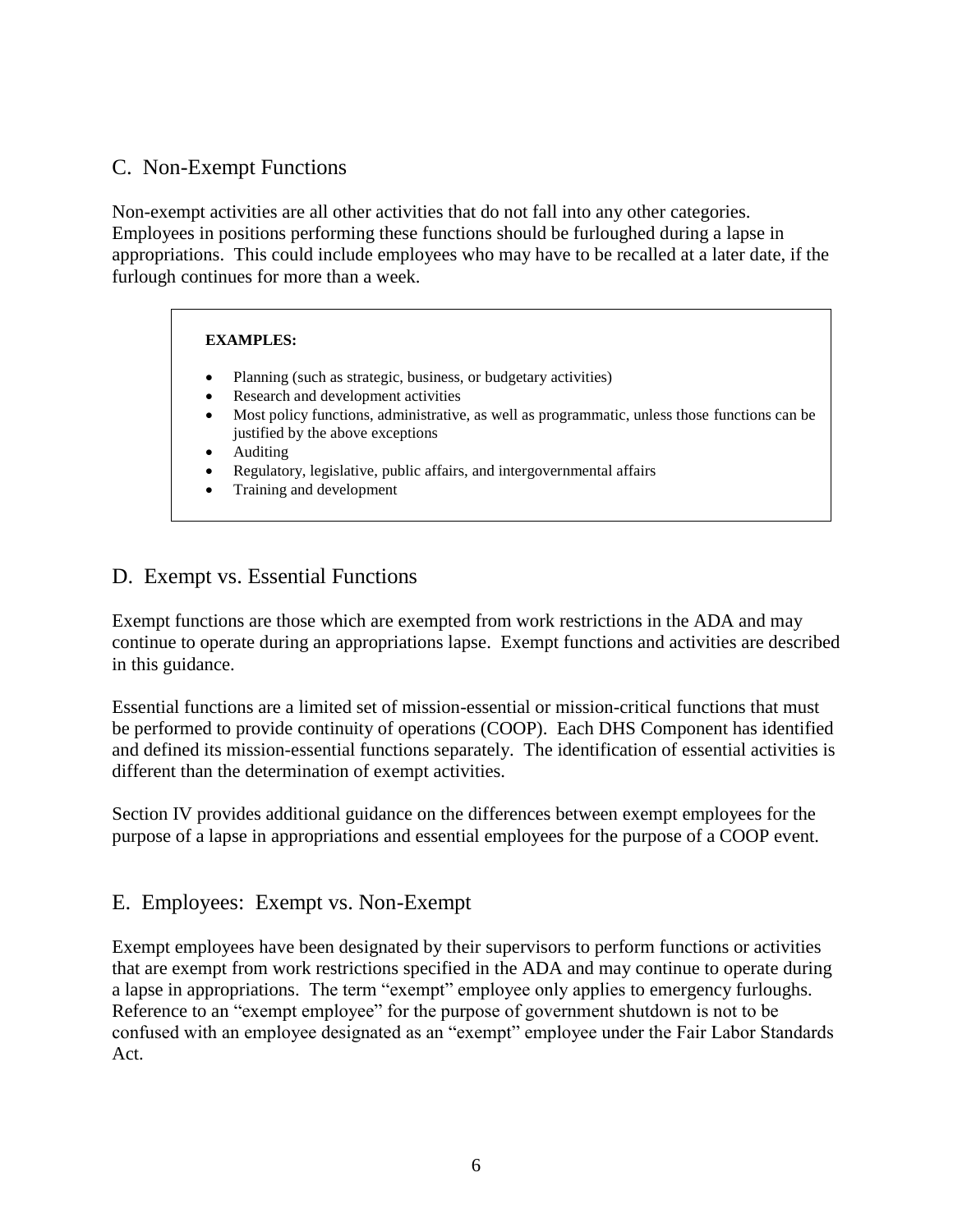Non-exempt employees perform functions that are not exempt from a government closure. Nonexempt employees are subject to an "emergency" furlough and are not permitted to work. A non-exempt employee may be involved in the orderly closure of activities and functions. However, once it is determined that non-exempt employees have completed all tasks related to the orderly suspension of agency operations, the services of those employees can no longer be accepted in the absence of appropriations. Non-exempt employees may not voluntarily perform non-exempt services during an "emergency" furlough. Reference to a "non-exempt employee" for the purpose of government shutdown should not be confused with an employee designated as a "non-exempt" employee under the Fair Labor Standards Act.

## F. Designating Exempt Employees

Components must designate in advance (before any potential furlough) those employees who must perform functions or activities that are exempt from work restrictions specified in the ADA and may continue to operate during a lapse in appropriations. DHS maintains standard notification templates, which may be used to notify employees that they are exempt from an emergency furlough.

The activities and funding of employees on detail to other Federal Government agencies and to Congressional offices must be reviewed as well to determine whether these detailed employees and activities will be designated exempt or non-exempt based on the function and the availability of funds. In making such a designation, the detailee's home agency supervisor should coordinate with the supervisor at the place of the detaileeship.

Exempt employees should only work on exempt activities during the furlough, including providing support to exempt functions and activities. With the exception of employees who are paid from other than annual appropriations that have not lapsed, exempt employees who work during a lapse in appropriations will not be paid. However, exempt employees will be paid when Congress passes and the President signs a new appropriation or Continuing Resolution.

Components should ensure that information on facilities, reporting officials, and systems available to employees working during a furlough is available and distributed to all of their exempt employees.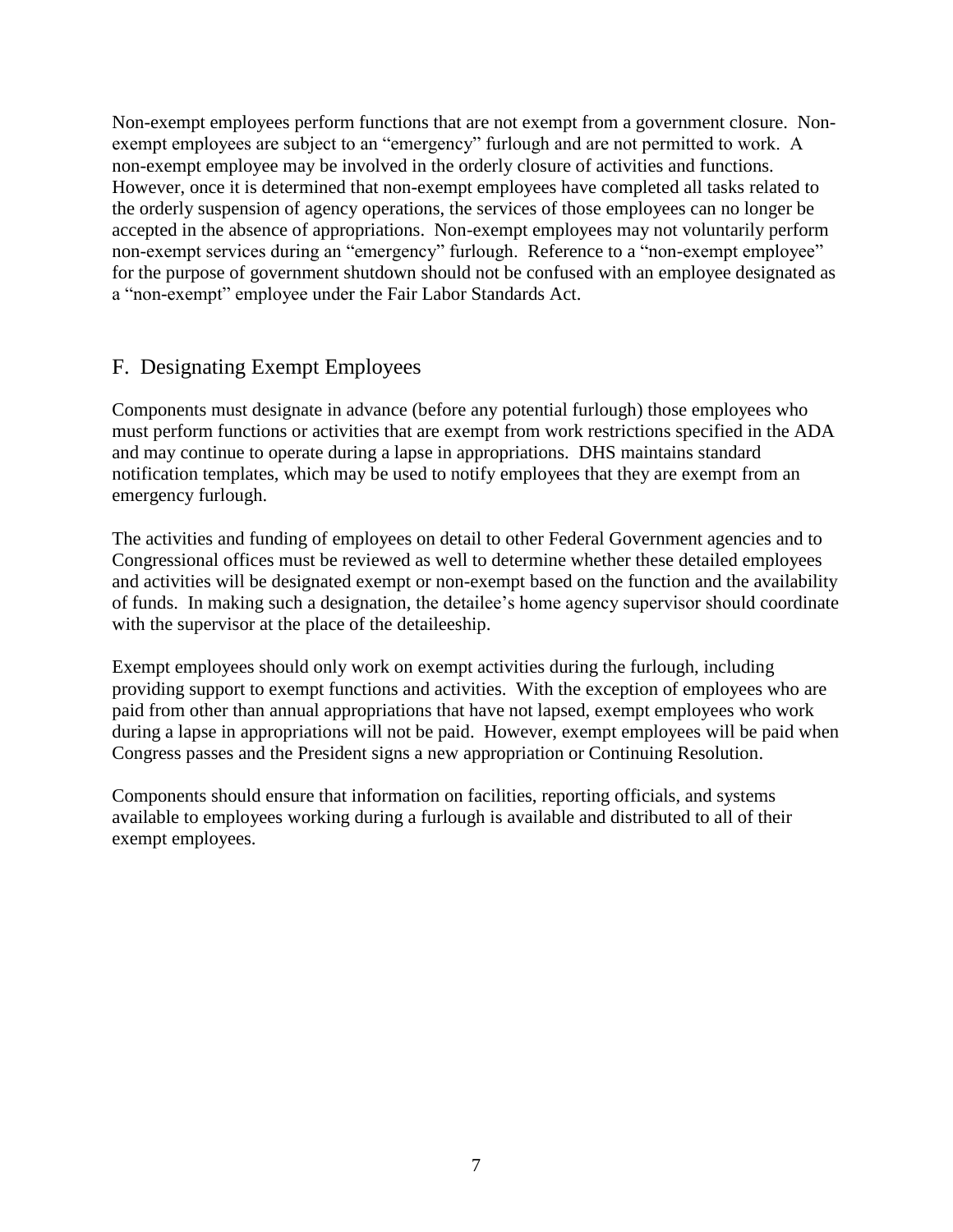# <span id="page-8-0"></span>III. Procedures for an Orderly Closure

At the direction of the Secretary through the Deputy Secretary, USM is responsible for implementing the Department's general procedures for an orderly closure. The Head of each Component is responsible for ensuring that Component's compliance with the Department's procedures, and should not endeavor to make changes to such procedures without advance consultation with USM.

Given that the duration of an appropriations hiatus is inherently uncertain, the plan that follows describes Departmental procedures to be taken during the commencement and the first five days of a lapse.

USM, in coordination with the DHS General Counsel and Chief Financial Officer, will adjust the Department's procedures as necessary should the lapse continue beyond five calendar days. USM will also provide direction as necessary should external factors require changes to the Department's operations, such as may be caused by a natural disaster, catastrophe, or terrorist incident.

### A. Implementation of an Emergency Furlough

- 1. General Guidance. Upon receipt of a notice from OMB through either the Office of the Secretary or USM that there is a lapse in fiscal year appropriations, Component Heads must notify their employees that an emergency shutdown furlough has been activated.
- 2. Notices to Exempt Employees. Components must notify their exempt employees that they must continue to work during an emergency furlough. The preferred notification process is by email. Notification also may be by telephone, by letter, or in person, if email is not feasible. Components may tailor this process to the degree needed to meet Component-specific requirements. Email messages to exempt employees do not require delivery receipt, read receipt, and return email.
- 3. Report for Work. Exempt employees must report for work during an emergency furlough. Any previously approved paid leave is canceled. An employee who refuses to report for work after being ordered to do so will be considered to be in an absence without leave status and may be subject to administrative or disciplinary action for not reporting for work. During a lapse in appropriations, all affected employees must be either (1) at work performing exempt activities (exempt employees) or (2) in a furlough status (non-exempt employees).

If an employee is unable to report for work during a furlough and the supervisor or other management official approves the absence, the supervisor may change the status of the exempt employee to non-exempt and furlough the employee to allow the employee to be "absent" from work. When an employee is not working or performing exempt activities in compliance with the ADA, he or she must be furloughed and the furlough must be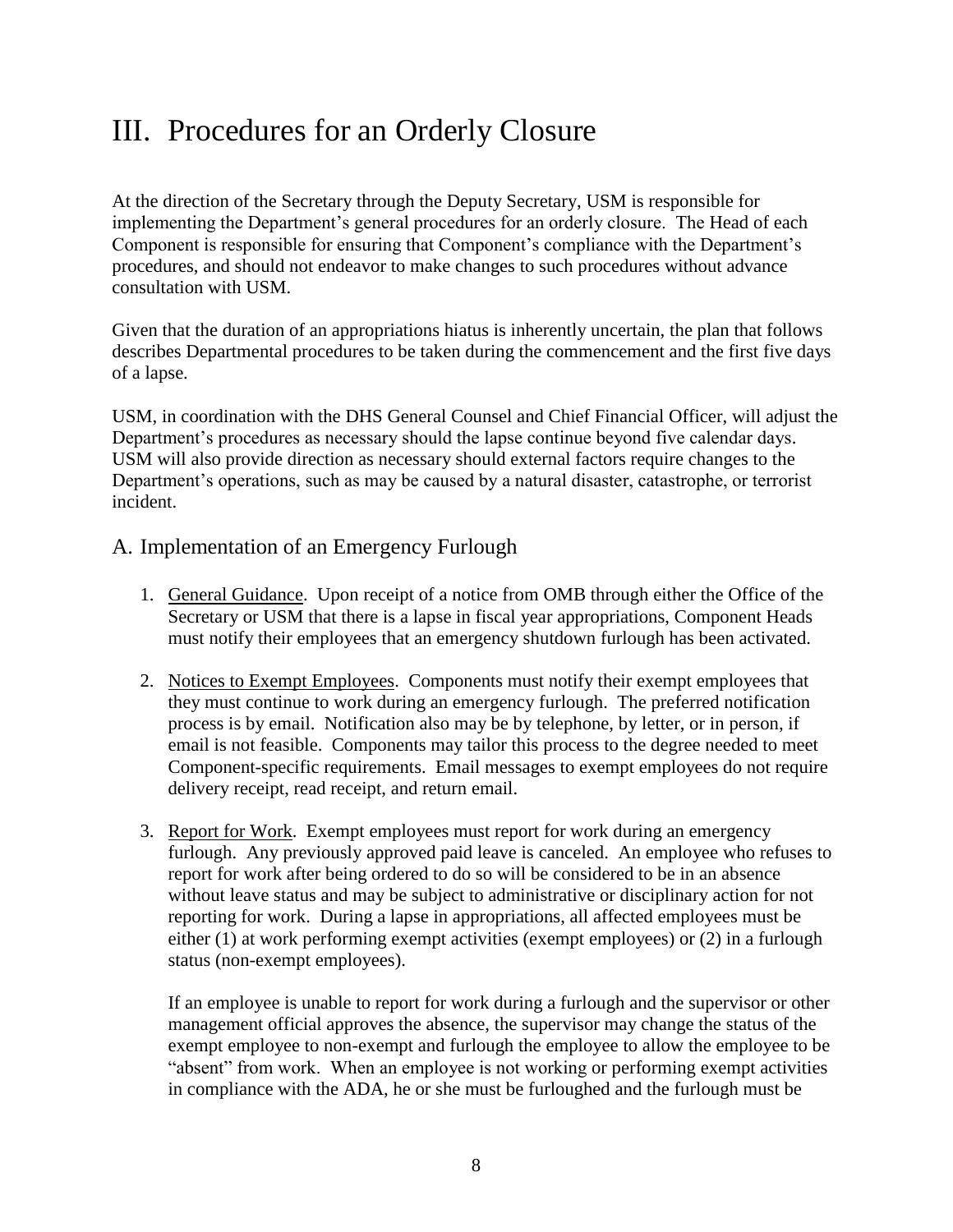documented by a furlough notice. Employees should not be granted leave without pay for absences from work during a furlough. If legislation is later enacted to compensate employees who were furloughed, employees on leave without pay during the furlough would not be compensated.

Exempt employees who work during a lapse in appropriations will not be paid during the funding hiatus. However, exempt employees will be paid when Congress passes and the President signs a new appropriation or Continuing Resolution.

- 4. Employee Leave. Employees who are exempt from furlough by reason of being funded by other than annual appropriations may take paid leave (e.g., annual or sick leave) during a furlough. Employees who are exempt but not funded by other than annual appropriations may not take paid leave and must be furloughed during any period of absence. Supervisors must allow an exempt employee to continue to be absent from work for active military duty, although the employee may not use military leave or any other paid leave (e.g., annual or sick leave) during the furlough. Instead, the employee's status would be Absent-Uniformed Service (formerly Leave Without Pay-Uniformed Service).
- 5. "Use or Lose" Annual Leave. Many exempt (and non-exempt) employees may have accumulated annual leave that exceeds their applicable maximum annual leave ceiling. (Most employees are subject to the 30-day maximum annual leave ceiling. Members of the Senior Executive Service (SES) are subject to a 90-day maximum annual leave ceiling. Employees stationed overseas are subject to a 45-day annual leave ceiling.) Since exempt and non-exempt employees may not use annual leave during a furlough, any unused annual leave in excess of the employee's applicable leave ceiling at the end of the leave year (for instance, January 11, 2014 for Leave Year 2015) is subject to forfeiture.

Employees may request restoration of forfeited annual leave, if the annual leave was scheduled and approved in advance (see Component's internal procedures), later cancelled by the supervisor due to "exigencies of the public business," and the annual leave could not be rescheduled and used before the end of the leave year. A lapse in appropriations has previously been determined by OPM/OMB to be "an exigency of the public business," and employees' forfeited annual leave can be restored. (Also see the OPM fact sheet on "Annual Leave (General Information)" at [http://www.opm.gov/oca/leave/HTML/ANNUAL.asp.](http://www.opm.gov/oca/leave/HTML/ANNUAL.asp))

6. Weather-Related Leave. Exempt employees are required to report for work on time even if, during a lapse in appropriations, OPM announces that "Federal agencies are operating under an unscheduled leave" policy because of emergency weather conditions. Although normally "essential employees" who are not designated as "exempt employees" should not come to work during a weather emergency occurring in the middle of a furlough, they should be aware that their non-exempt designation may change to exempt based on conditions and they would then be required to report for work. Should an exempt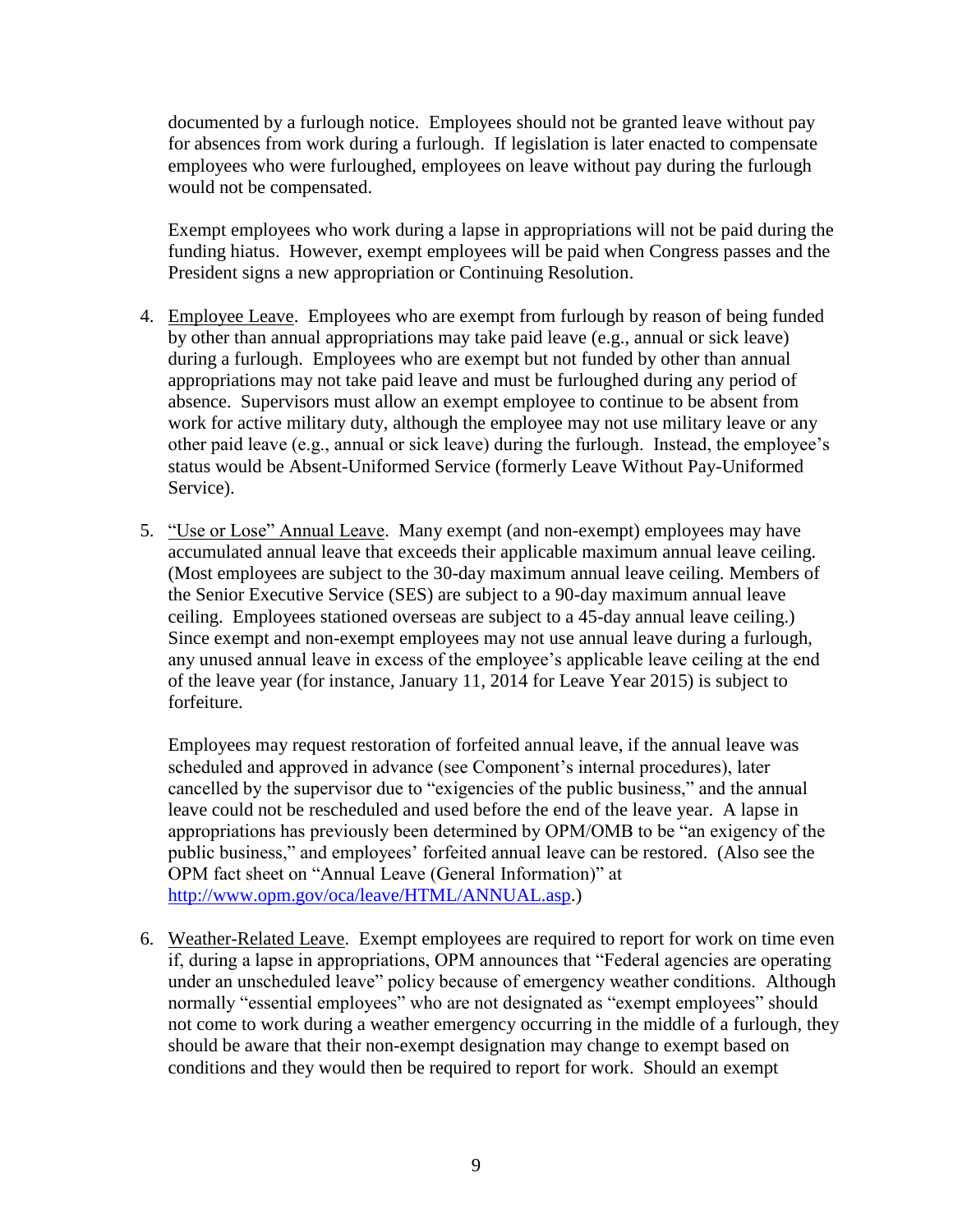employee be unable to report for work because of emergency conditions, he or she must be placed in a furlough status until such time as the employee is able to report for work.

# B. Furlough of Non-Exempt Employees

1. General Guidance. The procedures outlined as follows apply to DHS operations that are non-exempt from work restrictions because of a lapse in fiscal year appropriations. They should be implemented by Component Heads upon receipt of a notice from OMB through either the Office of the Secretary or the USM.

If a funding lapse begins at midnight on a Friday, furlough notices should be issued on Saturday to non-exempt employees whose next scheduled workday is on Saturday, on Sunday to non-exempt employees whose next scheduled workday is on Sunday, and on Monday for non-exempt employees whose next scheduled workday is on Monday.

2. Employee Notices. Components must be sure to contact all employees who have been designated as non-exempt including those on detail, on travel, in training/conferences, overseas, on leave, etc. Those employees should be provided advance notice of their non-exempt status. This can be accomplished verbally or with a "Notice to Non-Exempt Employees;" a template will be maintained and available through the Department's Office of the Chief Human Capital Officer (OCHCO). This notice informs employees of their non-exempt status in the event of a funding hiatus; it is not a furlough notice. Servicing Human Resources Offices shall immediately transmit the employee notices that supervisors and managers must distribute to their employees.

Employee furlough notices must be delivered via email or in person using the template maintained by the Department's OCHCO. A read receipt or delivery receipt is preferred where feasible.

3. Non-Exempt Employees on Travel. Even with approved travel orders, non-mission critical travel should not commence within three business days of the date of a potential funding lapse. Non-exempt employees planning temporary duty assignments away from their normal duty stations at the time of a lapse in funding should change their travel plans and instead should report to their permanent duty station before the effective date of the funding lapse. Such employees should work with the Department travel management service provider to affect such changes and should be sure to terminate other reservations such as lodging or rental car.

Non-exempt employees already serving on temporary duty assignments at the time of a lapse in funding may hold in place until their employing agency makes a determination that they must return to their permanent duty stations. Components should determine the reasonableness and practicality of changes to temporary duty travel on the basis of the length of the assignment and the time required for return travel, compared to the anticipated length of the lapse, and should in general minimize the burdens and costs associated with a return to permanent duty stations.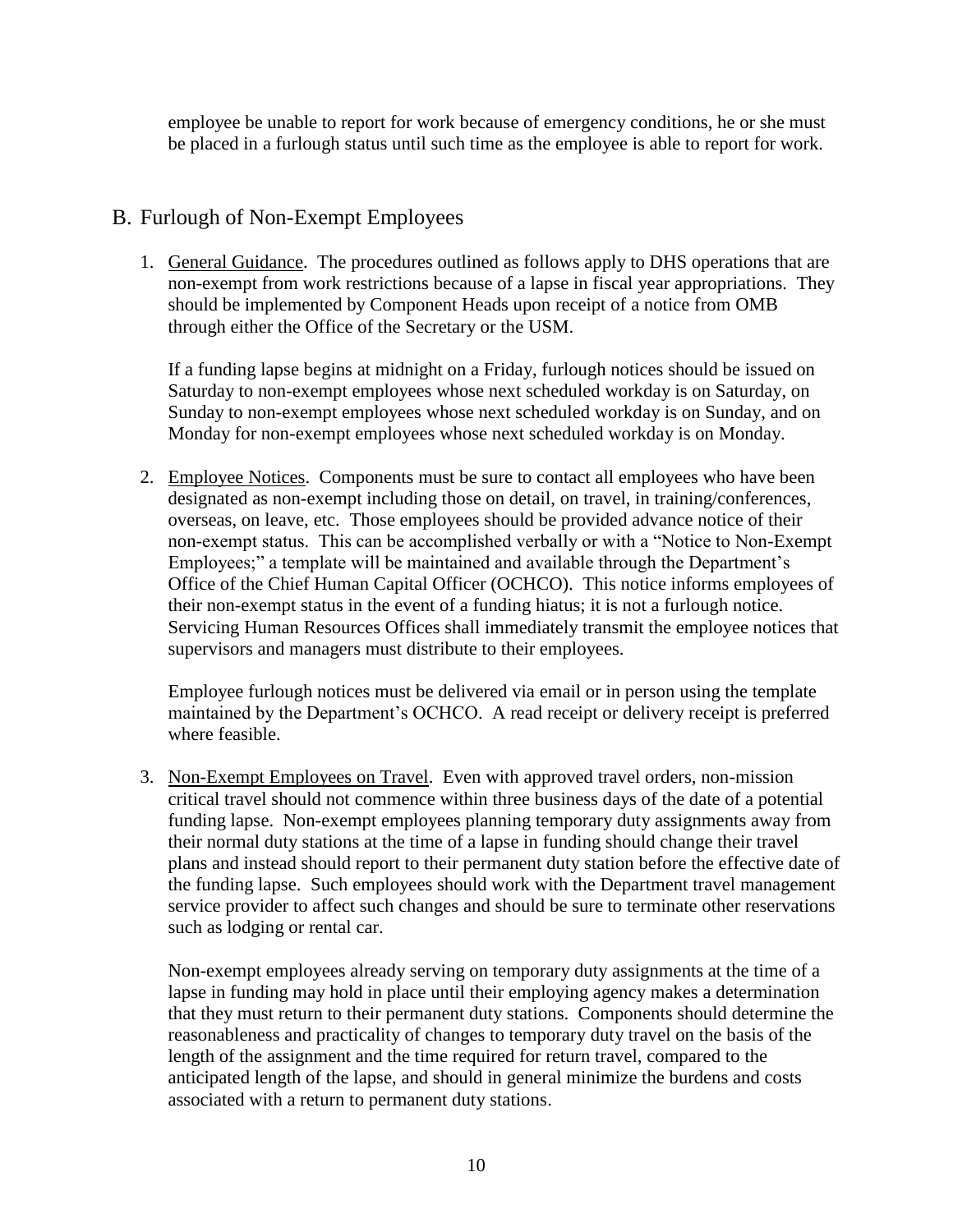4. Notice to Federal Employees About Unemployment Insurance, Standard Form 8. It is possible that furloughed employees may become eligible for unemployment compensation and Components should provide them an SF-8 as the same time the furlough letter is issued. State unemployment compensation requirements differ; some states require a one-week waiting period before an individual qualifies for payments. Agencies or employees should submit questions to the appropriate state (or District of Columbia) office. (Also see the Department of Labor website "Unemployment Compensation for Federal Employees" at [http://workforcesecurity.doleta.gov/unemploy/unemcomp.asp.](http://workforcesecurity.doleta.gov/unemploy/unemcomp.asp))

The SF-8 informs employees of their right to file a claim for Unemployment Compensation, explains the basic eligibility requirements, provides general information as to how, when, and where to file a claim, and describes the documents which the individual should take when filing a claim (20 CFR Part 609.20). Components must annotate the address and Agency Code of the separating federal agency where wage and separation information can be obtained. This document may be posted to an accessible automated information-sharing site used to communicate useful and required information that would normally be attached to the furlough notice.

- 5. Shutdown Activities. Non-exempt employees may be engaged in shutdown activities during the first four hours of the first working day of a lapse in appropriations, such as:
	- a. Supervisor notifications to non-exempt employees that they are furloughed
	- b. Consolidating and organizing employee notices, including email receipt/read notices and employee return emails, for forwarding to the servicing human resources office upon request
	- c. Consolidating and storing files
	- d. Safeguarding classified materials
	- e. Protecting government property
	- f. Notifying the public and other agencies of the shutdown of DHS operations
	- g. Documenting the status of projects to facilitate resumption when regular operations are resumed
	- h. Processing appropriate personnel/payroll actions and filing documentation
- 6. Employee Pay. Component human resource organizations should ensure all employees will receive compensation as regularly scheduled for time worked prior to the lapse. OCHCO will provide Component human resource officers with a special code for input into employee time and attendance systems (such as WebTA) to identify hours not worked because of furlough. Components must ensure such code is utilized to help prevent over-payment of compensation to non-exempt employees for time worked prior to the lapse.

Non-exempt employees will receive pay for performing shutdown activities following enactment of an appropriations bill or a Continuing Resolution permitting such payments. Exempt employees whose salaries are funded by other than annual appropriations should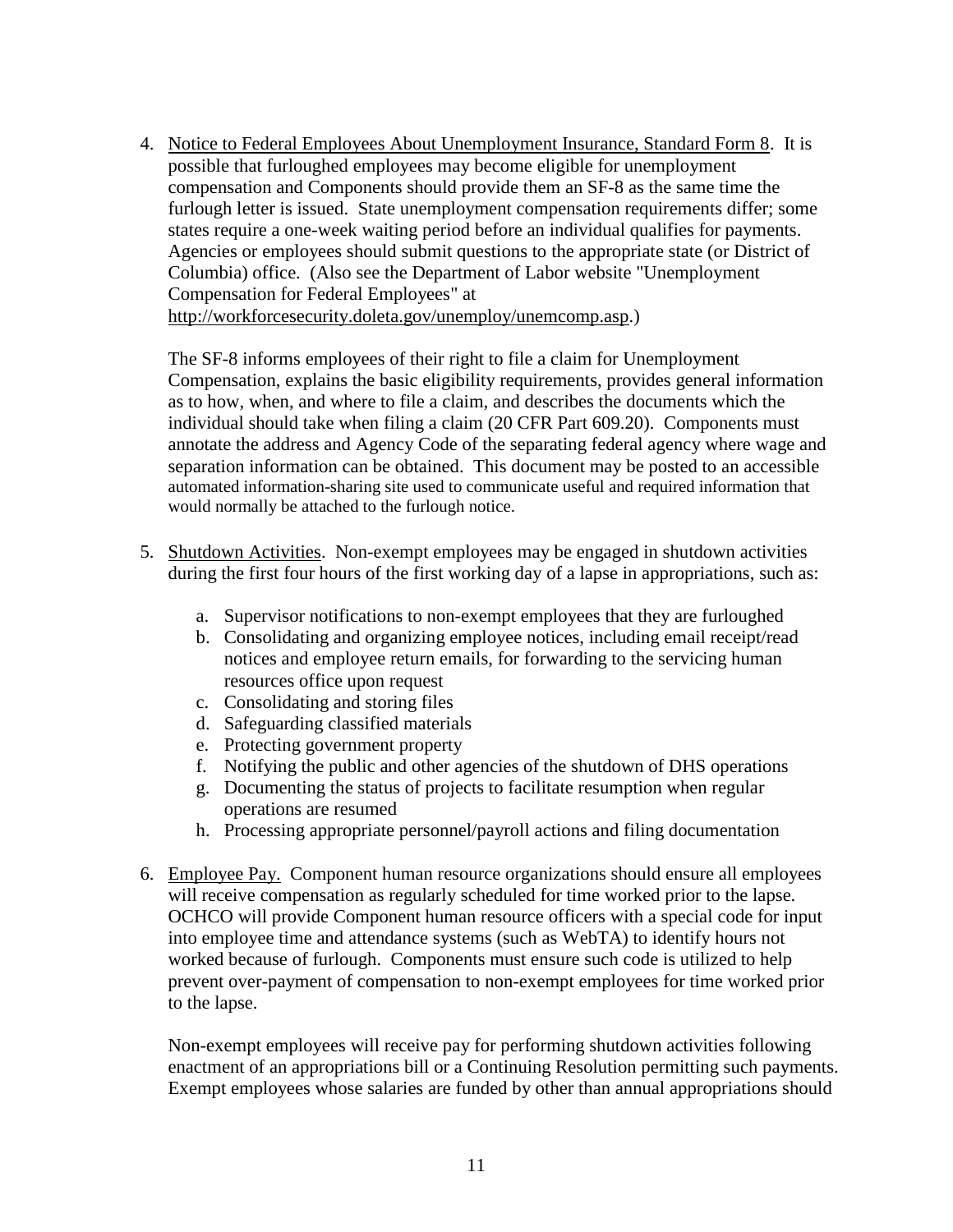continue to receive pay as regularly scheduled. Human resource organizations must also be prepared to respond in the event legislation is enacted during the lapse that permits some exempt employees such as military personnel to continue to receive pay.

7. End of Furlough. Furloughed employees will be instructed to monitor the media and to regularly check the DHS website as well as their DHS-issued electronic devices, such as BlackBerry or TREO, for notice on when the furlough has ended and when to return to work. (See Section H(b) for more information).

#### 8. Other Considerations.

- a. Component Employee Assistance Programs (EAP) are expected to continue to operate during a lapse in appropriations. All employees – including those that are non-exempt, may benefit from counseling assistance from their Component EAPs during this stressful time. In addition, employees may want to contact their financial institution, credit union or learn about other options for financial assistance through the Thrift Savings Plan [\(www.tsp.gov\)](http://www.tsp.gov/).
- b. Any previously approved paid leave for employees in a component impacted by a lapse in appropriations is cancelled during a lapse in appropriations. In addition, employees may not be granted leave without pay during a lapse in appropriations. If legislation is later enacted to compensate employees who were furloughed as a result of a lapse in appropriations, employees on leave without pay during the furlough would not be compensated.
- c. Regardless of whether an approved Travel Authorization has been obtained, nonexempt employees may not start new travel in the event of a lapse in appropriations.
- d. In light of the uncertainty of the budget situation during a lapse of appropriations, Components should delay the enter-on-duty date for new employees and transfer employees (transferring from another government agency) who are scheduled to enter on duty on the first day or anytime during a furlough. Components should notify these employees that DHS is under an emergency furlough and they should NOT report for work until they receive further instructions. New and transfer employees should be in-processed after the furlough ends.

# C. Management Controls

1. General Guidance. DHS internal control standards will continue for exempt operations during a temporary funding hiatus. Components with continuing operations must (if possible), modify or develop procedures to ensure adequate controls in a streamlined environment to achieve the same internal control results expected during normal operations. This includes ensuring adequate reviewing, authorizing, and approving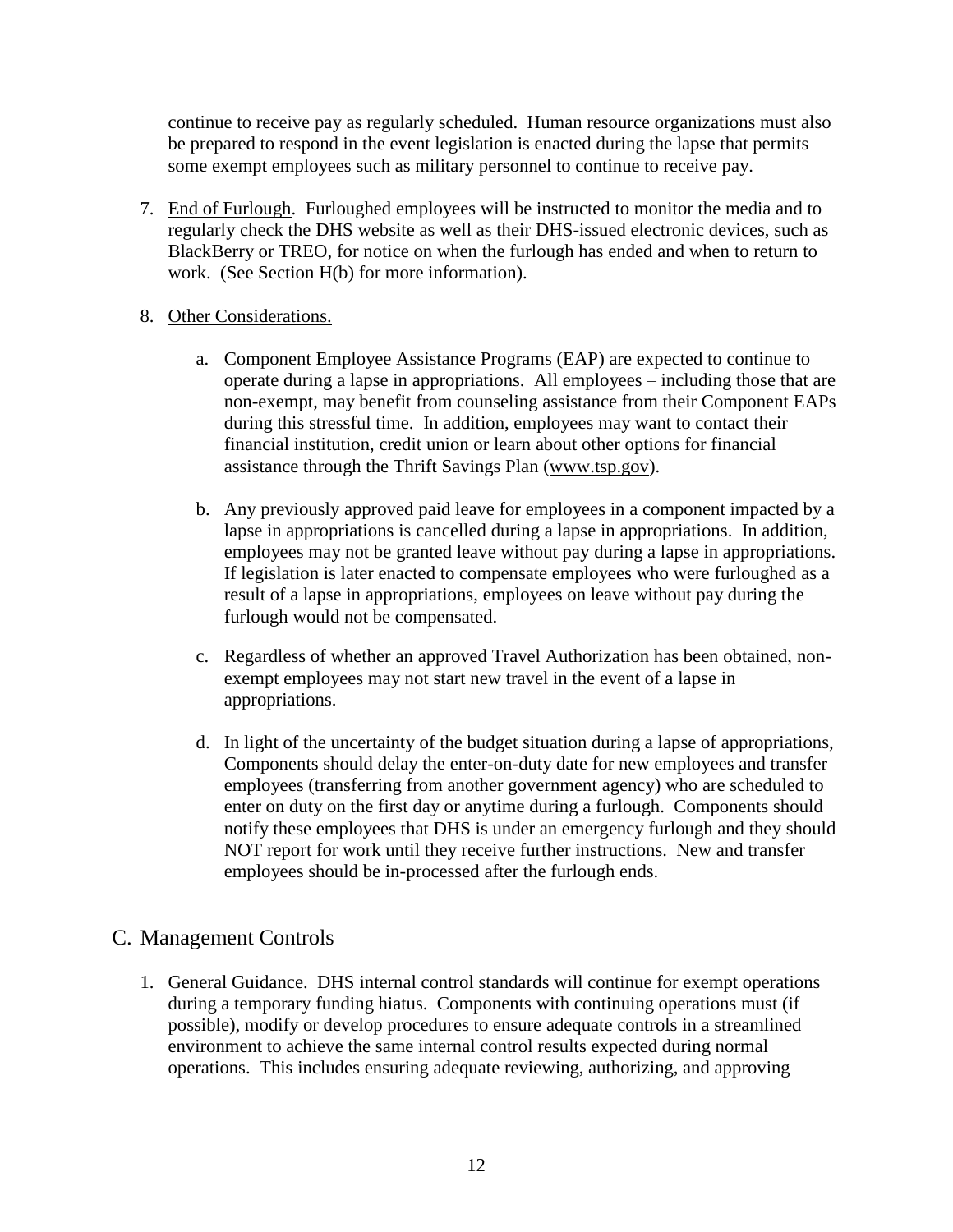functions are in place. Additionally, Components must maintain key separation of duties for important business functions such as the following:

- a. Authorizations
- b. Records and documenting
- c. Custody of assets, whether directly or indirectly (e.g., receiving checks in mail)
- 2. Record Keeping and Reporting. Special care must be taken throughout the lapse in appropriations to maintain logs, formal records, and file copies of all transactions and expenditures to provide adequate accountability and justification for exempt activities, including the costs expended for exempt activities.

At the conclusion of the hiatus, Components must be able to achieve the same reporting outputs that occur in a normal environment. For example, at the conclusion of the hiatus, Components will process any backlog of accumulated transactions not entered into the financial system and report compliance with internal control standards. Examples of activities and documentation includes, but is not limited to, tracking obligation data, exercising contract authority, managing revenue collection activities, and processing exempted travel processing.

Component reporting procedures will include gathering performance metrics data during the hiatus period to capture costs and savings data at the conclusion of the hiatus. Components must have procedures in place such that when appropriations become available to continue Federal Government functions, Components can report all costs incurred due to the lapse in appropriations. See Section V, Reporting of Costs Incurred.

# D. Financial Operations

- 1. General Guidance. In the event of a temporary funding hiatus, DHS and its Components will stop all financial operations and financial system operations, including processing payments, receipts or performing funds control, except for the following exempt activities:
	- a. U.S. Customs and Border Protection revenue collections
	- b. Federal Emergency Management Agency disaster payments
	- c. Organizational Program Coordinators needed to support credit card programs for exempt activities
	- d. Financial operations funded by U.S. Citizenship and Immigration Services fees
	- e. Electronic travel approvals and processing to support exempt activities

Whether DHS will incur interest due to delays in making payments caused by the funding lapse does not provide a justification to make payments. Except for the activities noted above, DHS personnel may make a payment during a funding lapse only when the failure to make the payment would result in an imminent threat to life or property.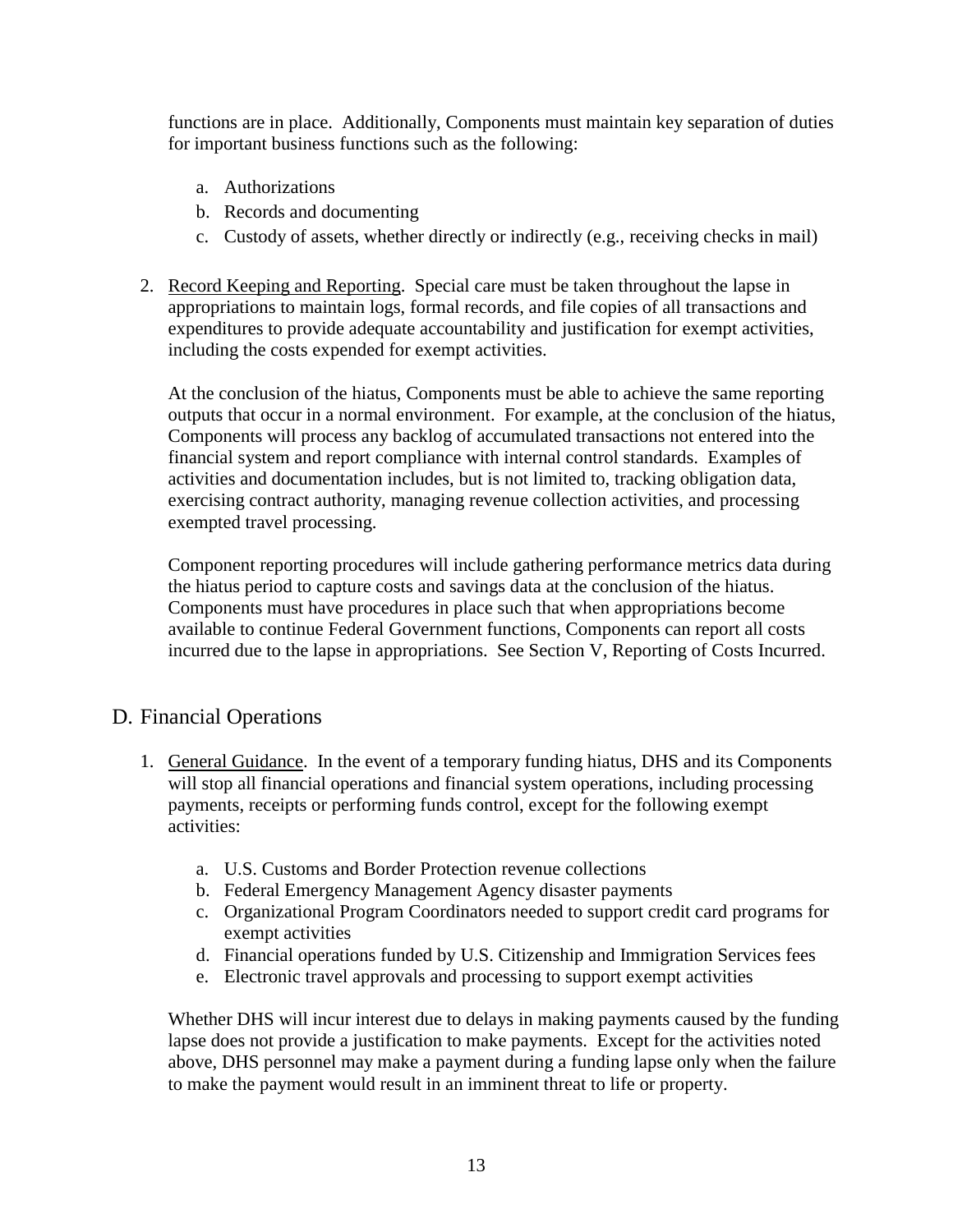- 2. Accounting Center Operations. Accounting centers will not run funds availability checks during a hiatus. Therefore, Components must keep a clear accounting record so that the accounting center may process complete transactions into the financial systems when normal operations resume.
- 3. Documentation and Reporting. Ensuring proper documentation and internal controls when conducting financial operations during a funding hiatus is mandatory. Components must maintain and control documentation of all transactions initiated and processed during a temporary funding hiatus. When the hiatus is over, Components must be able to account for all activities and meet reporting requirements just as under normal operations. In addition, Components must collect performance and cost data which can be analyzed for the purposes of determining the impact of a hiatus. Components will provide specific instructions on what data to collect.
- 4. Travel Management. Minimum travel management support will be available to support exempt functions. Travel expense reports will not be processed during a lapse in funding, and reimbursements for travel costs will not be made until the lapse has ended. Each traveler with an individually billed account is still responsible for the timely payment of their travel card balance.
- 5. Bank Card Program. Purchase cards, travel cards, and fleet cards will still be available to fund exempt activities. Component Organization Program Coordinators (OPCs) will consider a reduction in spending limits for non-exempt cardholders to one dollar for the duration of the furlough. Each Component will provide support to cardholders for exempt activities through designated OPCs. Each Component will provide guidance and specific points of contact to its employees.
- 6. Reimbursements. Reimbursements cannot be processed for activities for which DHS Components receive reimbursements from other than annual appropriations if the servicing Component's activities are funded from a lapsed appropriation. Because the servicing Component's appropriation is lapsed, there is no account to reimburse until after a full year appropriation or a continuing resolution has been enacted.

# E. Contracting

- 1. General Guidance. The "Department of Homeland Security Contracting Contingency Plan" shall be maintained and, prior to a lapse in appropriations, distributed to the Heads of the Contracting Activities (HCAs) with a list of frequently asked questions through an Acquisition Alert. HCAs must work with their Component Heads to proactively survey and identify contracts that, in whole or in part, support activities that will continue to support exempt functions. This will serve two major purposes for DHS contracting activities:
	- a. To identify and maintain a list of contracts for which Stop Work Orders or Partial Terminations for the Convenience of the Government should be issued to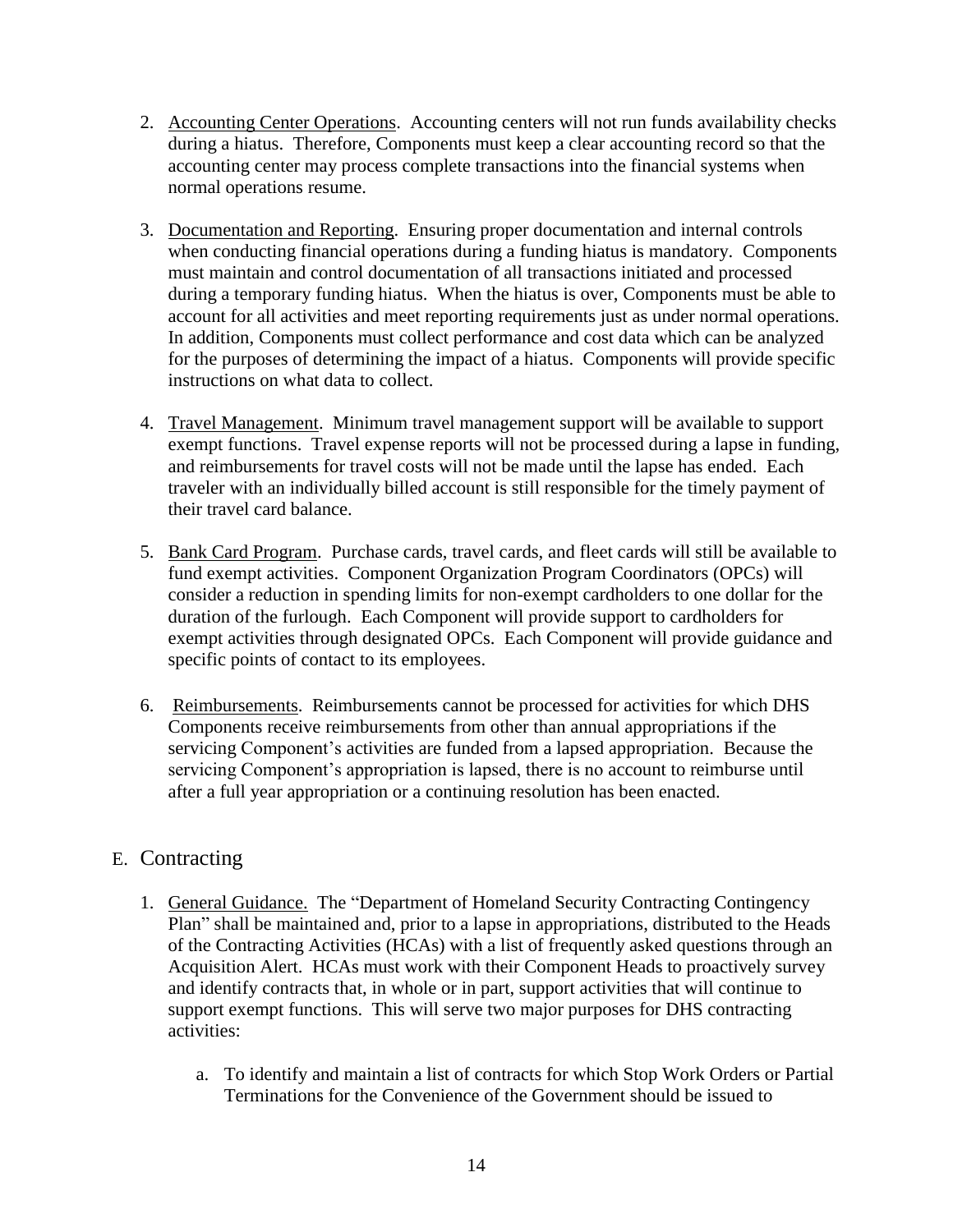contractors, and to allow Contracting Officers sufficient lead time to prepare modifications to de-scope contracts and prepare any necessary justifications and other supporting documentation for contracts that will be partially terminated.

- b. To allow HCAs to determine an effective distribution of warranted Contracting Officers to support an orderly shutdown and the management of contracts supporting exempted functions.
- 2. No New Obligations. DHS may not incur a new obligation by signing a new contract, by extending a contract, or by exercising an option when the funding source for that obligation is a lapsed appropriation unless the contract is required to support those functions defined as exempt for DHS, such as safeguarding human life or protecting property.
	- a. The ADA prohibits agencies from incurring obligations that are in advance of, or that exceed, an appropriation. Thus, except in limited circumstances, DHS may not incur obligations when the funding source for the obligation would be an appropriation that has lapsed unless the obligation is needed to support those functions defined as exempt for DHS or is needed to address an emergency circumstance that immediately threatens the safety of human life or the protection of property. Even when a contract, order, agreement or other transaction may be awarded or modified in order to preserve life or safeguard property, DHS cannot pay the contractor until appropriations are enacted.
	- b. In addition to those contracts directly supporting exempt functions, many contracts are fully funded. Contractors performing under a fully funded contract may continue to perform unless government oversight or day-to-day interaction with government non-exempt employees is critical to the contractor's continued performance during that period.
- 3. Federal Employees Supporting Contracting Operations. If there is a lapse in the appropriation that funds the federal employees who supervise or support the performance of a contract, those federal employees cannot continue these activities during the funding lapse unless the contract supports an exempted activity. Routine ongoing activities related to contract administration are not authorized to continue when there has been a lapse in the appropriation that funds the contract administration activities. In other words, during a funding lapse the performance by contracting officers, contracting officer technical representatives and contract administration personnel of routine oversight, inspection, accounting, administration, payment processing and other contracting activity would generally not continue.
	- a. In the absence of federal oversight, DHS may however allow the contractor to continue performance during the lapse period if the continued oversight is not critical to the contractor's continued performance during that period. This is the case, for example, for all firm fixed price contracts and orders that are fully funded at inception. DHS does not have to issue an affirmative direction to the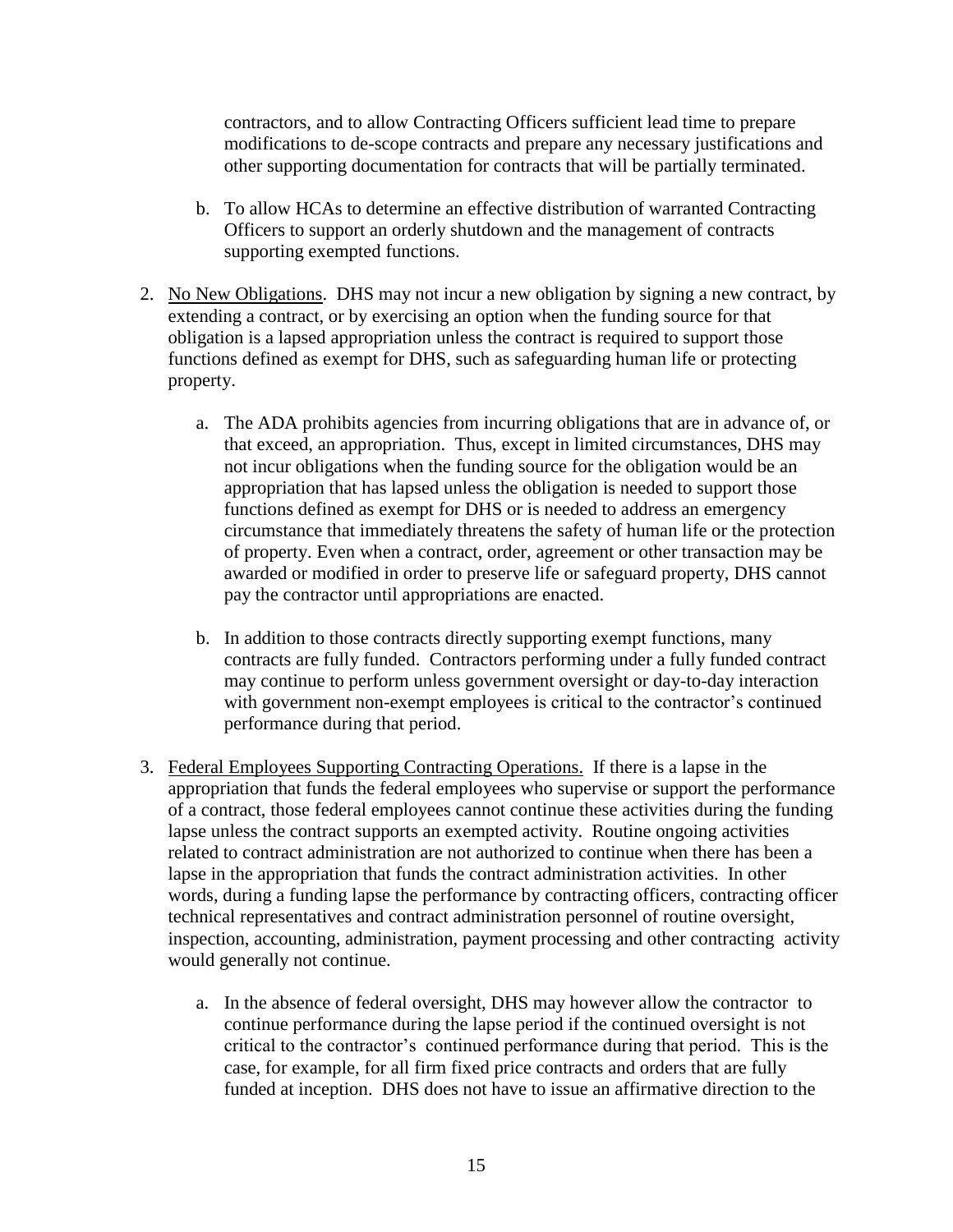contractor to continue performance. Instead, the contractor continues to perform work in accordance with the contract. However, it is always prudent to communicate with the contractor to avoid potential misunderstandings.

- b. Depending on the duration of a funding lapse, the absence of available federal employee oversight may lead DHS to reconsider whether the contract activity should continue to be performed. In particular, if the continued oversight during the lapse period is critical to the contractor's continued performance during that period then – where consistent with law and the terms of the contract – DHS should instruct the contractor to suspend performance.
- c. Additionally, if continued performance is not statutorily required, then DHS should consider whether having the contracting activity continue is a sensible use of taxpayer funds in light of the lapse of appropriations. In this regard, there may be situations in which the continued performance of a contract would be wasteful due to the impact that the funding lapse is having on other agency activities.

For example, it may be wasteful to have a contractor perform regular trash collection every day in the offices of a federal building that has closed due to the funding lapse. Should the relevant Component head decide that continued performance would be wasteful and thus should be suspended during the funding lapse, appropriate contractual action should be taken (which would be part of the agency's orderly-shutdown activities). Contracting staff will need to work closely with Component procurement counsel in making and implementing these decisions to minimize costs to the Federal Government.

### F. Grants and Other Forms of Financial Assistance

- 1. General Guidance. The "Department of Homeland Security Financial Assistance Contingency Plan" shall be maintained and, prior to a lapse in appropriations, distributed to the Heads of the Financial Assistance Activities with a list of frequently asked questions through a Grant Alert. Heads of the Financial Assistance Activities must work with their Component Heads to proactively survey and identify grants or other forms of financial assistance that, in whole or in part, funds activities that will continue to support exempt functions. This will serve two major purposes for DHS financial assistance activities:
	- a. To identify and maintain a list of grants and other forms of financial assistance for which Suspension or Partial Terminations for the Convenience of the Government should be issued to grantees/cooperators, and to allow Financial Assistance/Grant Officers sufficient lead time to prepare modifications to de-scope grants or other forms of financial assistance and prepare any necessary justifications and other supporting documentation for those projects that will be suspended or partially terminated.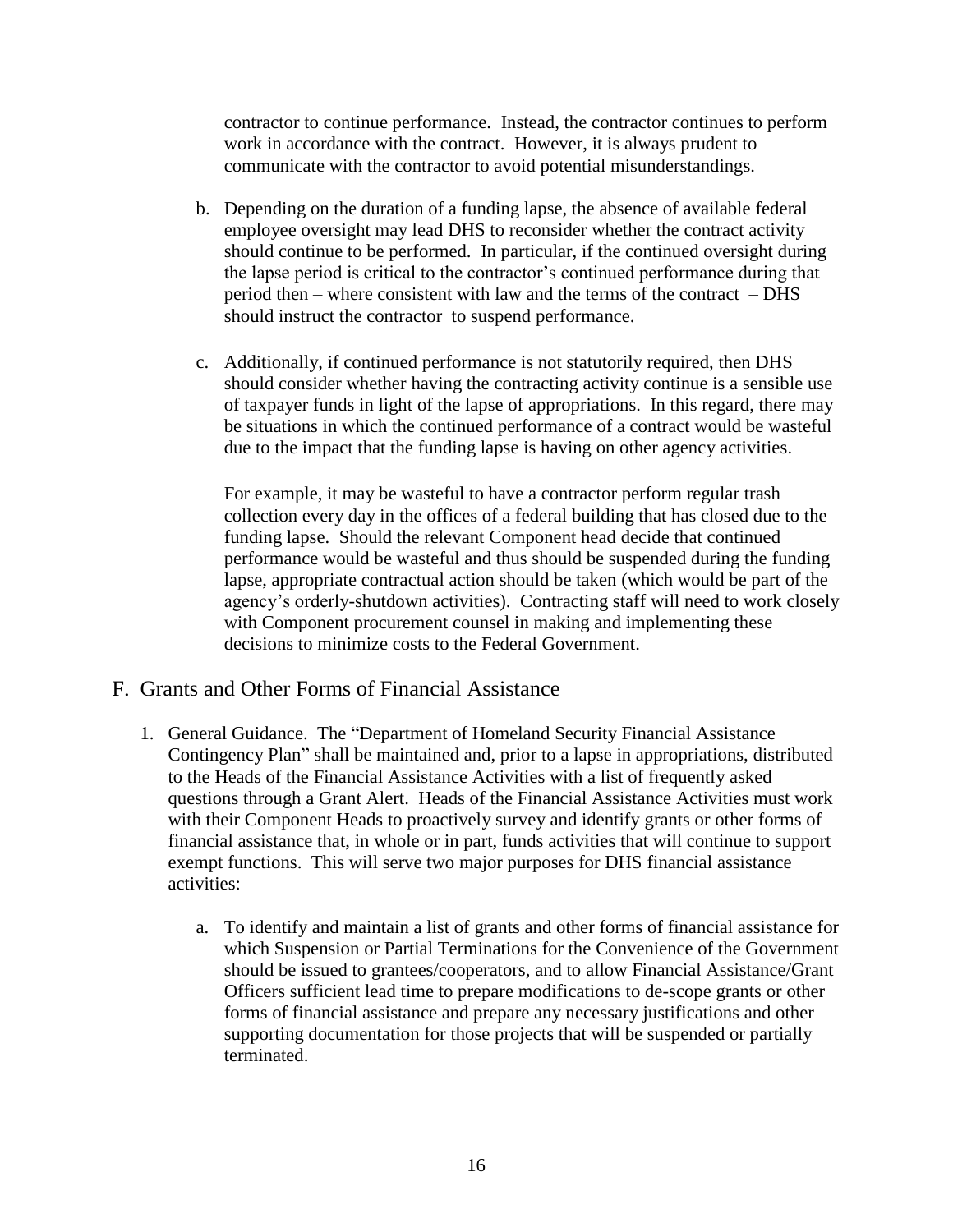- b. To allow Heads of the Financial Assistance Activity to determine an effective distribution of Financial Assistance/Grant Officers to support an orderly shutdown and the management of grants and other forms of financial assistance supporting exempted functions.
- 2. No New Obligations. DHS may not incur a new obligation by signing a new grant or other form of financial assistance, by extending a grant or other form of financial assistance, or by exercising an option when the funding source for that obligation is a lapsed appropriation unless the obligation is required to support those functions defined as exempt for DHS, such as safeguarding human life or protecting property.
	- a. The ADA prohibits agencies from incurring obligations that are in advance of, or that exceed, an appropriation. Except in limited circumstances, DHS may not incur obligations when the funding source for the obligation would be an appropriation that has lapsed unless the obligation is needed to support those functions defined as exempt for DHS or is needed to address an emergency circumstance that immediately threatens the safety of human life or the protection of property. Even when a grant or other form of financial assistance may be awarded or modified in order to preserve life or safeguard property, DHS cannot pay the awardee until appropriations are enacted that provide the necessary funding.
	- b. In addition to those grants or other forms of financial assistance directly supporting exempt functions, some grants are fully funded. Those awardees may continue to perform unless government oversight or day to day interaction with government non-exempt employees is critical to the awardee's continued performance during that period.
- 3. Federal Employees Supporting Financial Assistance Operations. If there is a lapse in the appropriation that funds the federal employees who supervise or support the performance of a financial assistance program, those federal employees cannot continue these activities during the funding lapse, unless these grants or other forms of financial assistance are necessary to support an exempted activity. Routine ongoing activities, related to a grant or other form of financial assistance administration, are not authorized to continue when there has been a lapse in the appropriation that funds the award administration activities. In other words, during a funding lapse, the performance by financial assistance/grant officers, program officials, and financial assistance administration personnel of routine oversight, monitoring, accounting, administration, payment processing, and other financial assistance activity would generally not continue.
	- a. In the absence of federal oversight, DHS may however allow the awardee to continue performance during the lapse period if the continued oversight is not critical to the awardee's continued performance during that period. This is the case, for example, for all financial assistance awards that are fully funded at inception. DHS does not have to issue an affirmative direction to the awardee to continue performance. Instead, the awardee continues to perform work in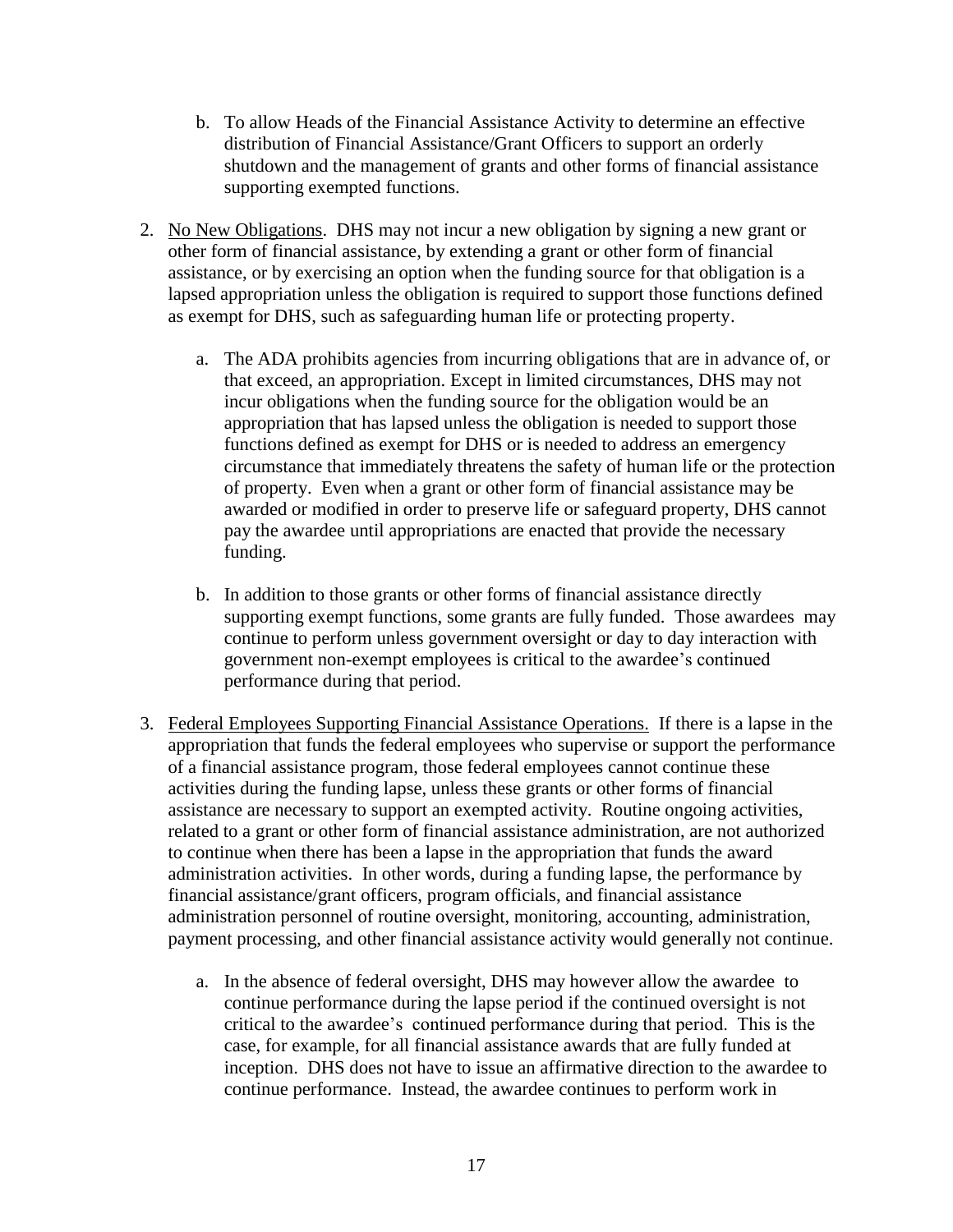accordance with the grant or other form of financial assistance. However, it is always prudent to communicate with the awardee to avoid potential misunderstandings.

- b. Depending on the duration of a funding lapse, the absence of available federal employee oversight may lead DHS to reconsider whether the financial assistance activity should continue to be performed. In particular, if the continued oversight, during the lapse period, is critical to the awardee's continued performance during that period, then – where consistent with law and the terms of the award –  $DHS$ should instruct the awardee to suspend performance.
- c. Additionally, if continued performance is not statutorily required, then DHS should consider whether having the grant or other form of financial assistance move forward is a sensible use of taxpayer funds in light of the lapse of appropriations. In this regard, there might be situations in which the continued performance of a grant or other form of financial assistance would be wasteful due to the impact that the funding lapse is having on other agency activities.

Financial Assistance staff will need to work closely with Component general counsel in making and implementing these decisions to minimize costs and liability to the Federal Government.

- G. Use of DHS Facilities
	- 1. General Guidance. Procedures outlined below provide guidance on the management and disposition of DHS facilities and assets during a lapse in appropriations. They should be implemented by Component Heads upon receipt of orders from OMB through either the Office of the Secretary or USM.
		- a. Component Heads shall notify the senior real property official to direct real property management personnel to oversee the temporary closure of non-exempt facilities, coordinate and support staff consolidation, and to supervise the establishment of designated facilities for use in support of exempt functions.
		- b. A funding hiatus plan shall be implemented to provide notification and details for appropriate use of facilities. It should be distributed to the relevant workforces and should include the identification and contact information of real property Points of Contacts (POCs) for operations during and following a lapse in appropriations. The real property POCs should be designated staff who have the lead responsibility for facility shutdown and start-up operations.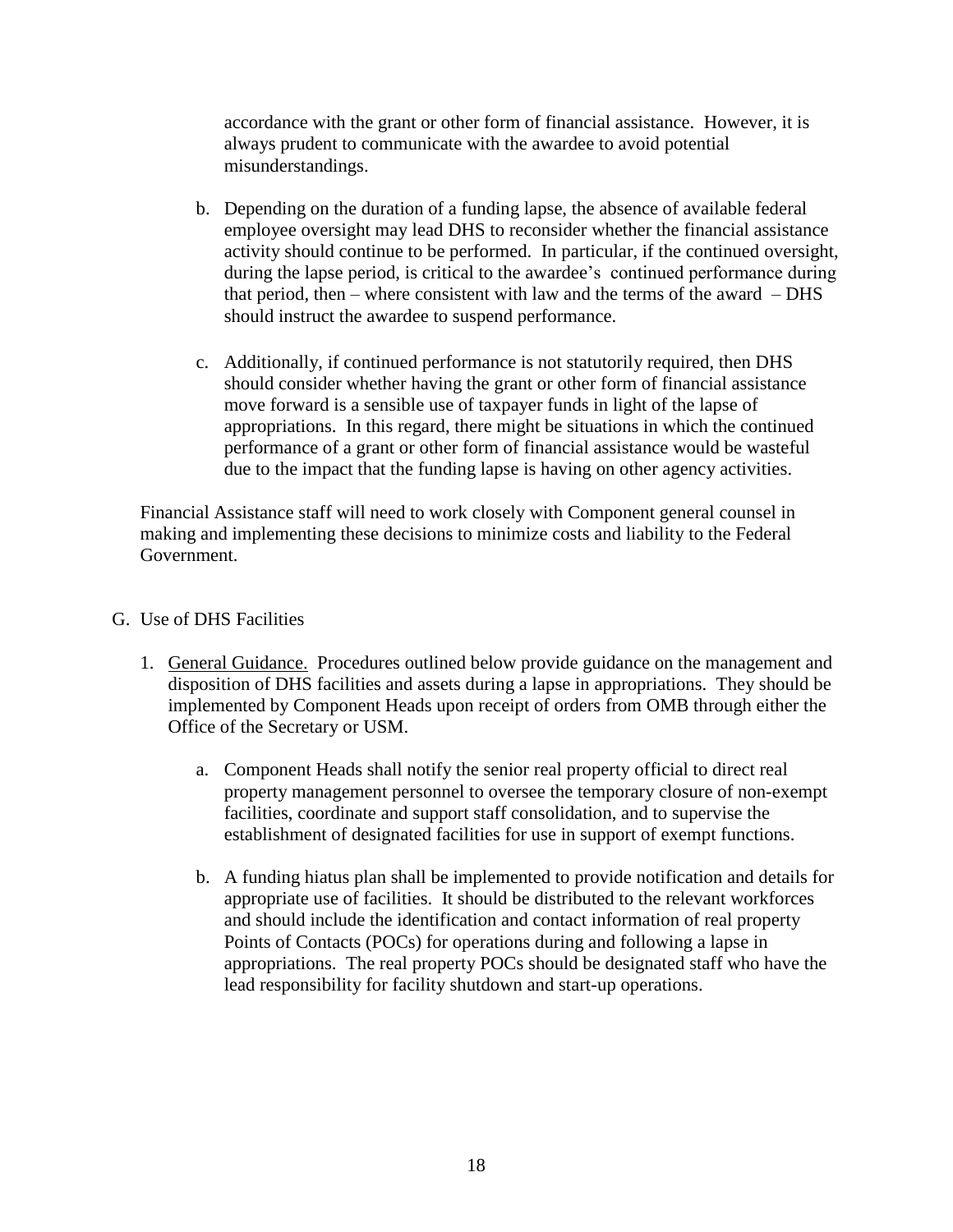#### 2. Facilities Occupied with Exempt Functions.

- a. Consolidation Consolidate exempt functions in the absolute minimum space needed to maintain exempt operations.
- b. Building Operations Maintain minimum operations to support exempted functions.
- c. Security Maintain physical security for exempted facilities including monitoring facilities as appropriate. The Headquarters (HQ) Office of the Chief Security Officer (OCSO) will maintain essential security support and services to DHS HQ's facilities and personnel, as well as appropriate and required service to DHS Components. Collateral and Sensitive Compartmented Information security support to HQs and Components through the Special Security Office Program and Sensitive Compartmented Information Facilities support will continue. This includes working closely with the Federal Protective Service to ensure HQ facilities and exempt personnel are protected.
- d. General Services Administration (GSA) Notice Provide notification to GSA Building Management Representative of exempt activities that will continue normal operations in GSA controlled space.

#### 3. Facilities Occupied with Non-Exempt Functions.

- a. Discontinue use Ensure facilities are vacated. For DHS-owned facilities, ensure essential shutdown and start-up procedures have been defined for the impacted assets, and notifications given to service providers for major systems such as elevators, electrical, mechanical, water and sewer supply, and security.
- b. Building Operations Reduce operating systems to minimal requirements needed to ensure asset protection and maintain safety measures. For DHS-owned facilities, utilities should be set to weekend settings, and building systems should be placed in sleep mode/weekend service levels-lowered to minimum levels needed to maintain life, safety and security systems. Confirm emergency back-up systems are operational.
- c. Security Maintain physical security monitoring. The DHS OCSO will maintain essential security support and services to DHS HQ facilities and personnel as needed. Exempt facilities will be secured and card readers deactivated as needed. This includes working closely with the Federal Protective Service to ensure HQ facilities and exempt personnel are protected.
- d. Notifications Provide notification to GSA Building Management Representative of vacated non-exempt facilities leased by GSA to DHS, and similarly to other lessors if applicable. For DHS-owned facilities, develop list of external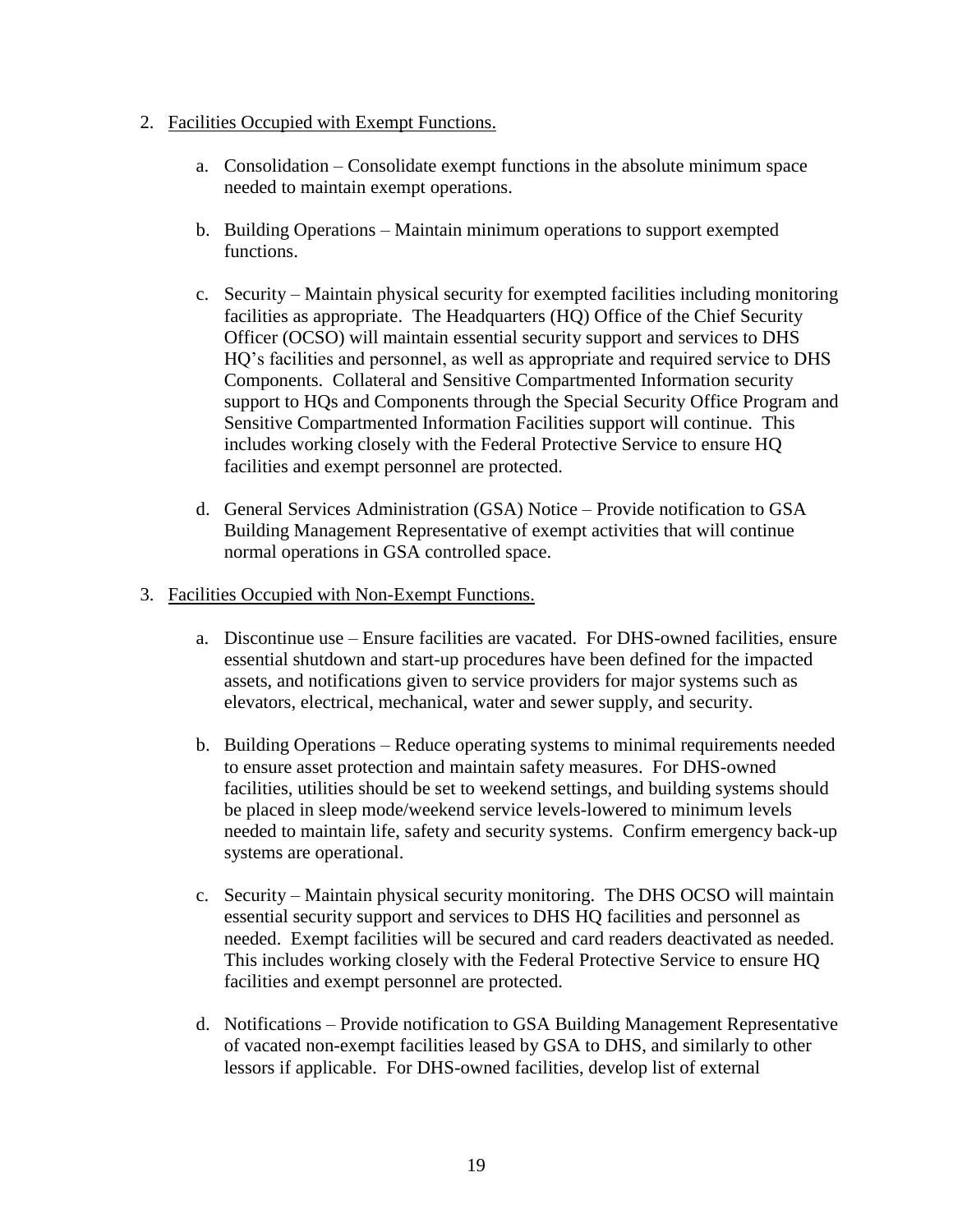notifications for use at time of a lapse in appropriations, such as monitoring companies, local safety and security offices, and mail operations.

- 4. Mail Operations. Operational considerations for the Mail Surety exempt functions are based on assumptions that the primary mail delivery vendors, United Parcel Service (UPS), FedEx, and the United States Postal Service (USPS) will continue to process some level of mail for DHS and its Components.
	- a. In the event of a lapse in appropriations, Components shall determine how to accommodate existing mail surety services for operational functions. Service levels and arrangements may vary from location to location but should utilize minimum staffing levels. Designated points of contacts shall be responsible for receiving items identified as registered, sensitive, medical-related, and items requiring refrigeration.
	- b. Mail delivery: The DHS Consolidated Remote Delivery Site will deliver mail to the designated DHS exempt facility locations. The DHS Office of the Chief Readiness Support Officer (OCRSO) in coordination with the DHS OCHCO and the DHS OCSO will provide a list of exempt personnel during a lapse in appropriations.
- 5. Transportation Shuttle Service Operations for Exempt Employees.
	- a. The DHS Shuttle service will continue operations and is available to DHS exempt employees utilizing the OCRSO HQ shuttle service activity.
	- b. Shuttle Service support to U.S. Coast Guard, the Federal Emergency Management Agency and the Transportation Security Administration will operate at normal schedules due to limited access to public transportation.
	- c. Limited shuttle services will be available for the DHS HQ components within the National Capital region (NCR) and the OCRSO will distribute guidance based on exempt functions at specific locations in the NCR.

### H. Use of Mobile Assets and Personal Property

- 1. Exempt Functions. The guidance provided below regarding DHS Mobile Assets (Fleet, Air, and Marine) and Personal Property functions is intended to reaffirm the continuance of only those functions which are required for exempt activities. Component managers responsible for the control, maintenance, and operational readiness of critical assets necessary for the continuance of exempted activities must take the following actions:
	- a. Determine the bare minimum number of support personnel necessary.
	- b. Consolidate equipment, operations, and supporting facilities.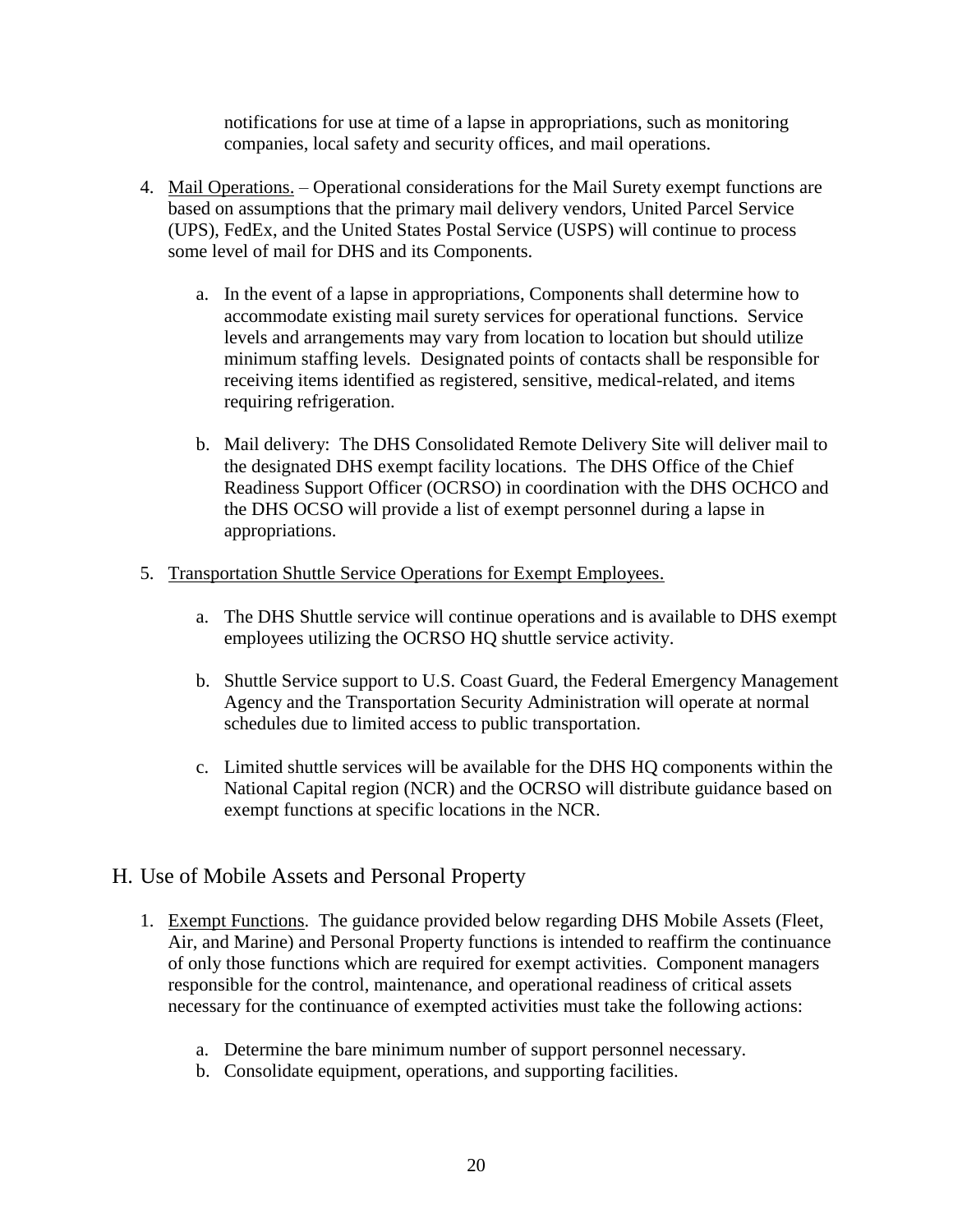- c. Ensure that only the minimum amount of recordkeeping necessary to document the expenditure of funds and disposition of assets.
- d. Acquire only the minimum amount of parts and supplies necessary for continued operation of critical assets.
- e. Secure all property not used for critical activities in a manner that protects the asset and ensures its immediate availability upon reactivation.
- f. Discontinue all contractor support not directly associated with the maintenance of critical assets.
- g. Discontinue the acquisition of new or replacement assets unless the new or replacement asset is critical to the execution of an "exempt" activity and cannot be sourced from idle assets within the immediate inventory or located within the organization's or Department's regional inventory.
- h. Utilize shared mobile assets and personal property resources within the Component, Department, and where possible through inter-agency means.
- 2. Non-Exempt Functions. Maintenance and support activities and personnel whose absence would not cause an unacceptable interruption in the execution of exempted activities outlined by DHS HQ include:
	- a. Air, marine, and fleet assets used for training or administrative functions.
	- b. Operations and maintenance activities necessary to support training or administrative functions.
	- c. Home-to-Work Transportation not in direct support of exempted functions (emergency response on a 24×7 basis).
	- d. Department and Component management activities which do not directly support exempted activities.
	- e. Recurring inventory for the sole purpose of property accountability;
	- f. Record keeping including reporting (field level, Component, Component HQ, or DHS HQ).
	- g. Acquisition and procurement functions (excluding parts and supplies otherwise mentioned in this guidance).
	- h. Planning.
	- i. Work order management not associated with the continuance of maintenance activities associated with critical assets.
	- j. Oversight, audit, and assessment not essential to the mitigation of fraud, waste, and abuse during the lapse in appropriations.
- I. Use of Information Technology (IT) Equipment
	- 1. Exempt Functions. DHS exempt personnel performing exempt functions may continue to use their DHS-issued information technology resources including BlackBerry and other portable communication devices, computer software and hardware equipment without restrictions, except that some personnel may need to utilize temporary equipment at consolidated locations.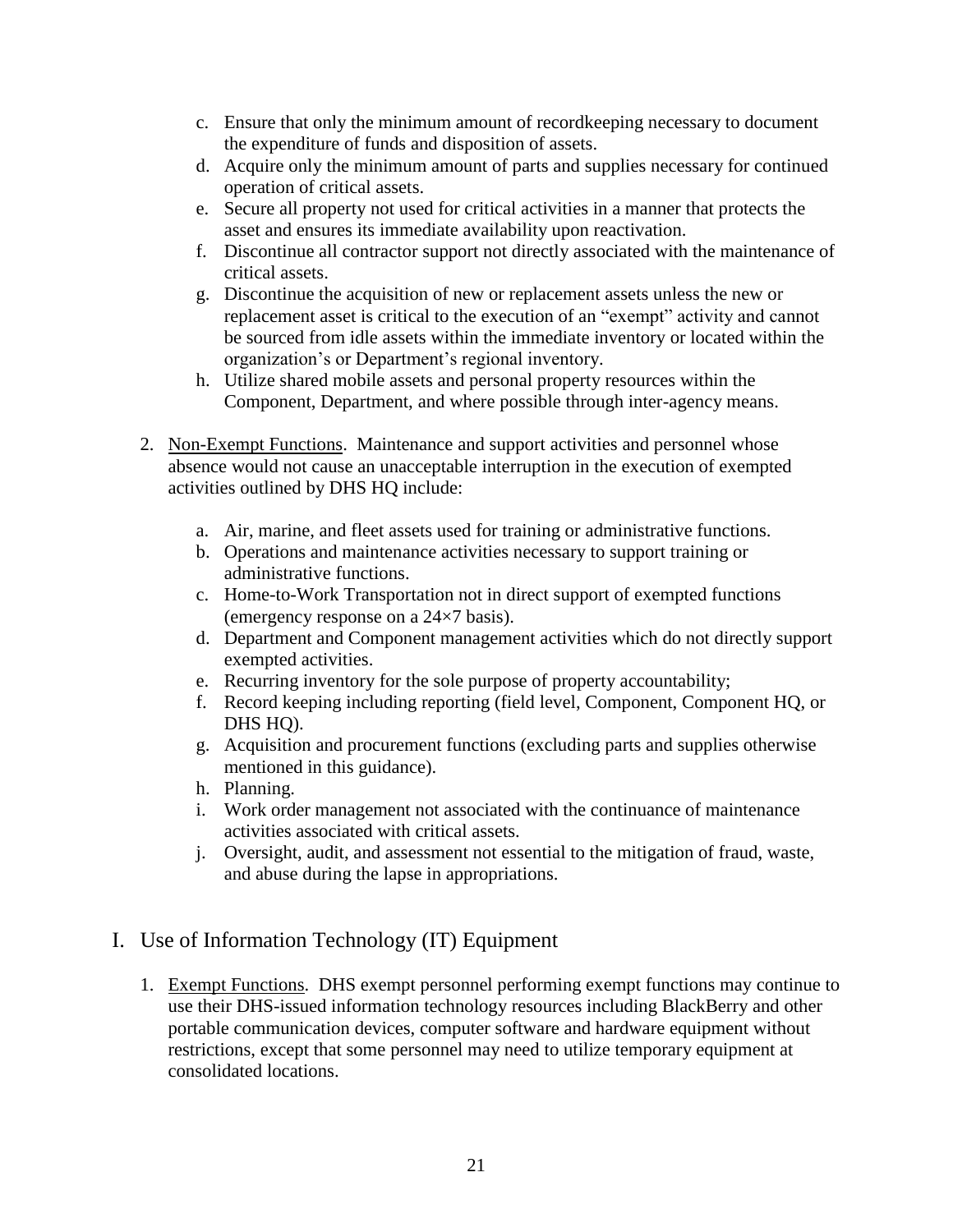2. Non-Exempt Functions. Once OMB notifies DHS that a lapse in appropriations has commenced, non-exempt employees may use their DHS-issued electronic devices, such as BlackBerry, TREO, or mobi-key to receive furlough notices, acknowledge delivery receipt and read receipt of furlough notices, and acknowledge receipt of notices via return email.

During a hiatus, non-exempt personnel may continue to retain and monitor their DHSissued electronic devices for status updates and emergency notifications from their supervisors or other management officials; however, employees are prohibited from using this equipment for any other purposes (e.g., employees may only use their DHS electronic devices for one-way communication to monitor the status of the furlough, which is strictly an option (employees are not on standby duty). Failure to follow this policy may result in a violation of law, specifically the ADA, which has a criminal component, and may result in severe penalties.

3. Internet Services and DHS Network Access. The Department's public website will remain accessible, but will not be maintained or updated. The DHS network will remain accessible to support exempt functions.

## J. Training Functions

- 1. New Hire Training. Under the guidelines of Section 124 of OMB Circular A-11, the training of newly hired employees, including those in law enforcement, is not an exempt function unless such training and related support activities are funded by other than annual appropriations. Upon a funding lapse, such training functions and associated facilities should proceed with an orderly closure.
- 2. Skills Training. Training necessary to maintain specific perishable skills associated with law enforcement functions is exempt. Such activities may include training of canine units, Federal Air Marshals marksmanship training, and Secret Service presidential protection exercises.

General skills training, including such activities provided by the Federal Law Enforcement Training Centers, is not exempt unless funded by other than annual appropriations. Trainees who are on temporary duty assignment and receiving training at a DHS Component training facility may hold in place if a funding hiatus occurs and only extends for a short period of time (one to two days). Should the determination be made that a funding hiatus will continue for an extended period of time, the trainees should return to their permanent duty station, the planned training should be rescheduled, and the training facility should proceed with an orderly closure.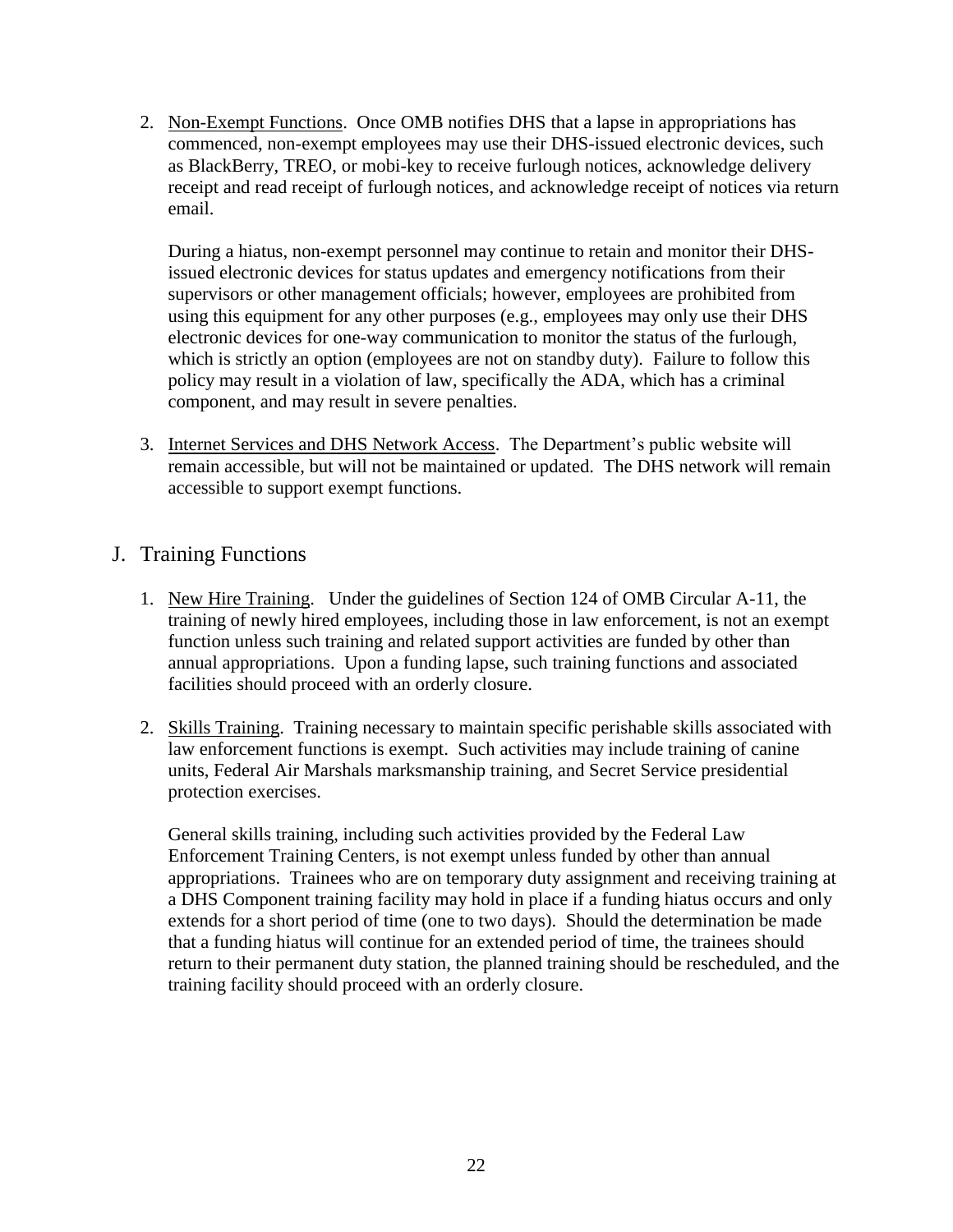# K. Travel Guidance

- 1. DHS personnel may travel during a funding lapse only when necessary for exempt activities, such as when necessary for safety of human life or protection of property as determined by DHS Component leaders in consultation with their chief counsel and chief financial officer (CFO). Any such travel conducted should be limited in duration and performed only when absolutely necessary with no alternative means of carrying out the exempt activity.
- 2. For travel funded by other than annual appropriations and not directly necessary for the safety of human life or protection of property, the presumption is DHS personnel will not travel during the funding hiatus. Exceptions can be made only with a compelling, written justification that specifies the direct connectivity of the planned travel to supporting one of the following:
	- a. The safety of human life or protection of property.
	- b. Litigation activities associated with imminent or ongoing legal action that cannot be delayed until the end of the funding hiatus.
	- c. Other exempt functions.

Prior to making reservations for such travel by operational Component personnel, the Component leader must provide the USM a signed certification, accompanied by the aforementioned justification, indicating that the planned travel and associated costs have been reviewed and approved in conjunction with the chief counsel and CFO within the Component.

Prior to making reservations for such travel by DHS headquarters Component personnel, the Component head must provide to USM a signed certification that the travel is needed along with the aforementioned justification. USM shall coordinate review as appropriate with the DHS Offices of General Counsel and CFO, and make a recommendation of either approval or disapproval to the Deputy Secretary of the proposed travel.

3. International travel during a funding hiatus is strongly discouraged and requires written approval by the Office of the Secretary in advance of incurring any costs related to the travel.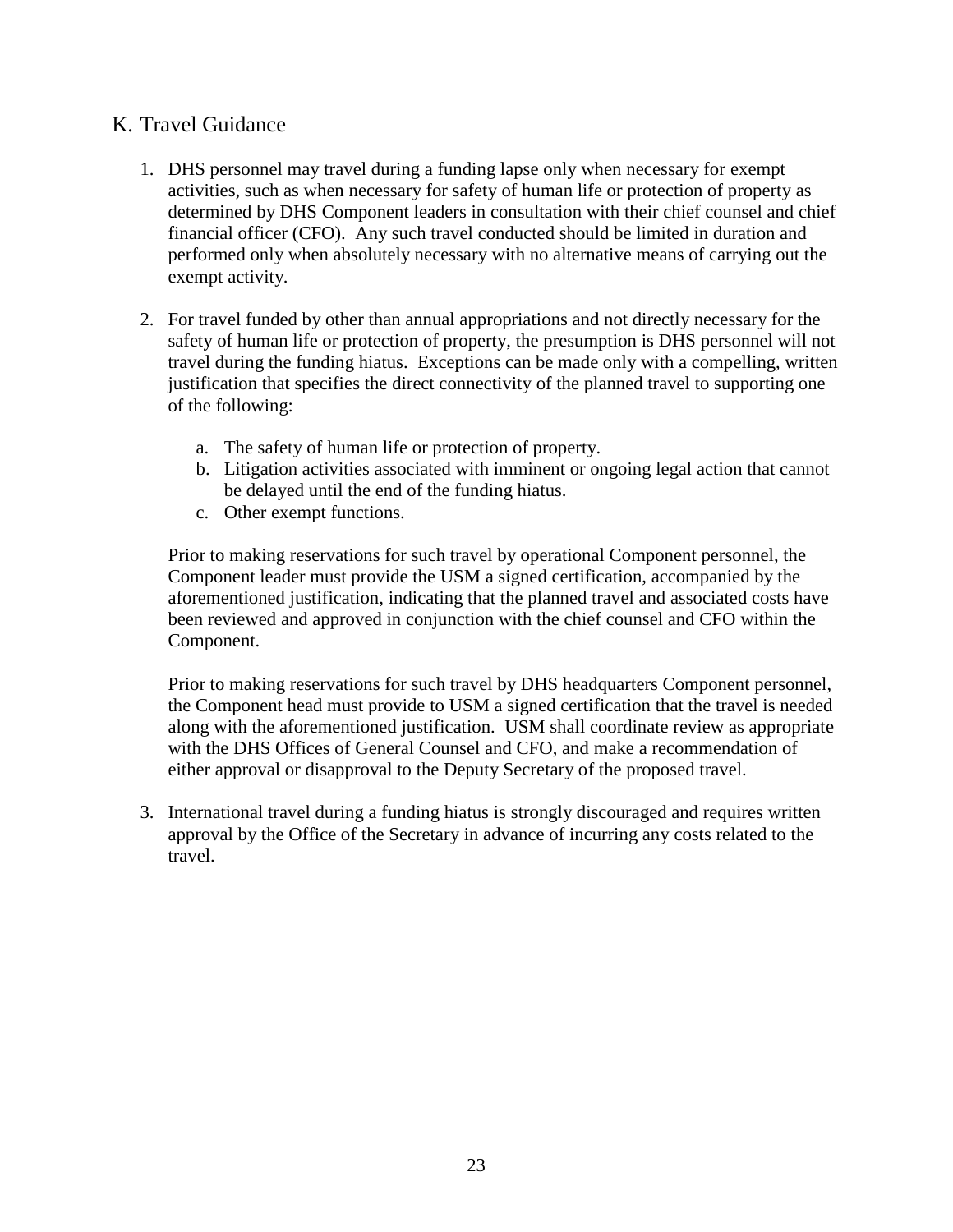# <span id="page-24-0"></span>IV. Procedures in the Event of an Incident Requiring Recall

# A. Essential Employees.

An emergency situation may arise for which federal assistance is needed to supplement State and local efforts and capabilities to save human lives and to protect property and public health and safety, or to lessen or avert the threat of a catastrophe in any part of the United States. Such emergency situations may require certain DHS essential employees to report for work. Essential employees generally are employees in jobs that are vital to public health, safety, welfare, and national defense, front line law enforcement, or the operation of essential facilities and functions.

Although some employees identified as "essential" will likely be determined to be "exempt employees," many will not since they do not perform functions or activities that are "exempt" from work restrictions specified in the ADA – e.g., functions/activities that are necessary for the safety of human life or protection of property.

The categories of "essential personnel" within DHS are as follows:

- 1. Mission Critical Personnel. Those employees occupying positions and performing functions that must be maintained under all circumstances to ensure the safety and security of the Nation and its citizens. The critical nature of these positions is inherent in the position description (e.g., securing the Nation's borders, protecting the Nation's transportation system, etc.). These employees must report for duty regardless of the emergency or operating status. Employees whose work is critical to the ability of DHS to perform its national or homeland security mission.
- 2. COOP Personnel. Personnel occupying positions identified to sustain an organization's primary mission essential functions (PMEFs) and mission essential functions (MEFs). These personnel:
	- a. May conduct these activities at an alternate site, virtually or through the observance of an alternate work schedule.
	- b. Are expected to initiate and remain in contact with their Component during an emergency to maintain continuity of operations (COOP).
	- c. Are Emergency Relocation Group (ERG) members and alternate ERG members.
- 3. Contingency/Incident Personnel. Employees who are in positions identified for possible activation, as needed, depending on the emergency, including:
	- a. Personnel designated in positions that ensure three-deep backup to mission critical or emergency personnel.
	- b. Subject Matter Experts (SMEs).
	- c. Personnel in positions pre-identified as part of a Crisis Action Team, and other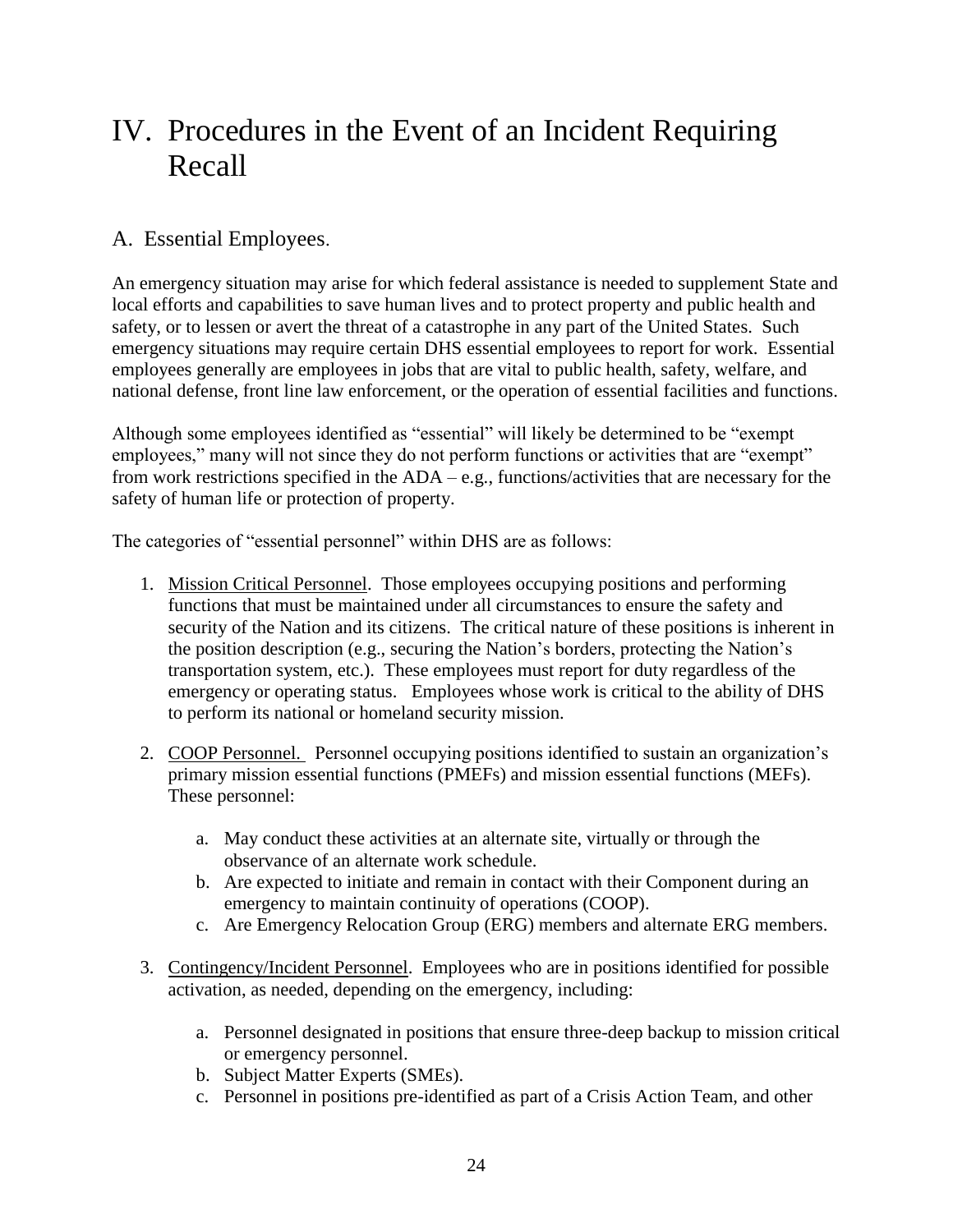operational teams established in response to a specific incident or situation.

- d. Federal Emergency Response Officials.
- e. Reconstitution Personnel in positions identified as Reconstitution Staff.
- f. Personnel in positions identified as Devolution Staff.
- g. Persons in positions identified in an order of succession.
- 4. Emergency Personnel. Employees who are assigned to positions required to sustain a facility or function in the event of a localized situation, such as inclement weather or a dismissal or closure of DHS operations or services. These employees will be expected to work even when DHS applies dismissal or closure procedures. Because of the diversity in Component missions, employee occupations/skills, nature of the emergency, geographic location, and other factors, the designation of emergency personnel will be the responsibility of the Component Heads. It is advised that Component Heads designate, in advance of an emergency, those personnel that provide operational support or perform support functions (including security and maintaining infrastructure) which must continue following the release/non-reporting requirements of other personnel.
- 5. Exempt Employees: Employees who have been designated by their supervisors to perform functions or activities that are exempt from work restrictions specified in the ADA and may continue to operate during a lapse in appropriations. See Section II of this Plan (*Procedures Relating to a Lapse in appropriations*) for definitions of DHS exempt functions and employees.

Management Directive 250-05, Designation of Essential and Exempt Personnel, and its associated instructions provide further guidance.

# B. Recall of Non-Exempt Employee

During a furlough, a situation may arise under which an office or Component may need to recall a non-exempt employee to carry out an exempt function. Such situations could include (1) an unplanned or unexpected project or activity that qualifies as an exempt function; (2) a determination that existing exempt functions require additional personnel; or (3) a need to replace an exempt employee who is unable to work.

In such a situation, DHS may recall from furlough the minimum number of non-exempt employees required to effectively respond to a specific project. If recalled to work on a specific exempt project, such an employee may work only on that project.

Each Component must designate a Senior Executive Service employee, who is already designated as an exempt employee, to serve as its Recall Approval Official, and who will either approve or deny requests for temporary or permanent recall. The USM may consult with OGC as necessary and may veto any recall approval. The servicing human resources office should be informed. The procedures are as follows: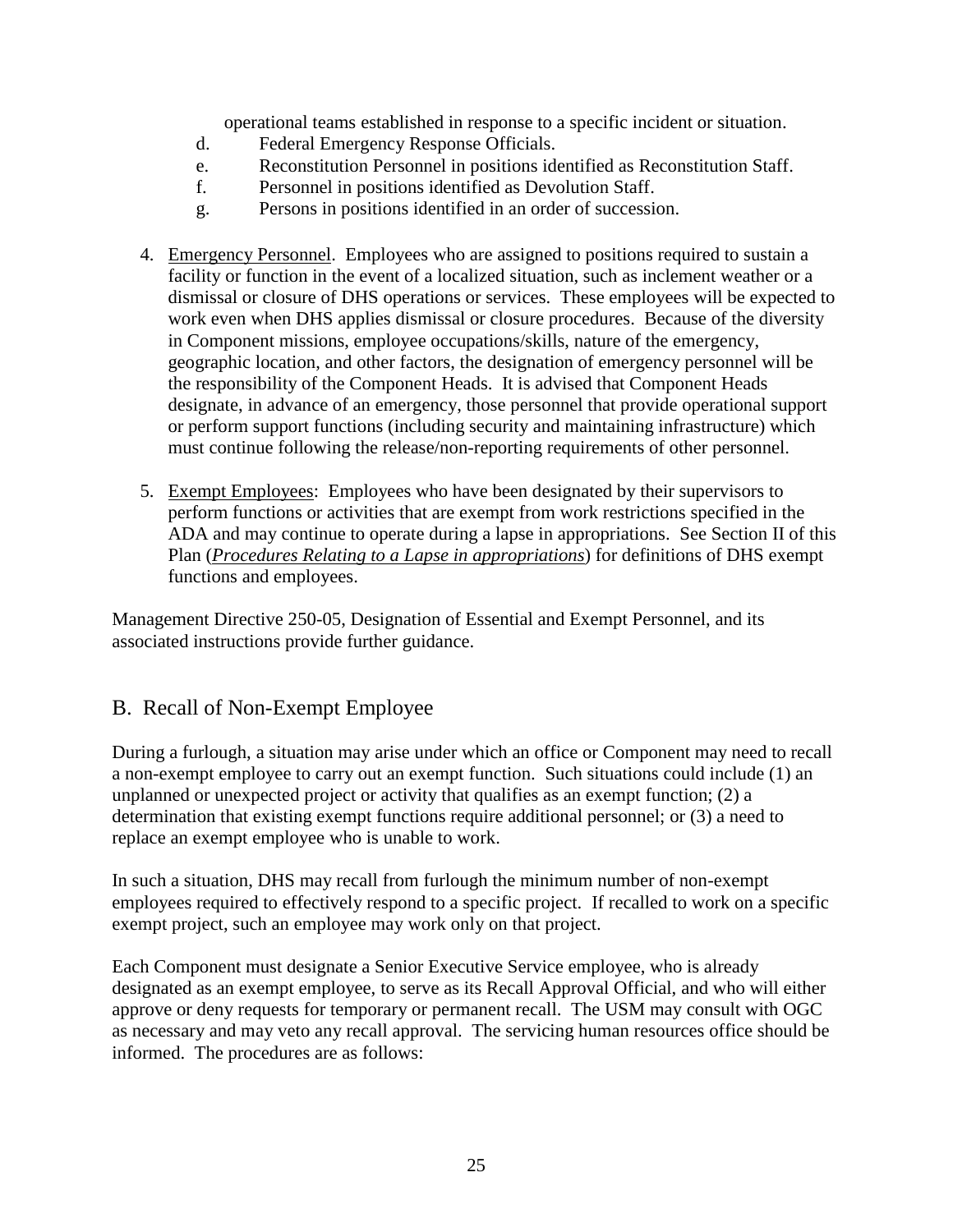- 1. The Component must complete a Return to Work Notice, and have it signed by the Recall Approval Official. In particular, the form must include (a) the purpose for which the employee is to be recalled; and (b) how that function qualifies as an exempt function (e.g., how it is necessary to protect life or property from imminent threat). A copy is available from Component servicing human resources offices.
- 2. Prior to recall of one or more operating Component employee(s), the Component Recall Approval Official must provide to USM a signed certification, to be accompanied by the aforementioned Return to Work Notice, that the planned recall has been reviewed and approved in conjunction with the Component's Chief Counsel and CFO.
- 3. Prior to recall of one or more DHS HQ personnel, the head of that Office must provide to USM a signed certification that the recall is needed along with the aforementioned Return to Work Notice. USM shall serve as the Recall Approval Official for headquarters offices and shall coordinate review as appropriate with the DHS Offices of General Counsel and CFO, and make a determination of either approval or disapproval of the proposed recall.
- 4. Complete and send the Return to Work Notice by email to the employee. If the employee does not have a DHS electronic device (e.g., BlackBerry, TREO, or mobi-key access), the employee may be notified verbally by telephone and provided with the recall notice upon reporting to duty.
- 5. Once the project/function that the employee was recalled to support is completed, that employee must be re-furloughed for the duration of the lapse in appropriations. The employee must be issued a new furlough notice, with a new effective date.
- 6. The servicing human resources office will be provided a copy of the recall notice and any new furlough notice (along with all furlough notices).

# C. Emergency Relocation Group

An employee may be designated both as an essential employee and as a member of the ERG. Essential employees must be ready, willing, and able to serve during emergency furloughs and continuity events without regard to declarations of unscheduled leave or government closures due to weather, protests, and acts of terrorism or lack of funding. Essential employees may be designated as exempt employees in such events. Designation as an essential employee requires that the Department Emergency Notification System, the COOP point of contact, and/or the supervisor is able to contact the employee for notification of emergency conditions applicable to the employee's designation.

An employee's manager or supervisor will advise him or her regarding what the employee must do should a continuity event occur during an emergency furlough. The employee should immediately provide all personal contact information to his or her supervisor, and provide any changes or updates in contact information as soon as known.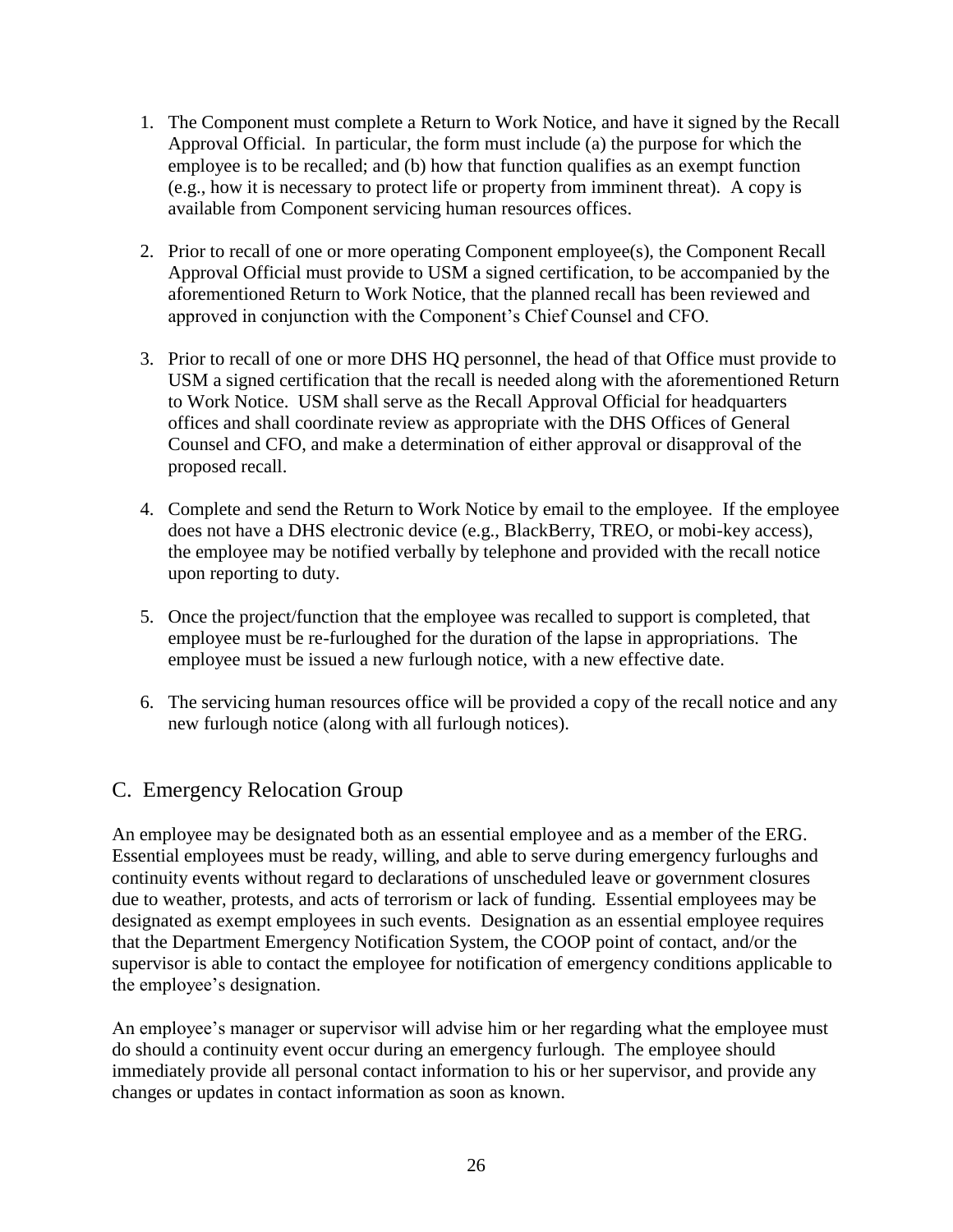If an employee is on the ERG and his or her position is designated as non-exempt during an emergency furlough, the employee would not remain "on call" and would not be compensated for remaining "on call." However, in the event COOP is activated and ERG personnel are notified to report to duty, they would be compensated for the hours worked based on appropriate statutes and laws.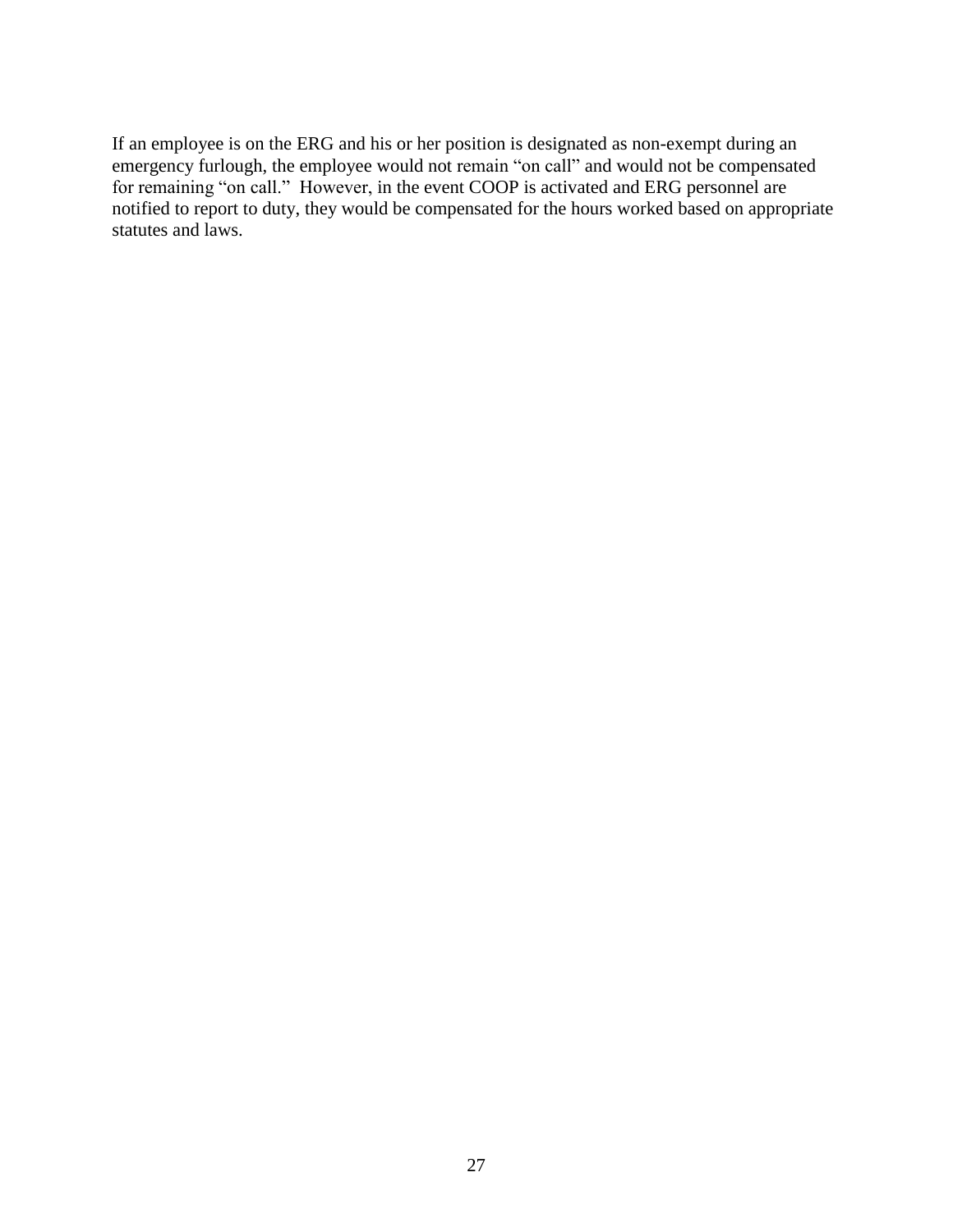# <span id="page-28-0"></span>V. Procedures Following Conclusion of a Hiatus

## A. Notification Procedures

Upon appropriate notification from OMB, the Secretary will notify DHS officials that the lapse in appropriations has concluded and order them to direct employees to return to work. The DHS Office of Public Affairs will ensure that appropriate employee communications are delivered promptly and efficiently.

Although employees likely will receive an email notifying them when Congress has reached a funding agreement, they will be encouraged to watch the news and regularly check the DHS website for additional information on when to return to work. Typically, employees will be required to return to work at the beginning of their next regular workday following the President signing a continuing resolution or appropriations providing funding for federal agencies.

# B. Workforce Compensation

Without further specific direction or enactment by Congress, all exempt employees are entitled to receive payment for obligations incurred by their agencies for their performance of exempt work during the period of the appropriations lapse. This includes obligations incurred by non-exempt employees who performed shut-down activities. After appropriations are enacted, payroll centers will pay all exempt employees for time worked. NFC will issue additional guidance on payroll processing.

Depending on whether Congress enacts legislation to provide furloughed non-exempt employees with compensation during the period of furlough, OMB and OPM will issue additional guidance on employee compensation, benefits, and personnel processing.

# C. Reporting of Costs Incurred

As soon as appropriations become available to continue Federal Government functions, Components must report all costs incurred due to the lapse in appropriations including, but not limited to the following:

- 1. Interest incurred for late payments.
- 2. Amount of discounts lost due to late payments.
- 3. Unplanned travel expenses to send staff home and to return them to the field.
- 4. Other costs of stopping then restarting operations, such as shutting down information technology systems.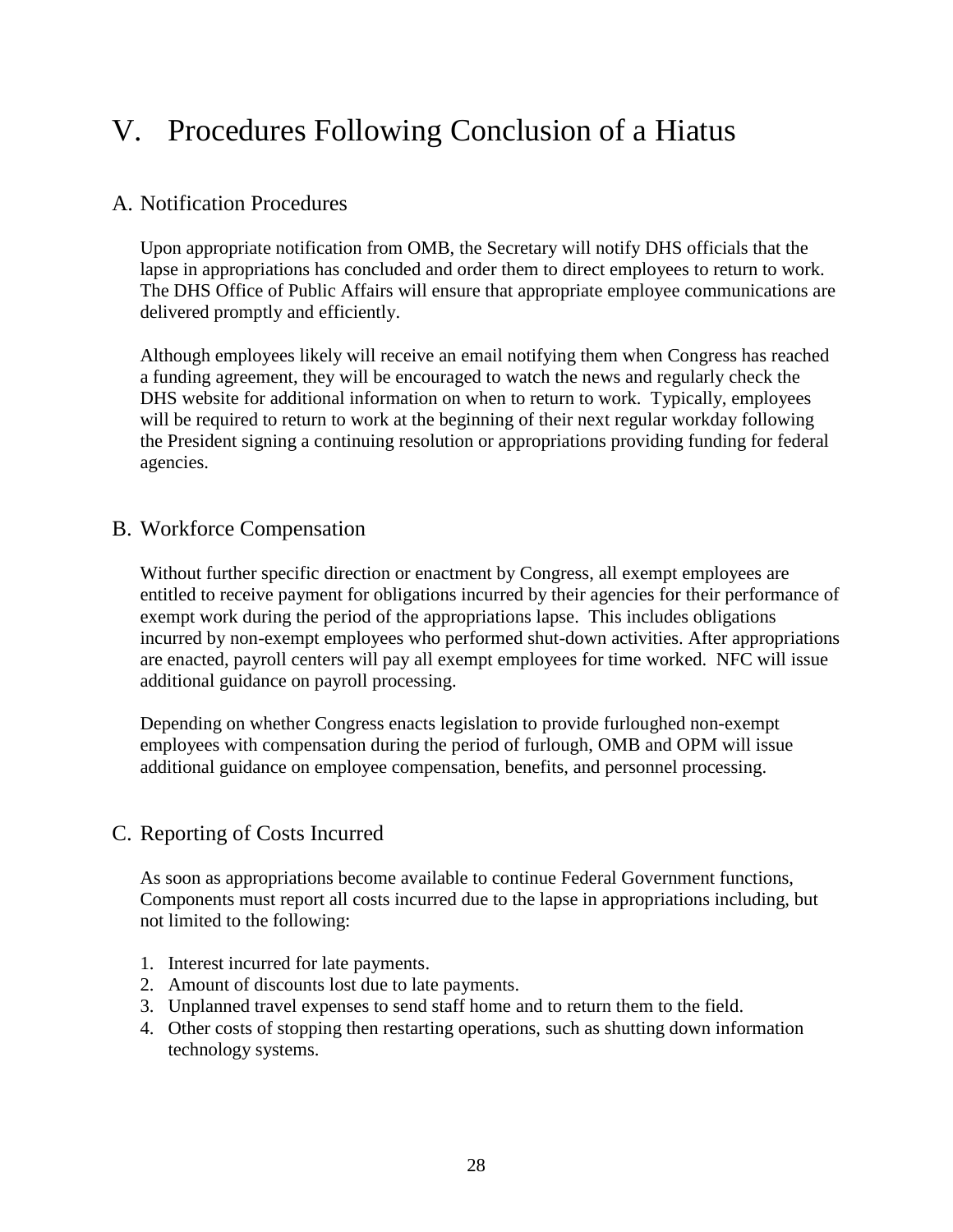# <span id="page-29-0"></span>VI. Appendix



# U.S. Department of Homeland Security

Procedures Relating to a Lapse in Appropriations

Closure Times and Exempt Employees by Component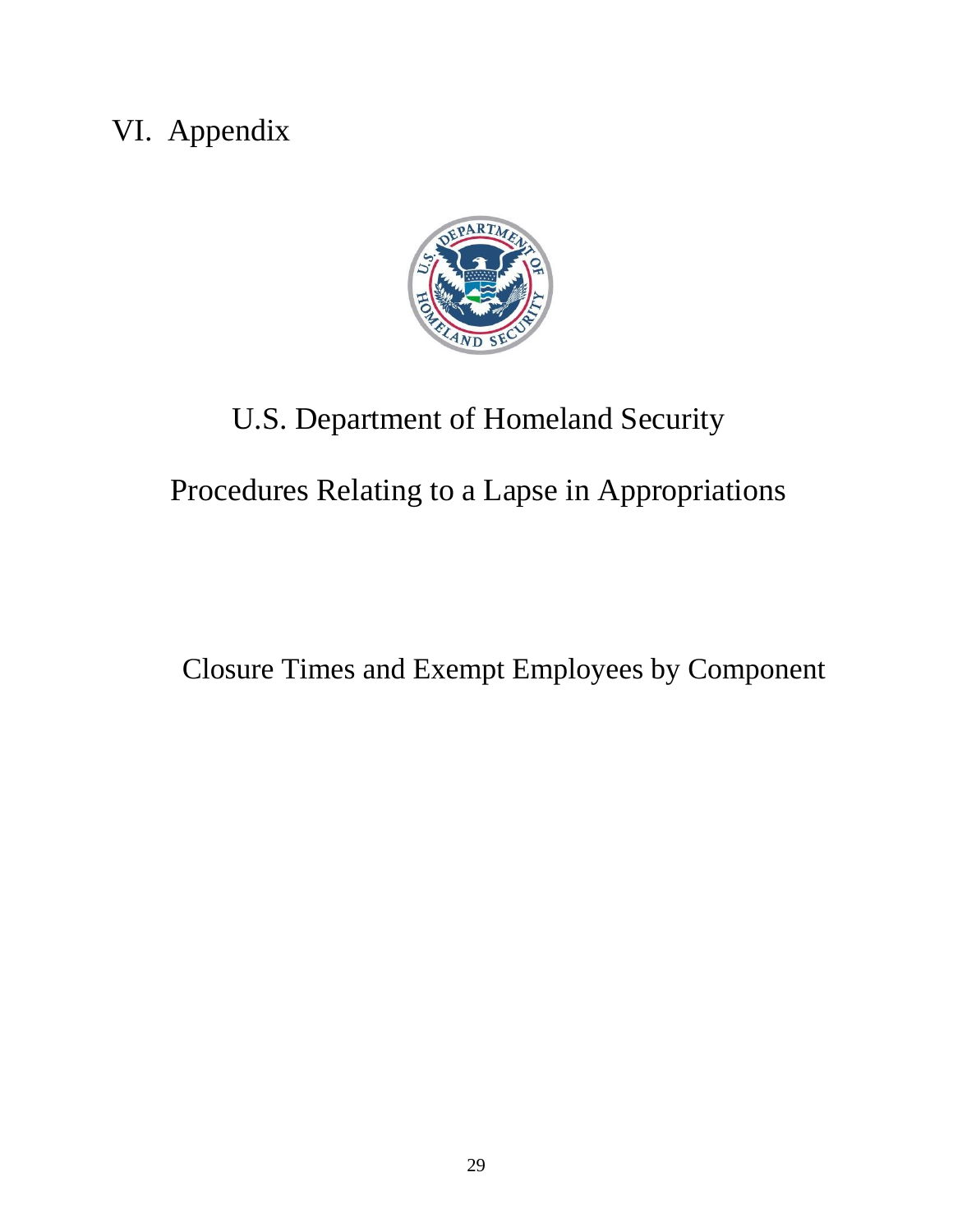# Office of the Secretary and Executive Management

# <span id="page-30-0"></span>I. Number of Employees On-Board Prior to a Lapse in Appropriations

As of September 5, 2015, the Office of the Secretary and Executive Management (OSEM) had 683 on-board employees.

## II. Estimated Time to Complete an Orderly Cessation of Activities

OSEM expects to complete an orderly cessation of all other activities not identified as exempt functions within four business hours following notification of a lapse in appropriations.

## III. Exempt Functions and Employees Retained During a Lapse in Appropriations

OSEM estimates 63 employees as the total number exempt and estimated to be retained during a lapse in appropriations. These employees are exempt since they are Presidential appointees, funded by other than annual appropriations, or necessary for the protection of life and property.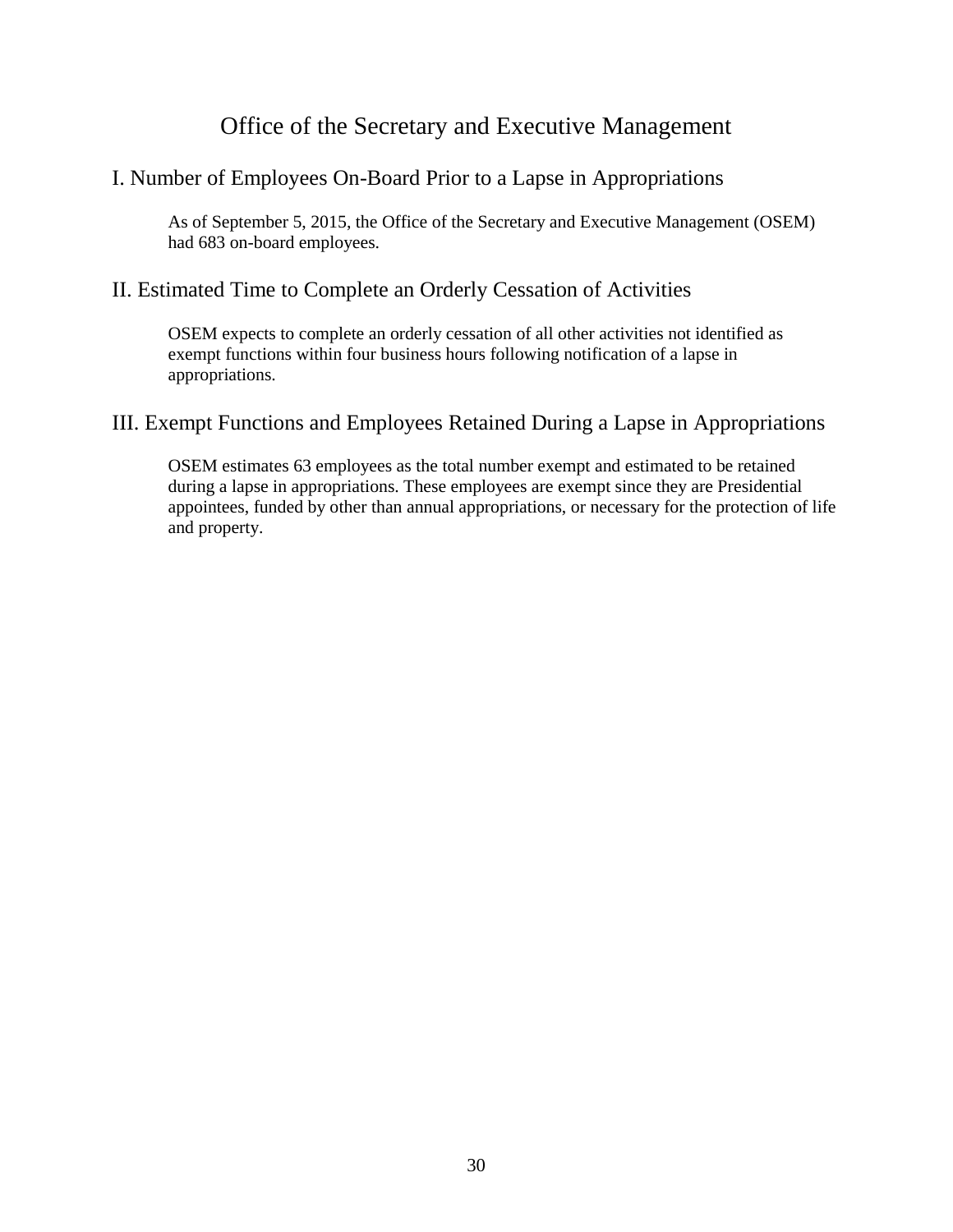# Office of the Under Secretary for Management

## <span id="page-31-0"></span>I. Number of Employees On-Board Prior to a Lapse in Appropriations

As of September 5, 2015, the Office of the Under Secretary for Management (OUSM) had 2,010 on-board employees. This total includes the Department's Management Directorate and Working Capital Fund employees.

# II. Estimated Time to Complete an Orderly Cessation of Activities

OUSM expects to complete an orderly cessation of all other activities not identified as exempt functions within four business hours following notification of a lapse in appropriations, with the following exception:

The Office of the Chief Readiness Support Officer expects that it may be necessary to retain two employees for a period of an additional four business hours (totaling one business day) to accomplish the orderly closure of facilities and the government fleet of vehicle functions. These two employees will be necessary for closing down the functions of the government vehicle fleet and non-exempt government facilities. The additional time is required because of the necessity to close out the DHS vehicle fleet, which will involve the protection of government-owned property, and because the Department is geographically-dispersed with its facilities and assets spread over 40 locations across the National Capital Region. The intent is to close as many DHS facilities as possible and have exempt personnel consolidated at designated exempt facilities in the National Capital Region.

# III. Exempt Functions and Employees Retained During a Lapse in Appropriations

OUSM estimates 239 employees as the total number exempt and estimated to be retained during a lapse in appropriations.

These employees are exempt since they are either Presidential appointees or necessary for the protection of life and property.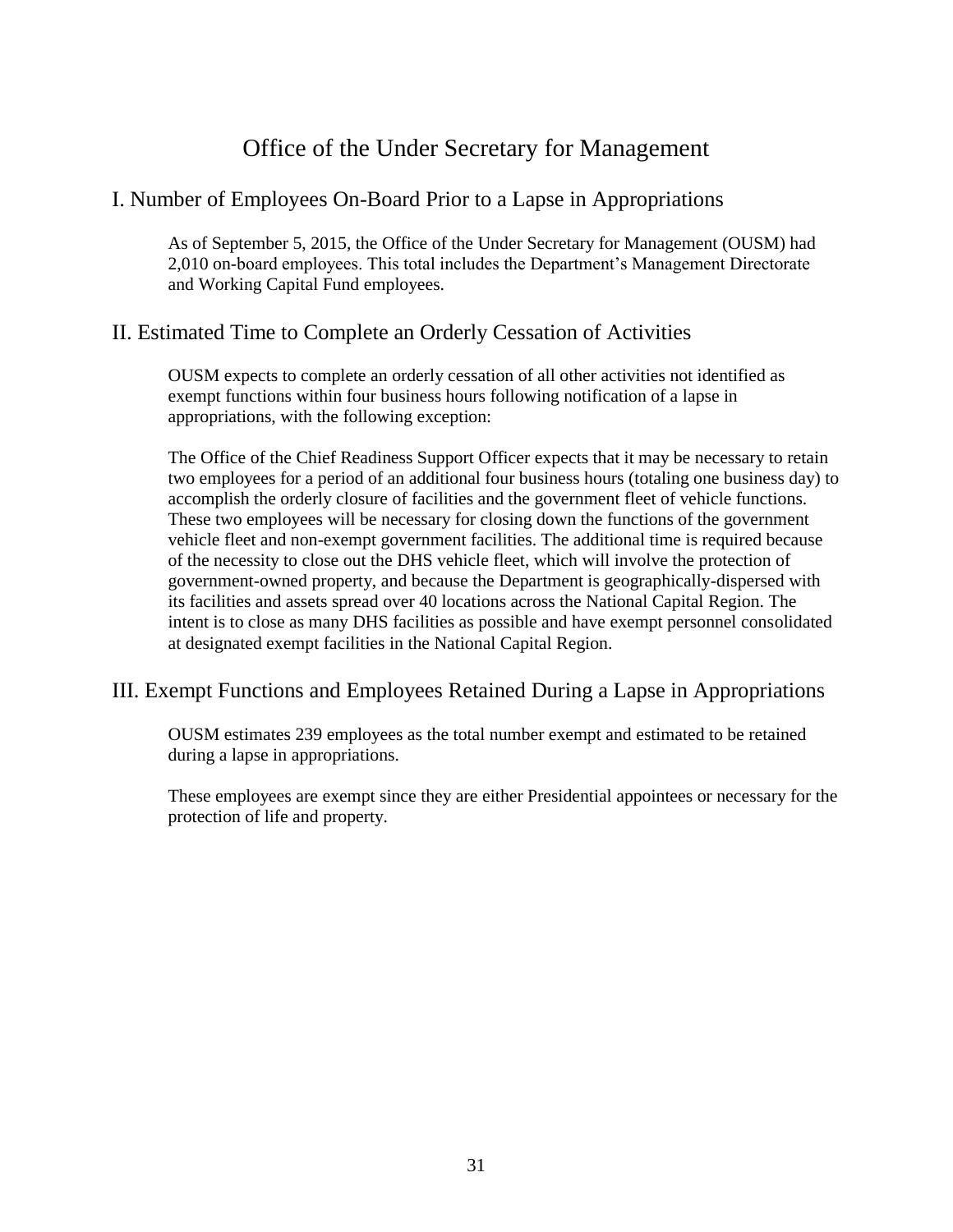# Analysis and Operations

# <span id="page-32-0"></span>I. Number of Employees On-Board Prior to a Lapse in Appropriations

As of September 5, 2015, the Department had a total of 748 on-board employees under the Analysis and Operations (A&O) account.

## II. Estimated Time to Complete an Orderly Cessation of Activities

A&O expects to complete an orderly cessation of all other activities not identified as exempt functions within four business hours following notification of a lapse in appropriations.

### III. Exempt Functions and Employees Retained During a Lapse in Appropriations

A&O estimates 398 employees as the total number exempt and estimated to be retained during a lapse in appropriations. These employees are exempt since they are either Presidential appointees or necessary for the protection of life and property.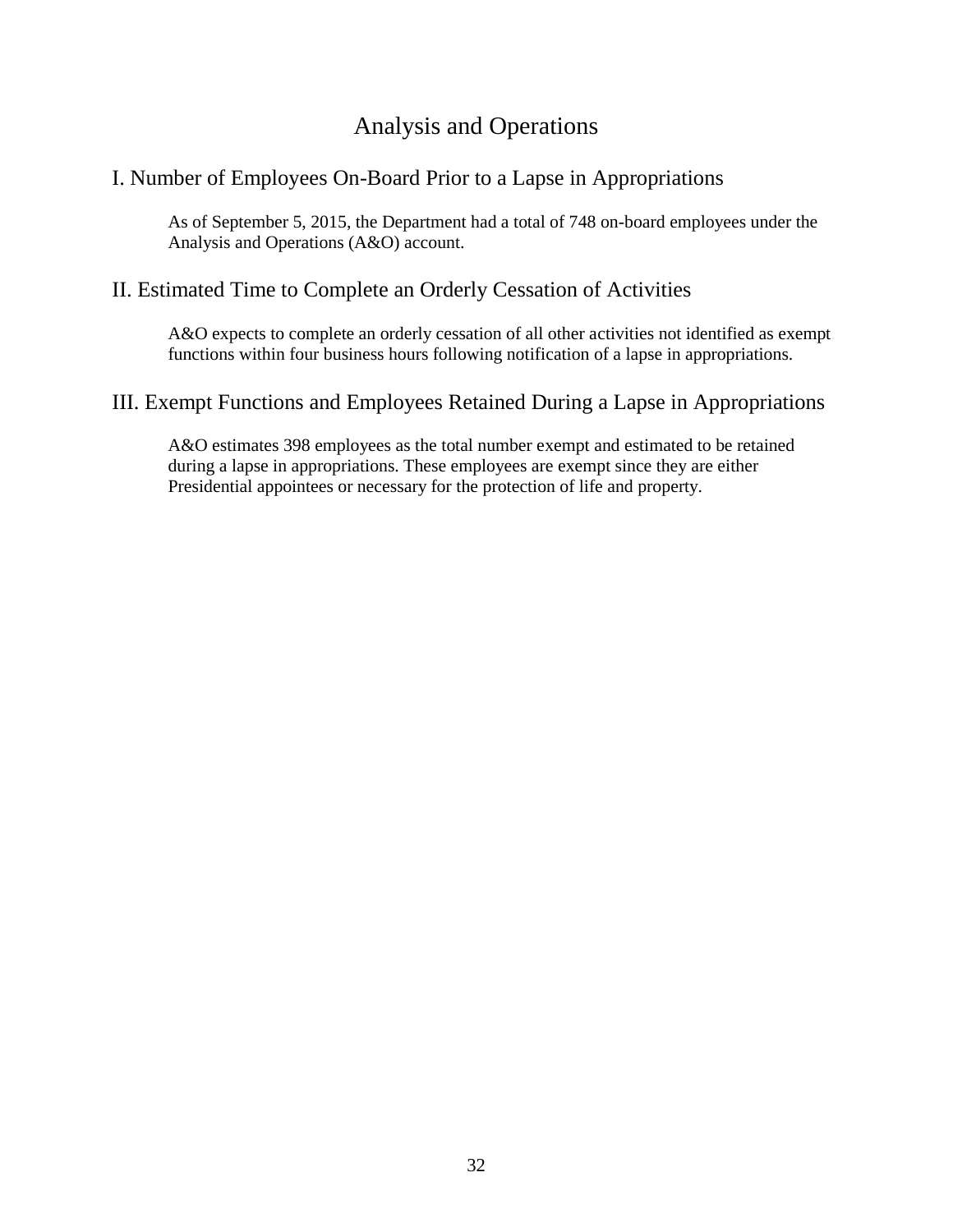# Office of Inspector General

# <span id="page-33-0"></span>I. Number of Employees On-Board Prior to a Lapse in Appropriations

As of September 5, 2015, the Office of Inspector General (OIG) had 653 on-board employees.

## II. Estimated Time to Complete an Orderly Cessation of Activities

OIG expects to complete an orderly cessation of all other activities not identified as exempt functions within four business hours following notification of a lapse in appropriations.

### III. Exempt Functions and Employees Retained During a Lapse in Appropriations

OIG estimates 323 employees as the total number exempt and estimated to be retained during a lapse in appropriations. These employees are exempt since they are Presidential appointees, law enforcement officers, or necessary for the protection of life and property. 34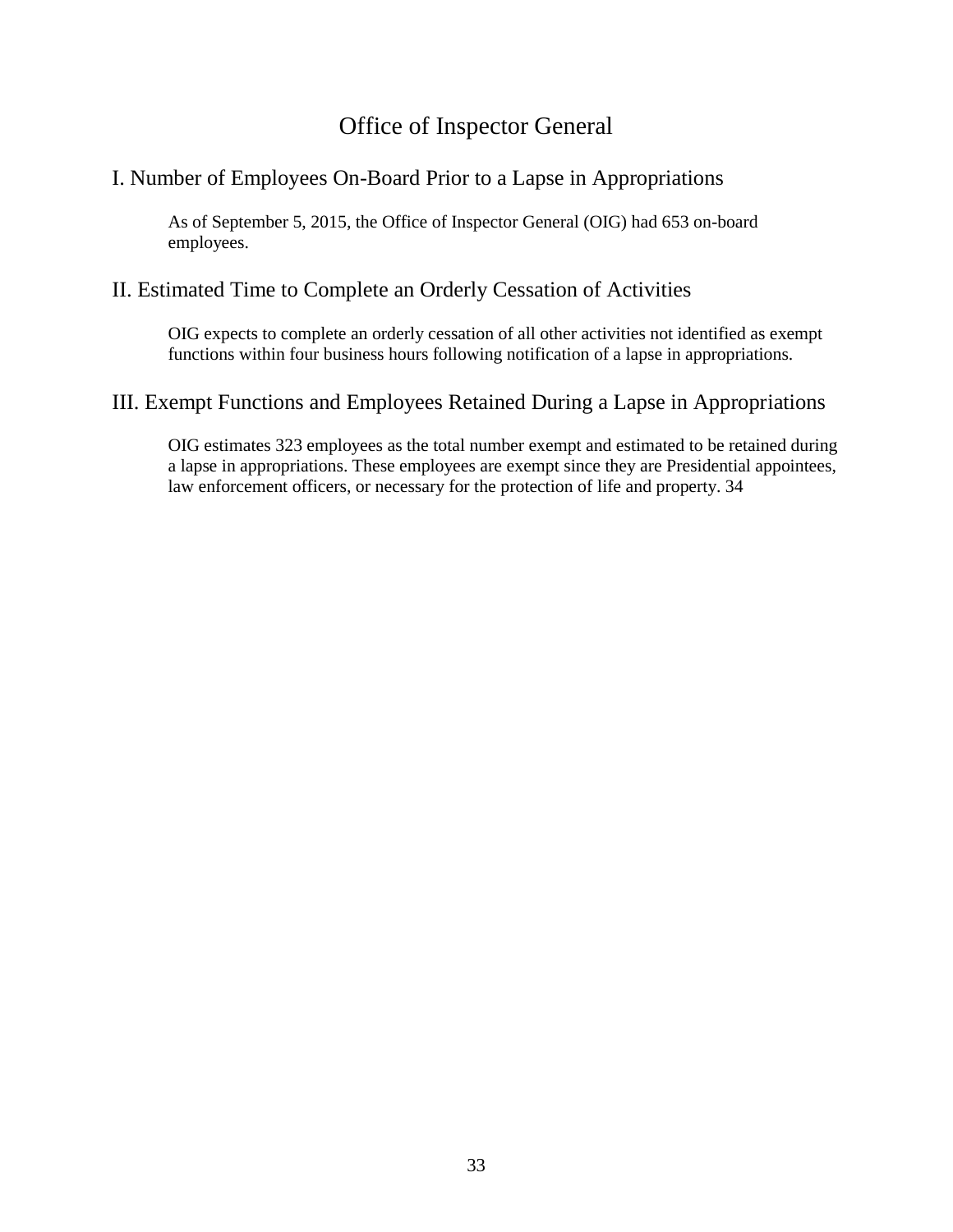# U.S. Customs and Border Protection

# <span id="page-34-0"></span>I. Number of Employees On-Board Prior to a Lapse in Appropriations

As of September 5, 2015, U.S. Customs and Border Protection had 59,592 on-board employees.

# II. Estimated Time to Complete an Orderly Cessation of Activities

CBP expects to complete an orderly cessation of all other activities not identified as exempt functions within four business hours following notification of a lapse in appropriations, with the following exceptions:

- o **Legal Counsel and Support**: Approximately three days are required to ensure the adequate transfer, resolution and/or disposition of pending procurement, contracting, budgetary, and personnel actions for the Office of Chief Counsel.
- o **Labor and Employee Relations**: Approximately three days are required to close out labor and employee relations case files and other documents, and identify requirements of and render assistance to excepted legal counsel functions in matters such as active litigation in a variety of judicial and administrative venues.
- o **Advanced Training Center (ATC)**: Approximately one day is required for ATC to facilitate the orderly relocation of approximately 150-300 law enforcement students that are locally housed. Because of the local housing arrangement, ATC requires additional time to execute an orderly cessation of its operations. This process requires coordination with local hotels, partner agencies (many of which are not within DHS), and contract employees, as well as the students themselves.

# III. Exempt Functions and Employees Retained During a Lapse in Appropriations

CBP estimates 53,357 employees as the total number exempt and estimated to be retained during a lapse in appropriations. These employees are exempt since they are Presidential appointees, law enforcement officers, funded by other than annual appropriations, or necessary for the protection of life and property.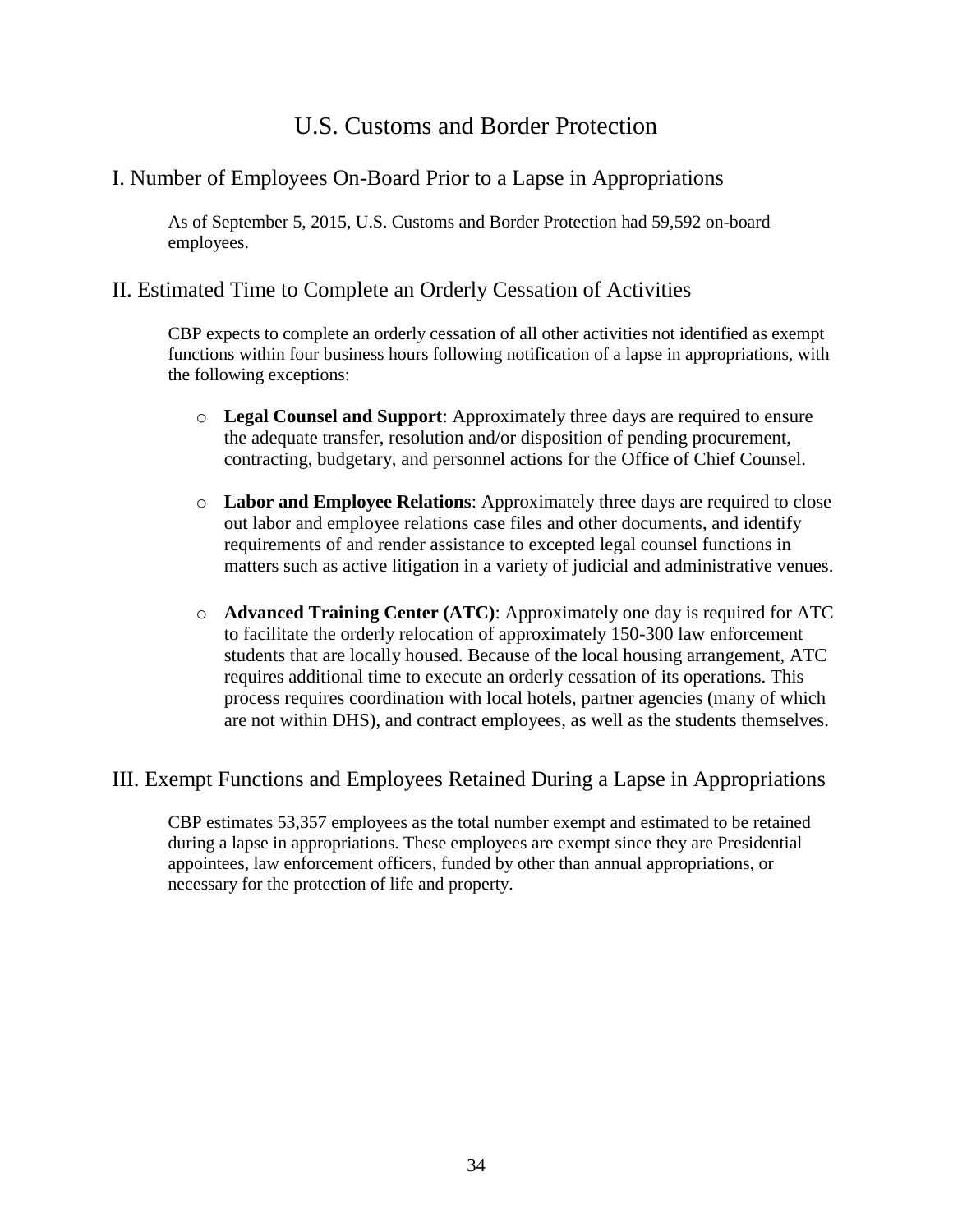# U.S. Immigration and Customs Enforcement

## <span id="page-35-0"></span>I. Number of Employees On-Board Prior to a Lapse in Appropriations

As of September 5, 2015, U.S. Immigration and Customs Enforcement (ICE) had 18,663 onboard employees.

## II. Estimated Time to Complete an Orderly Cessation of Activities

ICE expects to complete an orderly cessation of all other activities not identified as exempt functions within four business hours following notification of a lapse in appropriations.

## III. Exempt Functions and Employees Retained During a Lapse in Appropriations

ICE estimates 15,028 employees as the total number exempt and estimated to be retained during a lapse in appropriations. These employees are exempt since they are Presidential appointees, law enforcement officers, funded by other than annual appropriations, or necessary for the protection of life and property.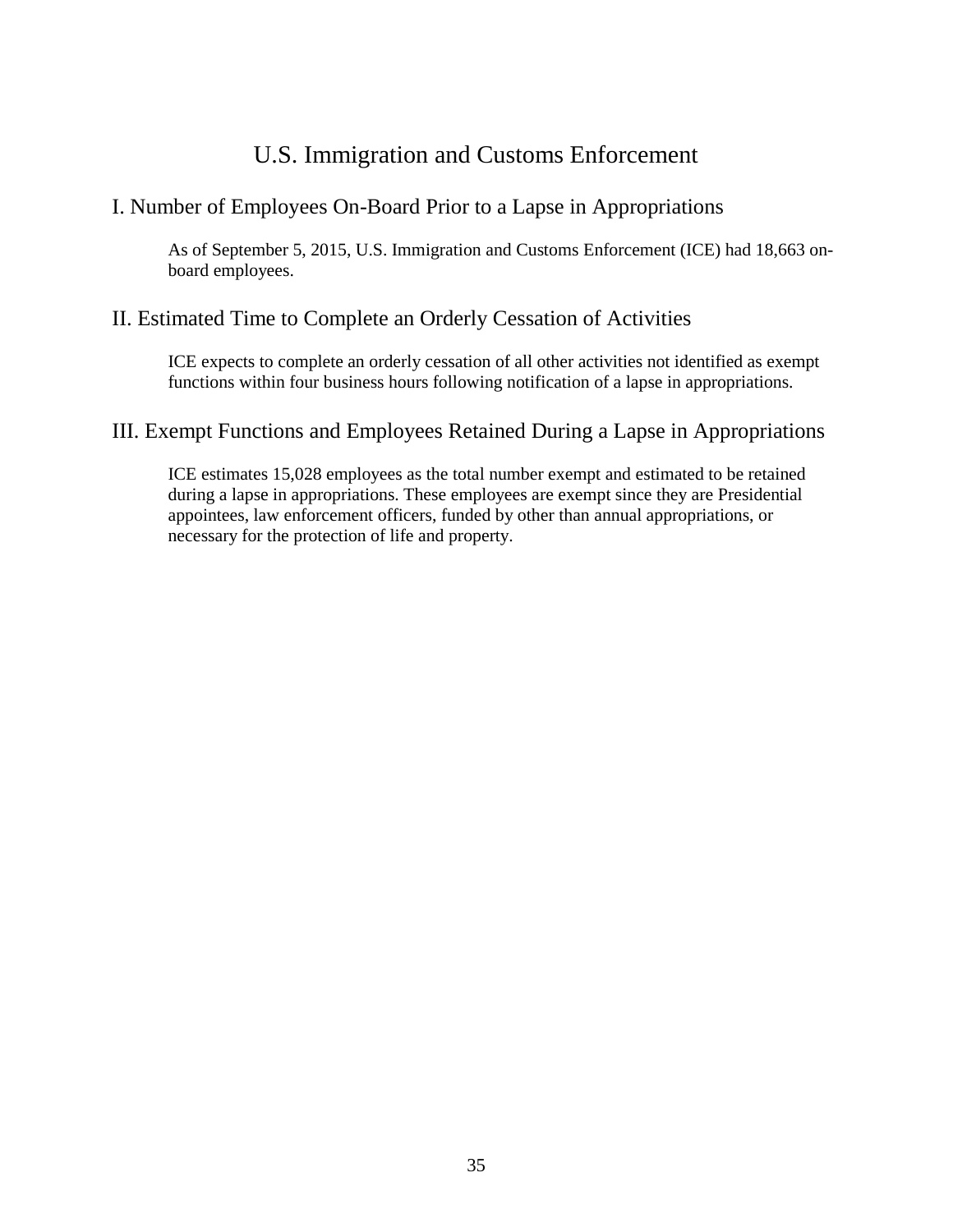# Transportation Security Administration

# <span id="page-36-0"></span>I. Number of Employees On-Board Prior to a Lapse in Appropriations

As of September 5, 2015, the Transportation Security Administration (TSA) had 58,913 onboard employees. This number does not include Law Enforcement Officers and other employees serving in the Federal Air Marshal Service (FAMS), the total number of which is Sensitive Security Information.

# II. Estimated Time to Complete an Orderly Cessation of Activities

TSA expects to complete an orderly cessation of all other activities not identified as exempt functions within four business hours following notification of a lapse in appropriations.

# III. Exempt Functions and Employees Retained During a Lapse in Appropriations

TSA estimates 50,998 employees as the total number exempt and estimated to be retained during a lapse in appropriations. This number does not include Law Enforcement Officers and other employees serving in the FAMS who are exempt; the total employee number of the FAMS is Sensitive Security Information not included in this document.

These employees are exempt since they are Presidential appointees, funded by other than annual appropriations, or necessary for the protection of life and property.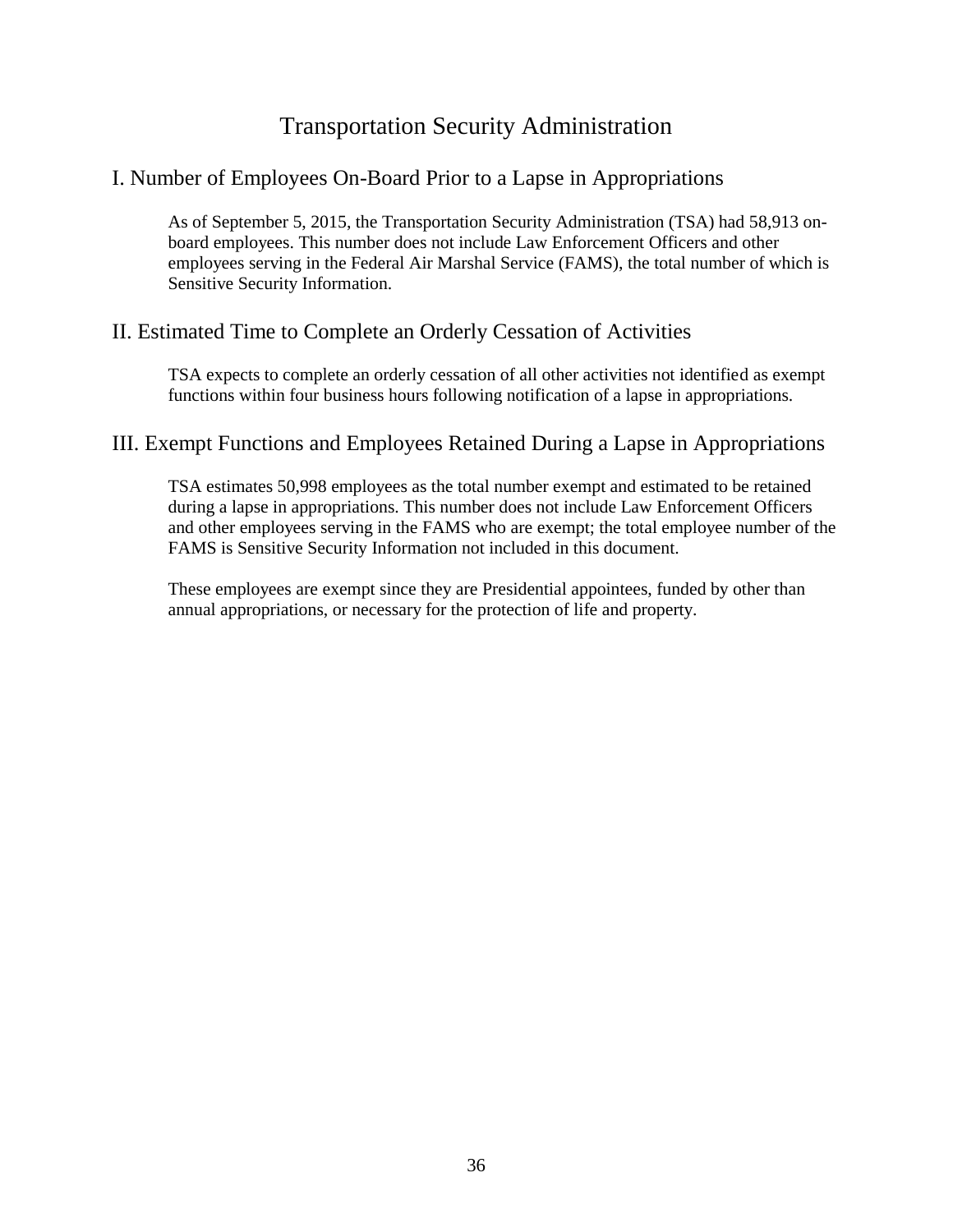# U.S. Coast Guard

# <span id="page-37-0"></span>I. Number of Employees On-Board Prior to a Lapse in Appropriations

As of September 5, 2015, the U.S. Coast Guard (USCG) had 47,994 on-board employees.

# II. Estimated Time to Complete an Orderly Cessation of Activities

USCG expects to complete an orderly cessation of all other activities not identified as exempt functions within four business hours following notification of a lapse in appropriations.

# III. Exempt Functions and Employees Retained During a Lapse in Appropriations

USCG estimates 41,445 employees as the total number exempt and estimated to be retained during a lapse in appropriations. Military members are exempt from furlough. Civilian employees are exempt if they are either funded by other than annual appropriations or necessary for the protection of life and property.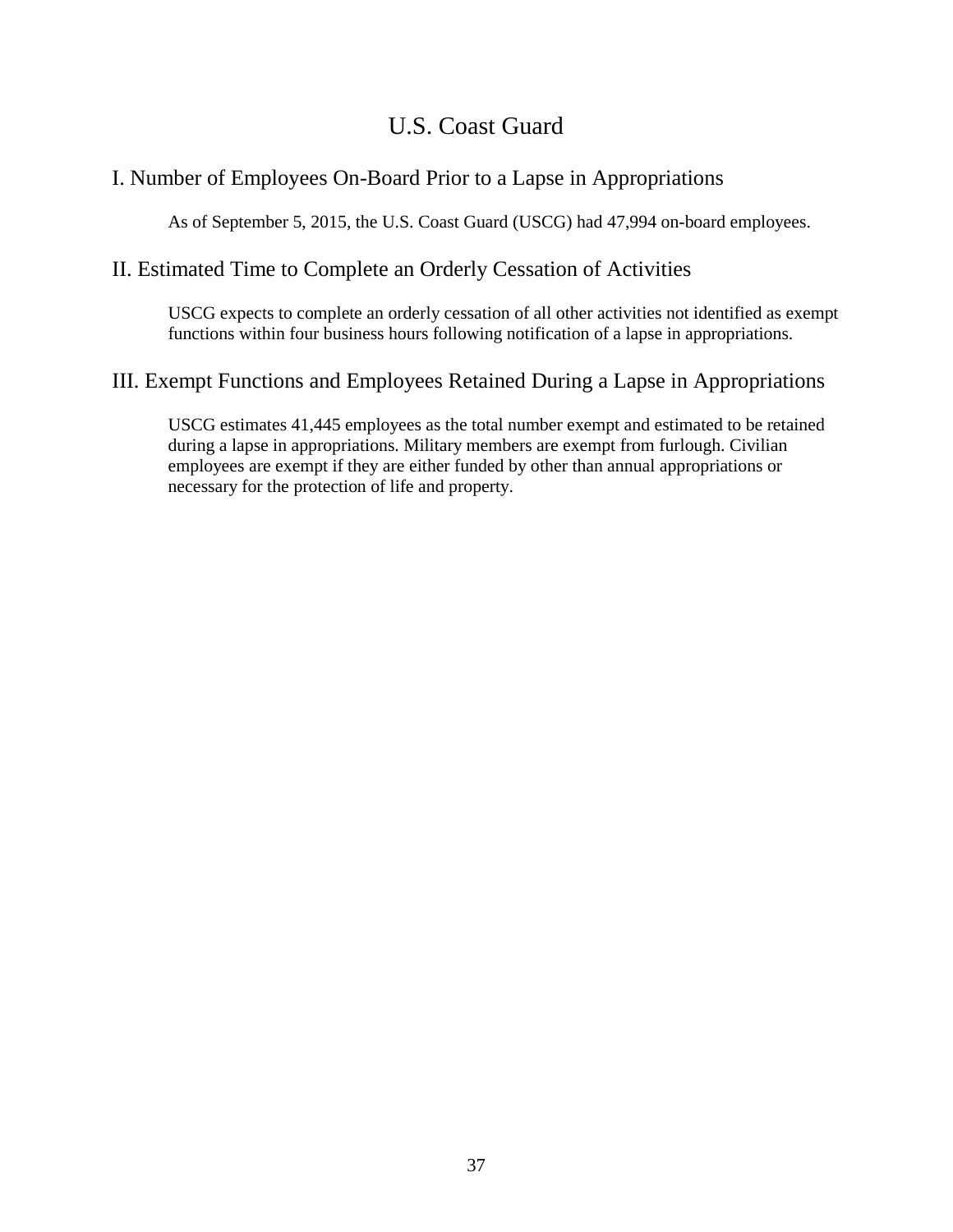# U.S. Secret Service

# <span id="page-38-0"></span>I. Number of Employees On-Board Prior to a Lapse in Appropriations

As of September 5, 2015, the U.S. Secret Service (USSS) had 6,322 on-board employees.

## II. Estimated Time to Complete an Orderly Cessation of Activities

USSS expects to complete an orderly cessation of all other activities not identified as exempt functions within four business hours following notification of a lapse in appropriations.

## III. Exempt Functions and Employees Retained During a Lapse in Appropriations

USSS estimates 5,625 employees as the total number exempt and estimated to be retained during a lapse in appropriations. These employees are exempt since they are Presidential appointees, law enforcement officers, or necessary for the protection of life and property.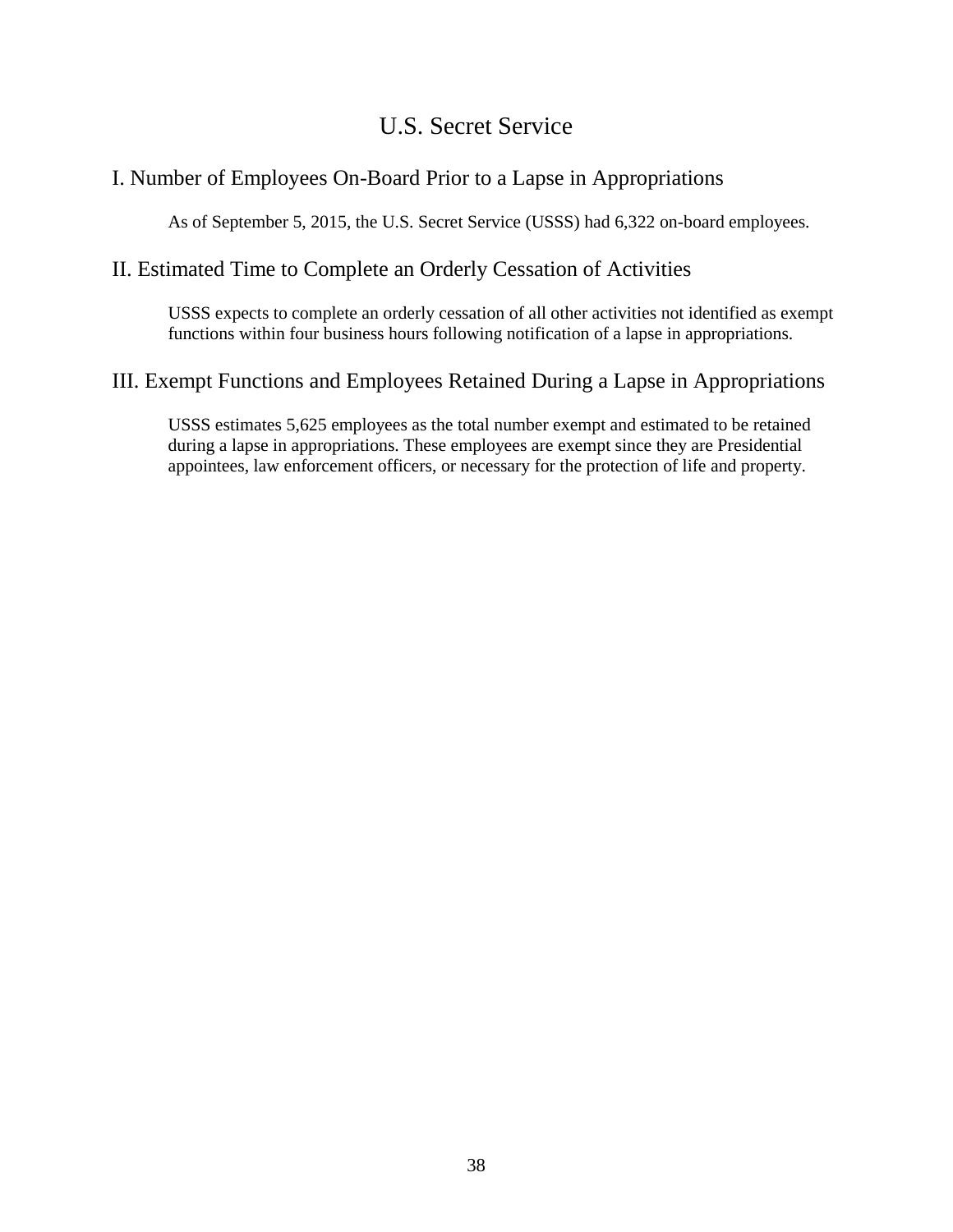# National Protection and Programs Directorate

# <span id="page-39-0"></span>I. Number of Employees On-Board Prior to a Lapse in Appropriations

As of September 5, 2015, the National Protection and Programs Directorate (NPPD) had 3,047 on-board employees.

# II. Estimated Time to Complete an Orderly Cessation of Activities

NPPD expects to complete an orderly cessation of all other activities not identified as exempt functions within four business hours following notification of a lapse in appropriations.

## III. Exempt Functions and Employees Retained During a Lapse in Appropriations

NPPD estimates 1,770 employees as the total number exempt and estimated to be retained during a lapse in appropriations. These employees are exempt since they are Presidential appointees, law enforcement officers, funded by other than annual appropriations, or necessary for the protection of life and property.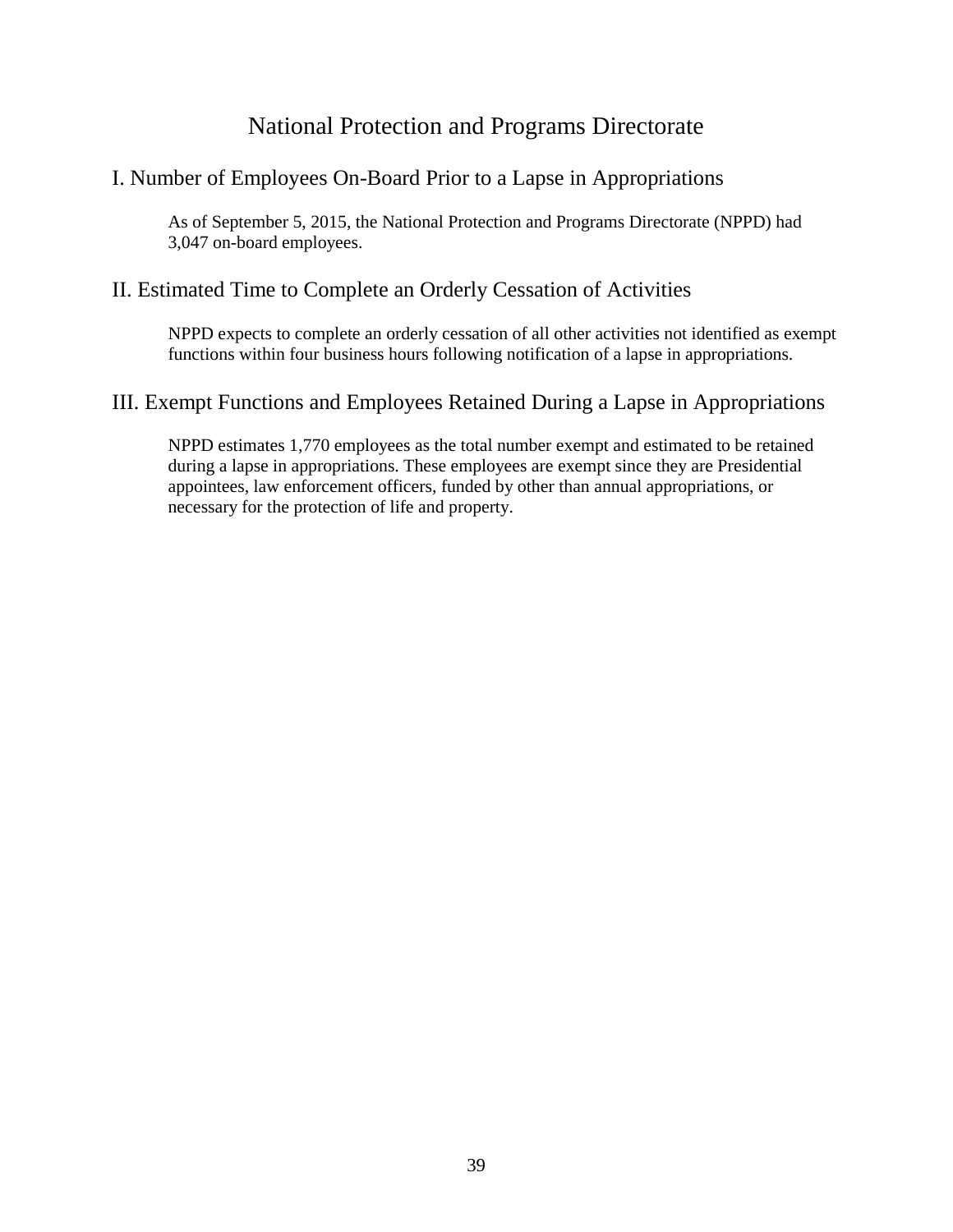# Office of Health Affairs

# <span id="page-40-0"></span>I. Number of Employees On-Board Prior to a Lapse in Appropriations

As of September 5, 2015, the Office of Health Affairs (OHA) had 86 on-board employees.

## II. Estimated Time to Complete an Orderly Cessation of Activities

OHA expects to complete an orderly cessation of all other activities not identified as exempt functions within four business hours following notification of a lapse in appropriations.

## III. Exempt Functions and Employees Retained During a Lapse in Appropriations

OHA estimates 41 employees as the total number exempt and estimated to be retained during a lapse in appropriations. These employees are exempt since they are either Presidential appointees or necessary for the protection of life and property.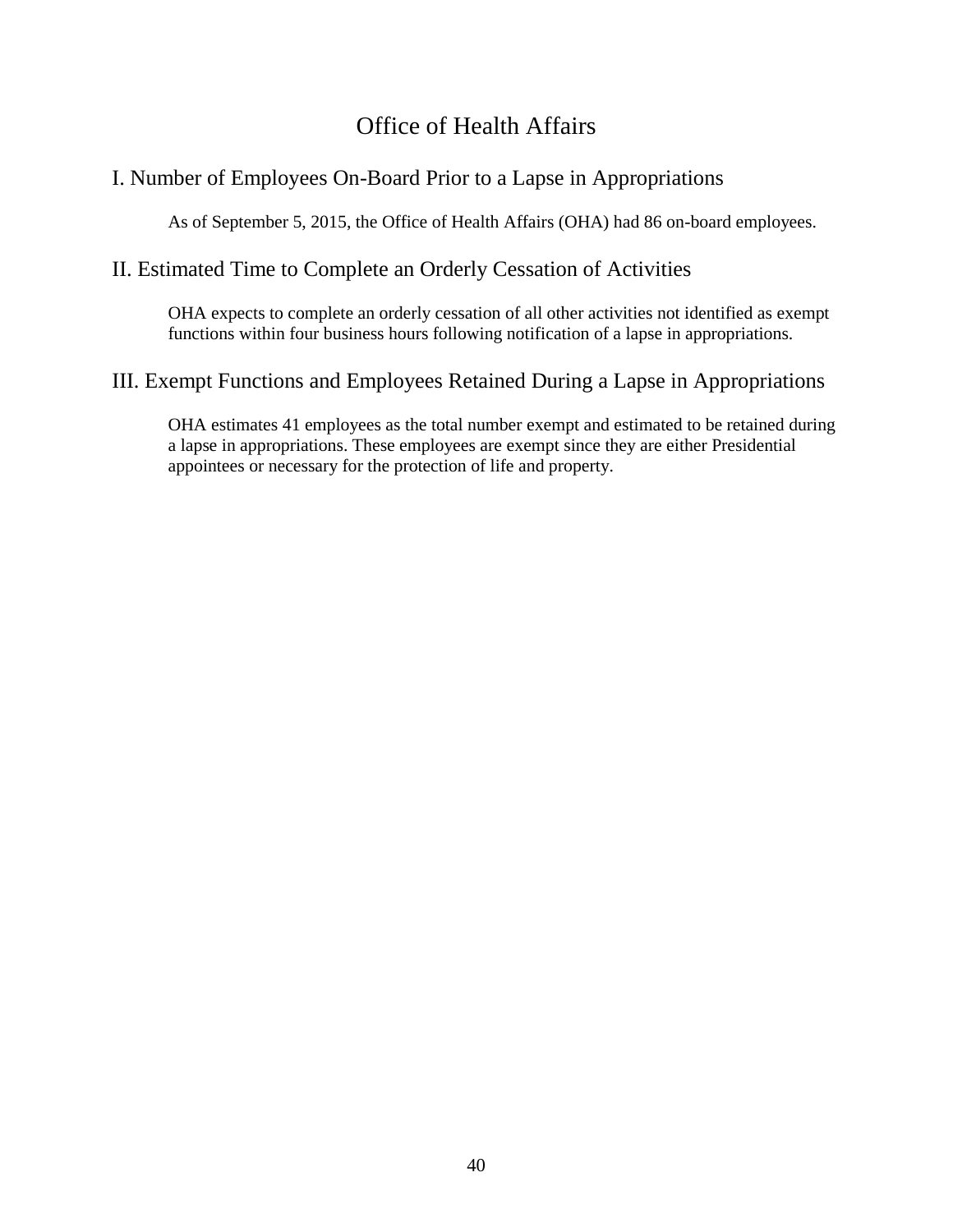# Federal Emergency Management Agency

# <span id="page-41-0"></span>I. Number of Employees On-Board Prior to a Lapse in Appropriations

As of September 5, 2015 the Federal Emergency Management Agency (FEMA) had 13,682 on-board employees.

## II. Estimated Time to Complete an Orderly Cessation of Activities

FEMA expects to complete an orderly cessation of all other activities not identified as exempt functions within four business hours following notification of a lapse in appropriations.

## III. Exempt Functions and Employees Retained During a Lapse in Appropriations

FEMA estimates 11,382 employees as the total number exempt and estimated to be retained during a lapse in appropriations. These employees are exempt since they are Presidential appointees, funded by other than annual appropriations, or necessary for the protection of life and property.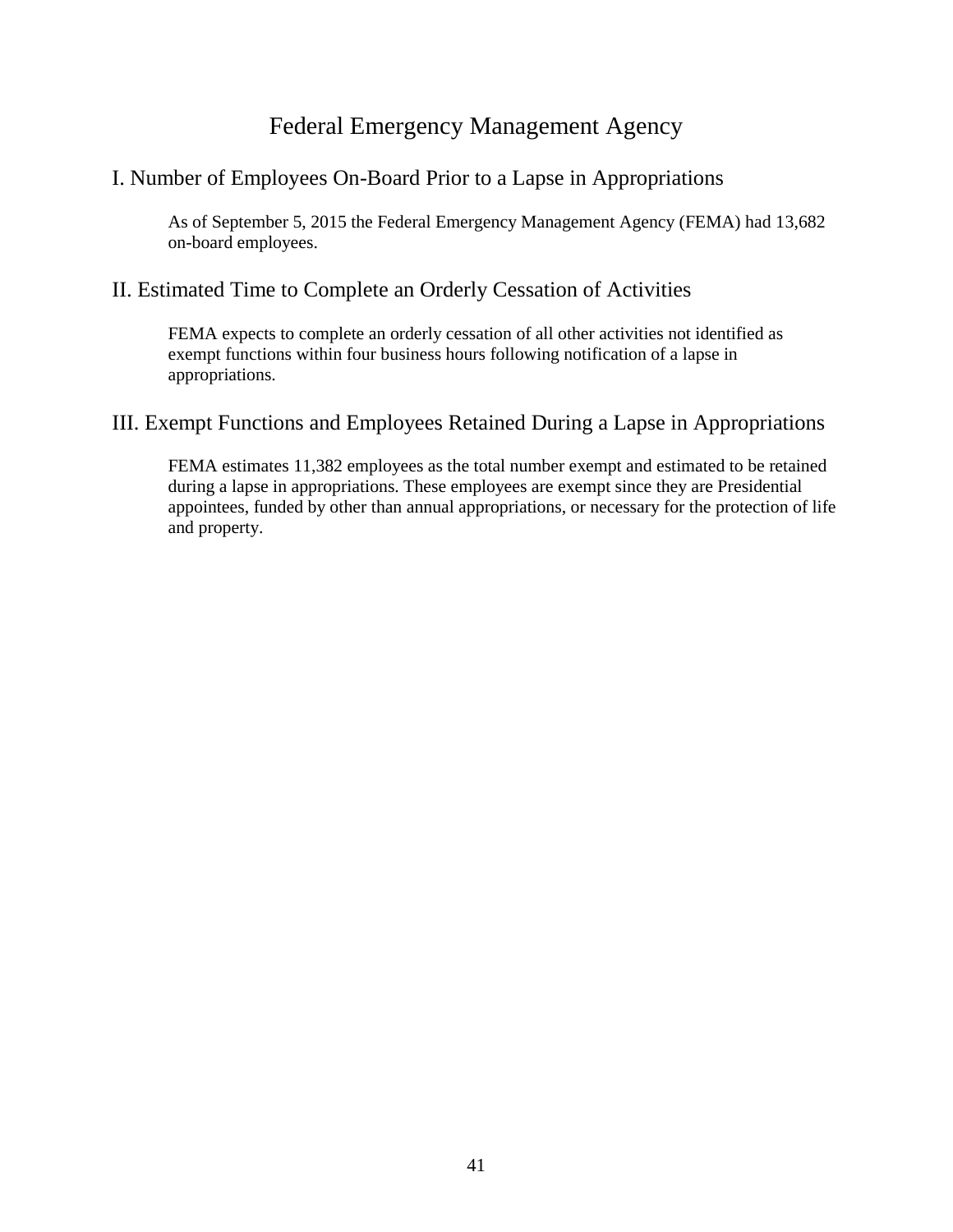# U.S. Citizenship and Immigration Services

# <span id="page-42-0"></span>I. Number of Employees On-Board Prior to a Lapse in Appropriations

As of September 5, 2015, U.S. Citizenship and Immigration Services (USCIS) had 14,124 on-board employees.

# II. Estimated Time to Complete an Orderly Cessation of Activities

USCIS expects to complete an orderly cessation of all other activities not identified as exempt functions within four business hours following notification of a lapse in appropriations.

# III. Exempt Functions and Employees Retained During a Lapse in Appropriations

USCIS estimates 13,786 employees as the total number exempt and estimated to be retained during a lapse in appropriations. These employees are exempt since they are either Presidential appointees or funded by other than annual appropriations.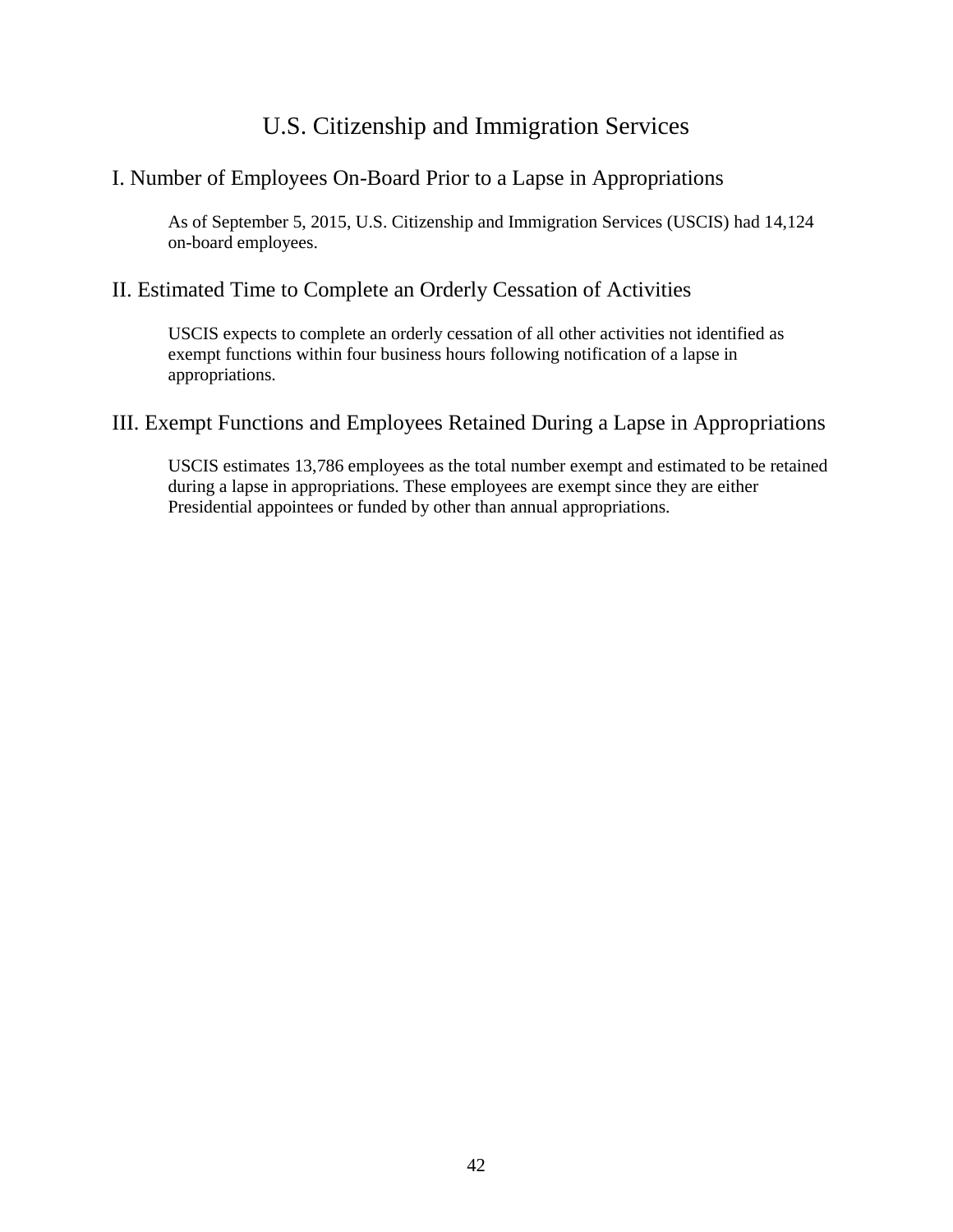# Federal Law Enforcement Training Center

# <span id="page-43-0"></span>I. Number of Employees On-Board Prior to a Lapse in Appropriations

As of September 5, 2015, the Federal Law Enforcement Training Center (FLETC) had 1,039 on-board employees.

# II. Estimated Time to Complete an Orderly Cessation of Activities

Consistent with Federal Government-wide contingency plans, basic training of new employees in occupations that are generally designated as emergency will initially be suspended. Students and instructors will remain at the training site during the temporary suspension; if a determination is made after several days that the lapse in appropriations will be prolonged, the students and instructors may be given direction to return to their permanent duty stations.

### III. Exempt Functions and Employees Retained During a Lapse in Appropriations

FLETC estimates 68 employees as the total number exempt and estimated to be retained during a lapse in appropriations. These employees are exempt since they are either funded by other than annual appropriations or necessary for the protection of life and property.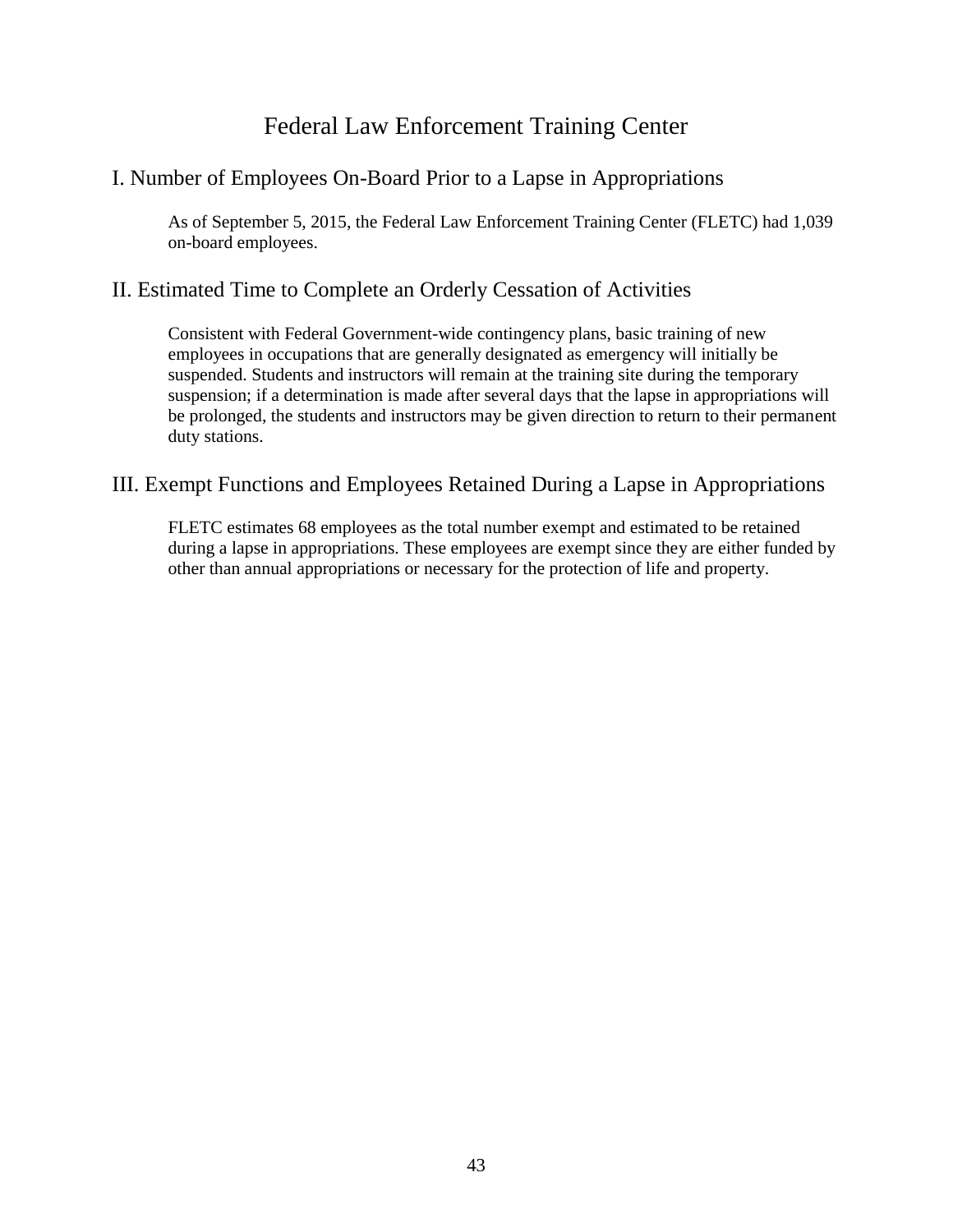# Science and Technology Directorate

# <span id="page-44-0"></span>I. Number of Employees On-Board Prior to a Lapse in Appropriations

As of September 5, 2015, the Science and Technology Directorate (S&T) had 471 on-board employees.

## II. Estimated Time to Complete an Orderly Cessation of Activities

S&T expects to complete an orderly cessation of all other activities not identified as exempt functions within four business hours following notification of a lapse in appropriations.

### III. Exempt Functions and Employees Retained During a Lapse in Appropriations

S&T estimates 33 employees as the total number exempt and estimated to be retained during a lapse in appropriations. These employees are either Presidential appointees or necessary for the protection of life and property.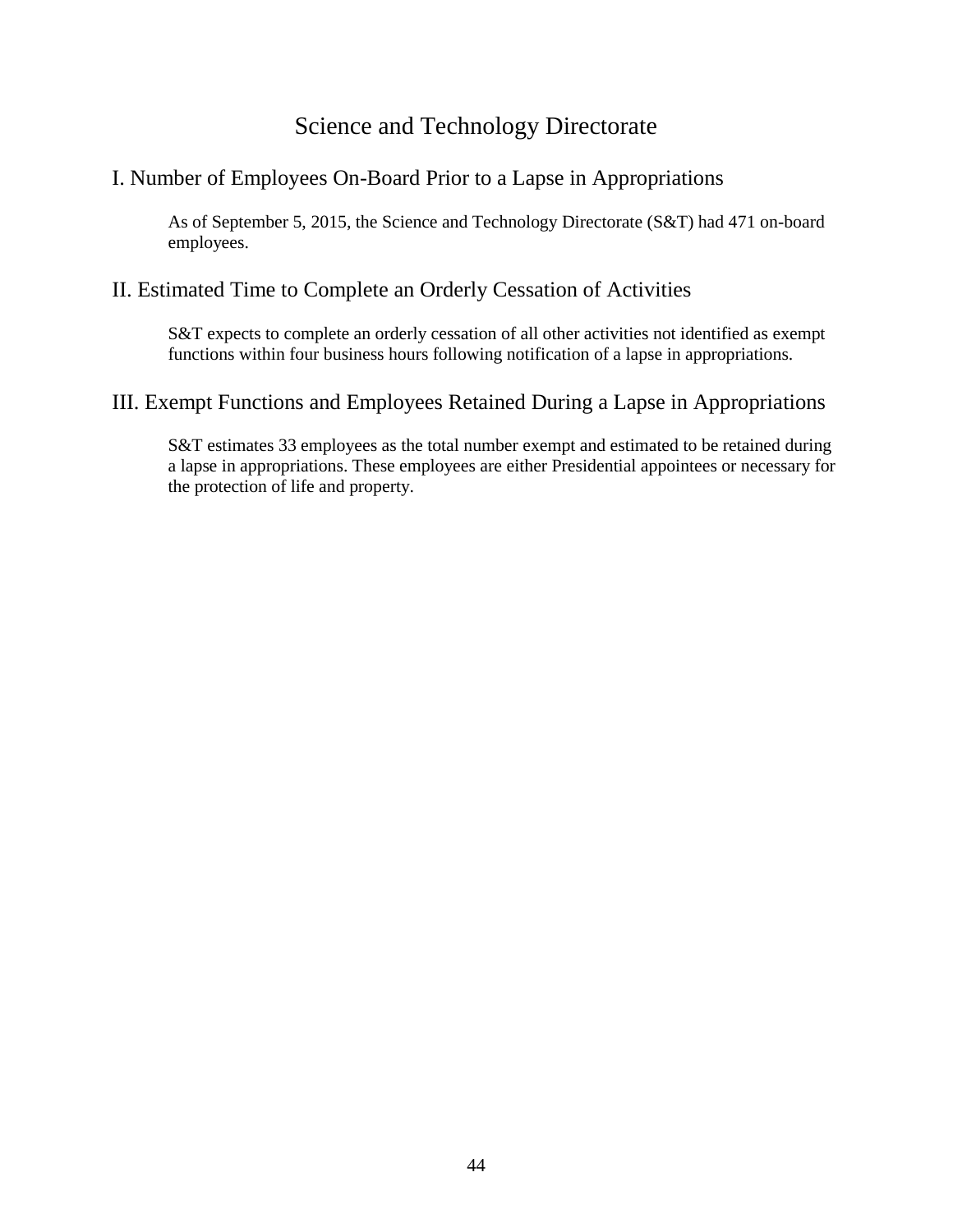# Domestic Nuclear Detection Office

# <span id="page-45-0"></span>I. Number of Employees On-Board Prior to a Lapse in Appropriations

As of September 5, 2015, the Domestic Nuclear Detection Office (DNDO) had 126 on-board employees.

## II. Estimated Time to Complete an Orderly Cessation of Activities

DNDO expects to complete an orderly cessation of all other activities not identified as exempt functions within four business hours following notification of a lapse in appropriations.

### III. Exempt Functions and Employees Retained During a Lapse in Appropriations

DNDO estimates 7 employees as the total number exempt and estimated to be retained during a lapse in appropriations. These employees are either Presidential appointees or necessary for the protection of life and property.